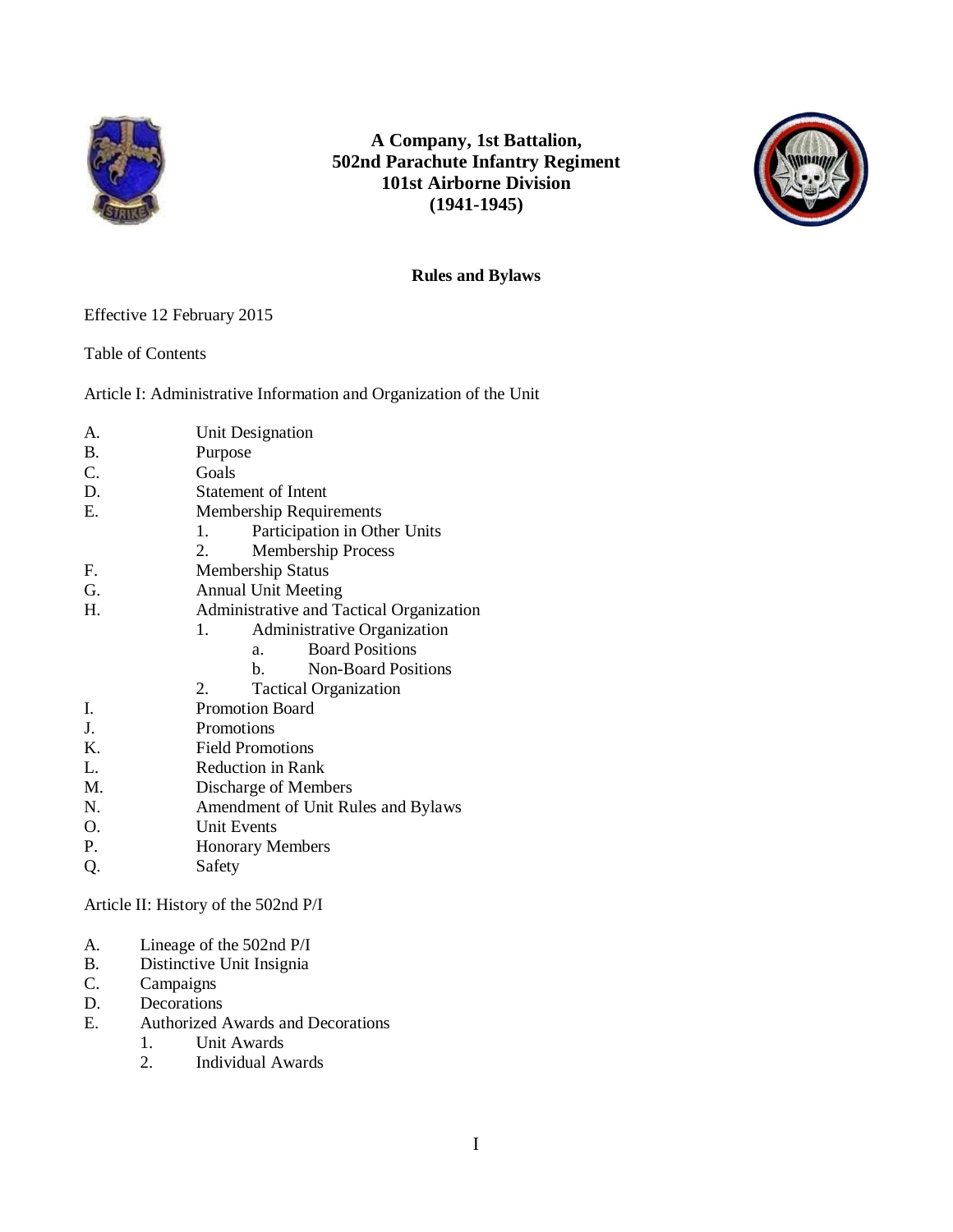Article III: Table of Organization and Equipment

- A. Table of Organization
- B. Authorized Equipment
	- 1. Uniforms
		- a. Basic Items
		- b. Accessories
	- 2. Field Equipment
		- a. Basic Items
		- b. Additional Items
	- 3. Weapons
- C. Rank Structure
- D. Order of the Day<br>E. Standards of App
- Standards of Appearance and Equipment<br>1. Personal Standards
	- Personal Standards
		- 2. Uniform Standards
- F. Specialized Impressions<br>G. Effective Date
- Effective Date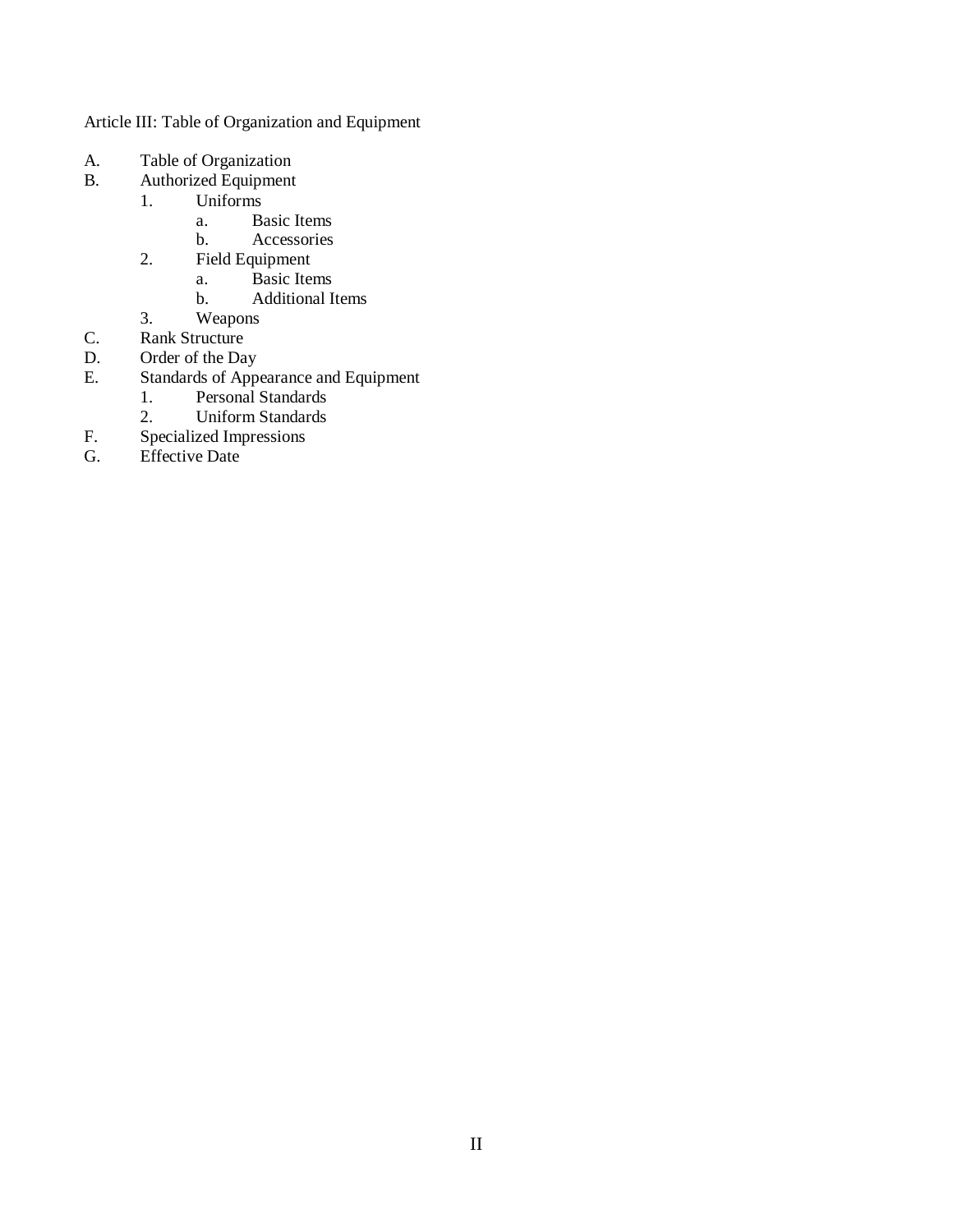## ARTICLE I Administrative Information and Organization of the Unit

#### A. Unit Designation

A Company, 1st Battalion, 502nd Parachute Infantry Regiment, 101st Airborne Division, United States Army, (1941-1945).

#### B. Purpose

The purpose of this unit is to accurately portray the paratroopers of the 1st Battalion of the 502nd Parachute Infantry Regiment, 101st Airborne Division. We intend to honor the traditions and history of the airborne. Our organization is that of a typical parachute infantry rifle company from 1941 to 1945.

#### C. Goals

A Company will educate the public regarding the actions and contributions of the paratroopers of the 502nd P/I. Through the use of public displays and public battle reenactments we intend to help the public better understand the life of a typical WWII paratrooper. From participating in tactical battle reenactments, A Company intends to better understand what the paratroopers of the 502nd possibly experienced in battle while liberating Europe. Unit members will maintain the highest standard of authenticity for all uniforms, weapons, and equipment.

## D. Statement of Intent

Unit members will uphold the highest standards of authenticity to accurately portray the paratroopers of the 502nd Parachute Infantry Regiment. In order to maintain a safe environment for unit members, other reenactors, and the public, unit members we will follow the authenticity and safety guidelines established by the World War II Historical Reenactment Society, Article I, Section Q, Safety, and Article III, Table of Organization and Equipment.

#### E. Membership Requirements

1. Participation in Other Units

In order for A Company to maintain a high level of authenticity, a high level of dedication is expected from its membership. A Company will be the only WWII reenacting or living history unit with which a unit member is affiliated. This will prevent conflicts between units and events. Membership in another WWII reenacting or living history unit or organization is considered a violation of Rules and Bylaws.

#### 2. Membership Process

Anyone wishing to join A Company, 1<sup>st</sup> Battalion, 502nd P/I, 101st Airborne Division (1941-1945) must obtain a membership application and must submit that application in writing to the Secretary with the appropriate information. Prospective members must be at least 17 years old and not have a felony or misdemeanor conviction involving violence that would prevent them from handling a firearm or conflict with the good order and discipline of the unit.

Upon receipt and review of the application, President and two other Board members will interview the prospective member. Once the interview is completed, the three Board Members will decide if the prospective member understands the goals of the unit, is committed to honoring veterans, and would be a contributing member of the unit.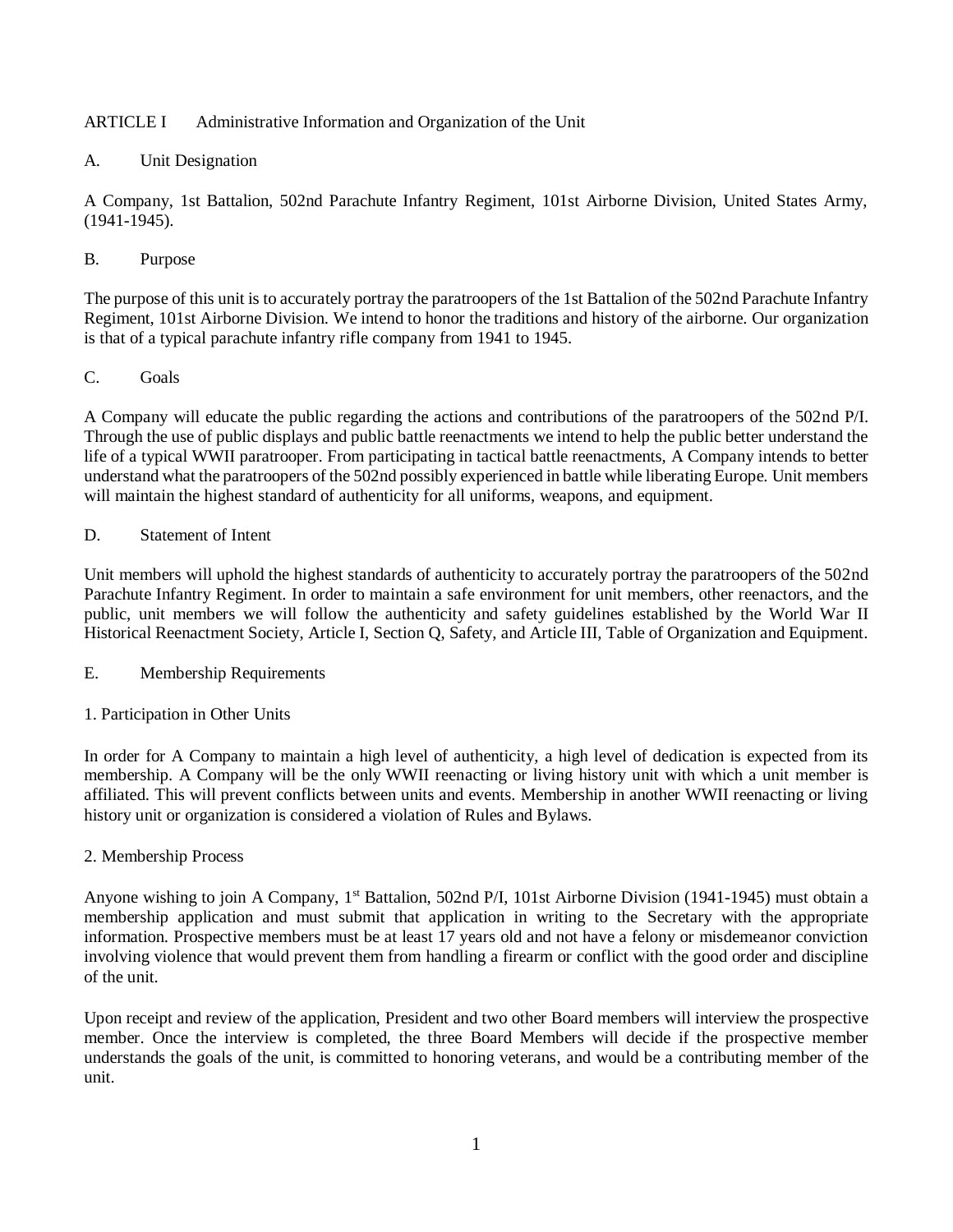After being accepted, the President will assign the Probationary Member to a duty position and provided the contact information for his assigned supervisor. The Authenticity Officer will assist the new Probationary Member assemble his impression.

Probationary Members not yet 18 years old are required to have a parent or guardian observe one event in which the Probationary Member participates to ensure the parent or guardian is cognizant of the activities and hazards related to WWII reenacting and living history. If a parent or guardian is not able to observe one of the first three events the Probationary Member will not be permitted to participate in future events until such time as a parent or guardian is present to observe.

Probationary Members are eligible for membership when they attain Equipment Level One, as verified by the Authenticity Officer, have attended three events, and are 18 years old or older. Probationary Member must receive three-fourths of the votes from the unit membership in order to be granted membership.

#### F. Membership Status

When a Probationary Member attains Equipment Level One, has attended three events in the same calendar year, and has been voted in as a member they become a Member in Good Standing.

All unit Members must participate in a minimum of three events annually in order to maintain their status as a Member in Good Standing. Deployed military personnel as well as unit Members recovering from a physical injury that prevents active participation are exempted from the three event annual requirement.

All Members in Good Standing are granted voting status in the unit to be exercised at all unit votes. A Company wishes to maintain a very high level of character and code of ethics. If a member commits a serious act that would tarnish the reputation of the unit the Board of Directors will convene as soon as possible and discuss the act and decide on an appropriate action. Examples of serious acts are: felonies under the criminal code, striking another person without cause, repeated or intentional safety violations, etc. The Board of Directors may suspended a Member or expel them from the unit if the infraction warrants such action. (See Article I, Section L, Reduction in Rank and Article I, Section M, Discharge of members).

Probationary Members are not granted voting status.

#### G. Annual Unit Meeting

The unit and the Board shall meet at least once a year at such other time and place as is determined by the board.

H. Administrative and Tactical Organization

The Unit will be organized on two levels: Tactical Organization, where commanders are chosen based on procedures outlined herein, and Administrative Organization, where unit officers are chosen by popular election. This election will take place at the time and place decided upon by the current Board of Directors, usually at the Annual Meeting of the unit, and offices will be held for one, one-year term. A simple majority vote will be sufficient to elect a particular office. In the event that no one candidate receives a simple majority, the two candidates receiving the most votes will face one another in a runoff; the majority vote earner being the candidate elected to office. The administration of the Unit will consist of the following elected officers, heretofore known as the Board of Directors.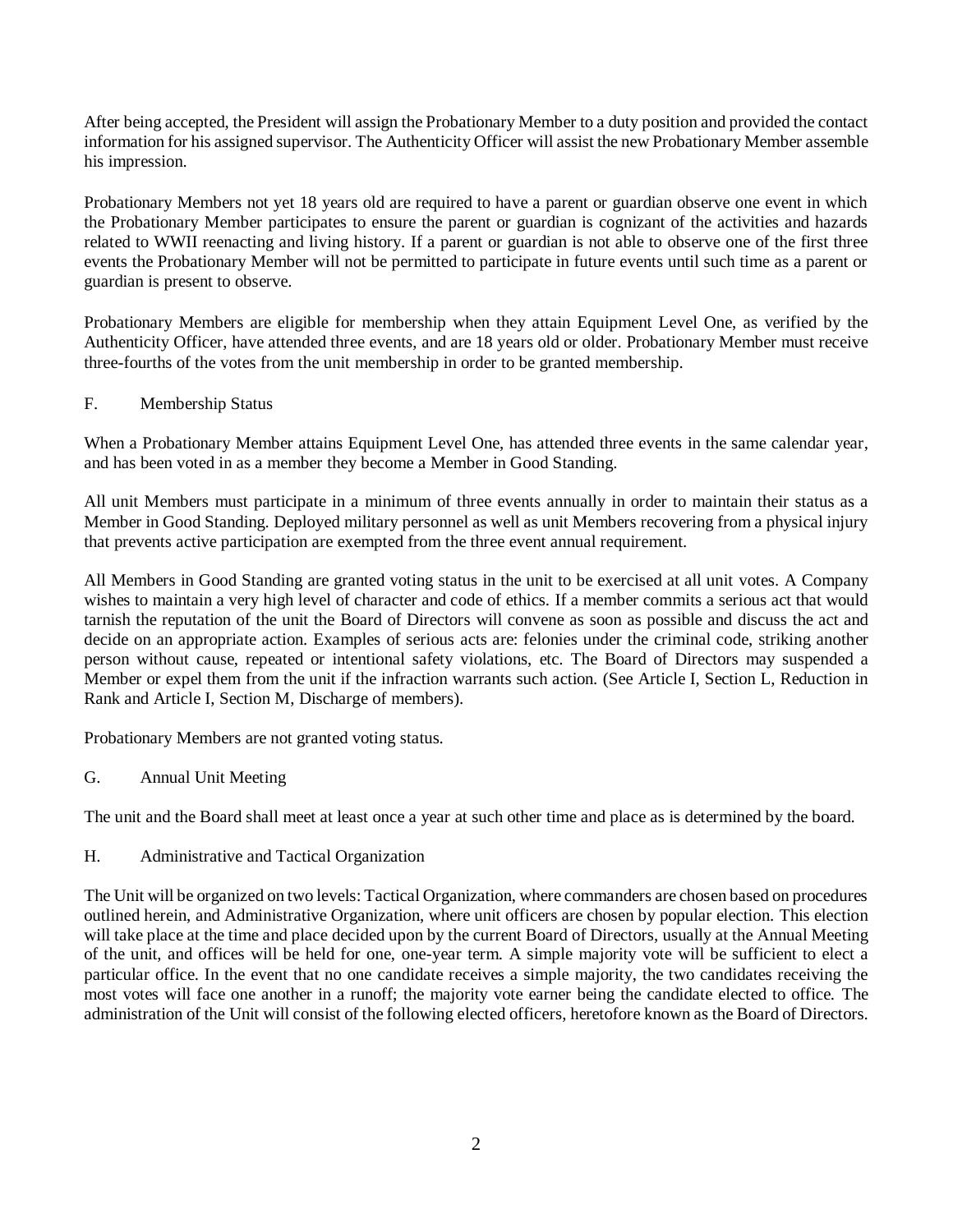#### 1. Administrative Organization

#### a. General Information

The organizational and administrative business and affairs of the unit shall be managed and directed by a consensus of its officers.

## b. Vacancies

Any vacancy on the Board of Directors shall be filled by the Board of Directors appointing an interim member. The interim member is to remain in office for the duration of the term.

## c. Removal from Office

Any Board member may be removed from office for: Malfeasance, neglect of duties, willful disrespect of his own safety and that of others, misappropriation of goods or property belonging to the unit, flagrant disregard for the current Rules and Bylaws, or for conduct discrediting to the unit.

The process for removal of a Board Member is:

Anyone in the General Membership may submit a written statement of charges accompanied with documentation that substantiates such charges, to the Board of Directors.

Within forty-five (45) days of receiving the written statement, the Board of Directors then will convene a hearing to review the charges, interview all concerned and/or involved parties and make a decision as to what action should be taken.

If the action taken by the Board of Directors is not satisfactory to the charging member, he or she may present the charges of impeachment to the general membership.

The final solution will be determined by a majority vote of the Unit members.

d. Rules of Succession

In the event the President cannot perform his or her duties, the Vice-President must take over the office of the President, vacating the office of Vice-president. The Vice-President's office will then be filled in accordance with the above.

#### e. Quorum for a Board Meeting

There must be three (3) Board Members present, either in person, via telephone, via e-mail, or other electronic means, in order to conduct a Board Meeting. A minimum of three Board Members, the President, Vice-President, Secretary, or Treasurer must be present to conduct a Board meeting.

f. Board Appointed Positions

The Board of Directors has the authority to appoint persons to the Non-Board Positions.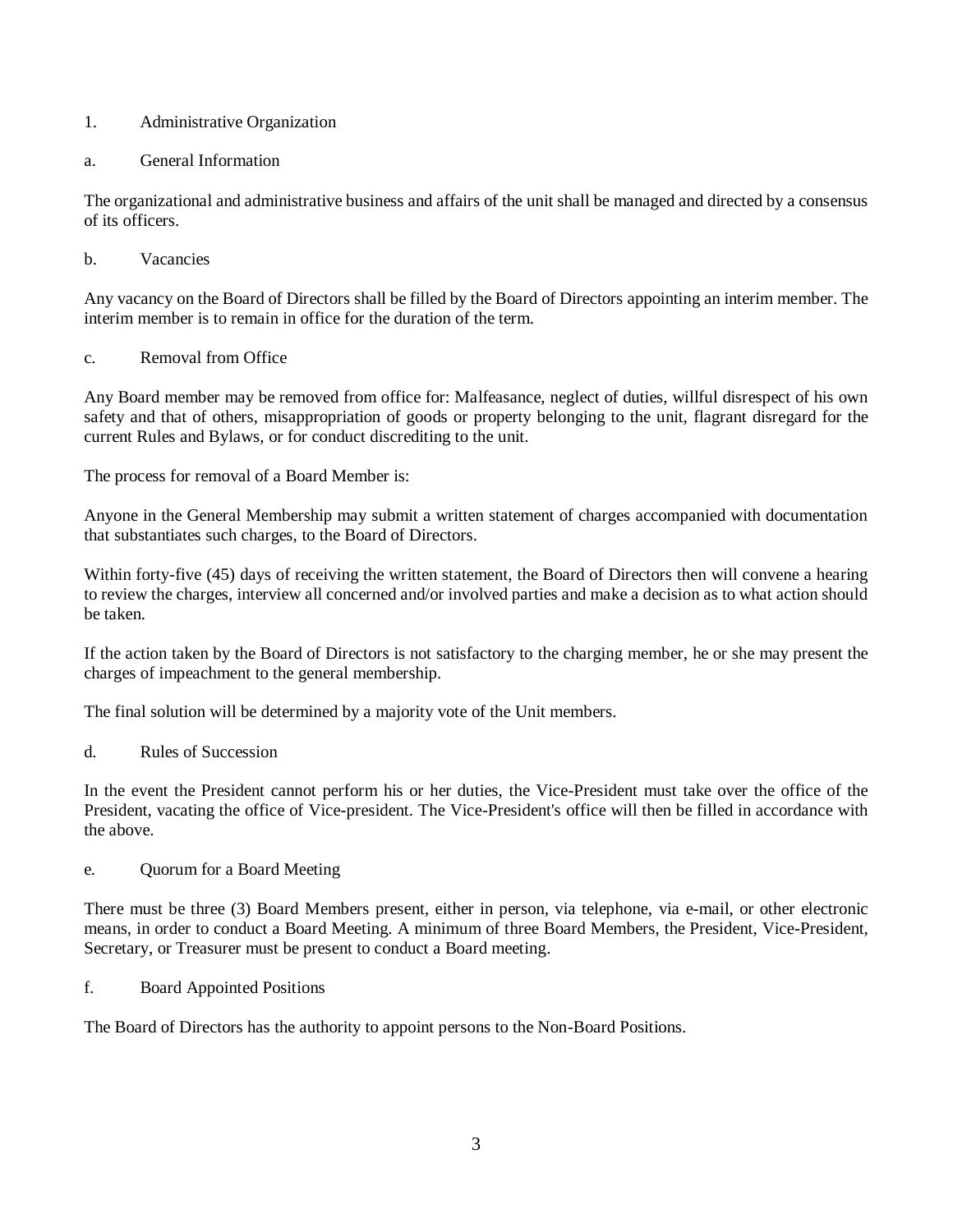#### g. Emergency Powers Act

In the event of any unforeseen or unpredictable situation that may endanger the Unit, the officers of the Board of Directors are empowered to take whatever action is deemed necessary to protect the Unit and its Rules and Bylaws.

#### h. Board of Directors

The Board of Directors shall consist of the following members:

i. Board Positions

President: The President is the unit's administrative executive. He is responsible for the overall organization and administration of the Unit. The primary duty of the President is maintain administrative control over unit operations and activities. All official communication to the public or any other unit must be originated or approved by the President. The President shall preside at all unit meetings. He can appoint committees and/or delegate the appointment of committees to the Board Member having jurisdiction over the function of said committee. He also chairs the Unit leadership team, acts as liaison with other Unit Commanders in planning, organizing, and conducting events and activities.

Vice-President: The Vice-President shall become the acting President in the event that the President becomes unable to exercise his office. The Vice President may also serve as the event coordinator and public relations officer, if so designated by the President. The event coordinator and public relations officer is responsible for planning and scheduling all unit activities and event notifications.

Secretary: The primary function of the secretary is to maintain and update all unit documents and records (except the unit ledger) in appropriate books as needed. This includes the unit roster, Rules and Bylaws, member records, and meeting minutes. The Secretary will maintain a current personnel file on each member of the Unit. This includes but is not limited to, current contact information, emergency contact information, medical information, event attendance, and firearms qualifications. The Secretary is responsible for administering and recording all votes in the unit.

Treasurer: The function of the treasurer is to keep an accurate accounting of all unit funds and bear the responsibility for reporting any member with unpaid dues to the Secretary. Additionally, he will collect unit dues and disperse funds that have met the approval of the Board. The Treasurer will prepare Treasurers Report as required detailing the unit's financial position and account activity and on a monthly basis will present that information to the President of the Board. The Treasurer shall maintain unit funds in an interest bearing account and will only draw on those funds when required to make unit purchases, as authorized by the Unit. The Treasurer will also assist the Quartermaster with distribution of equipment.

Board members may hold more than one board position at a time.

ii. Non-Board Positions

Field Commander: The Field Commander is the ranking officer or NCO in the Unit responsible for the command and conduct of all operations conducted in uniform, both those open to the public as well as private tactical events. In the absence of the Field Commander, the ranking officer or NCO present at an event will be designated as acting Field Commander for the purposes of that specific event.

Authenticity Officer: The Authenticity Officer is responsible to ensure that all equipment used by members is of the proper and correct type and is of the proper vintage. Each member will be required to have his equipment inspected prior to any unit activity by the Authenticity Officer. Members may be denied the privilege of participating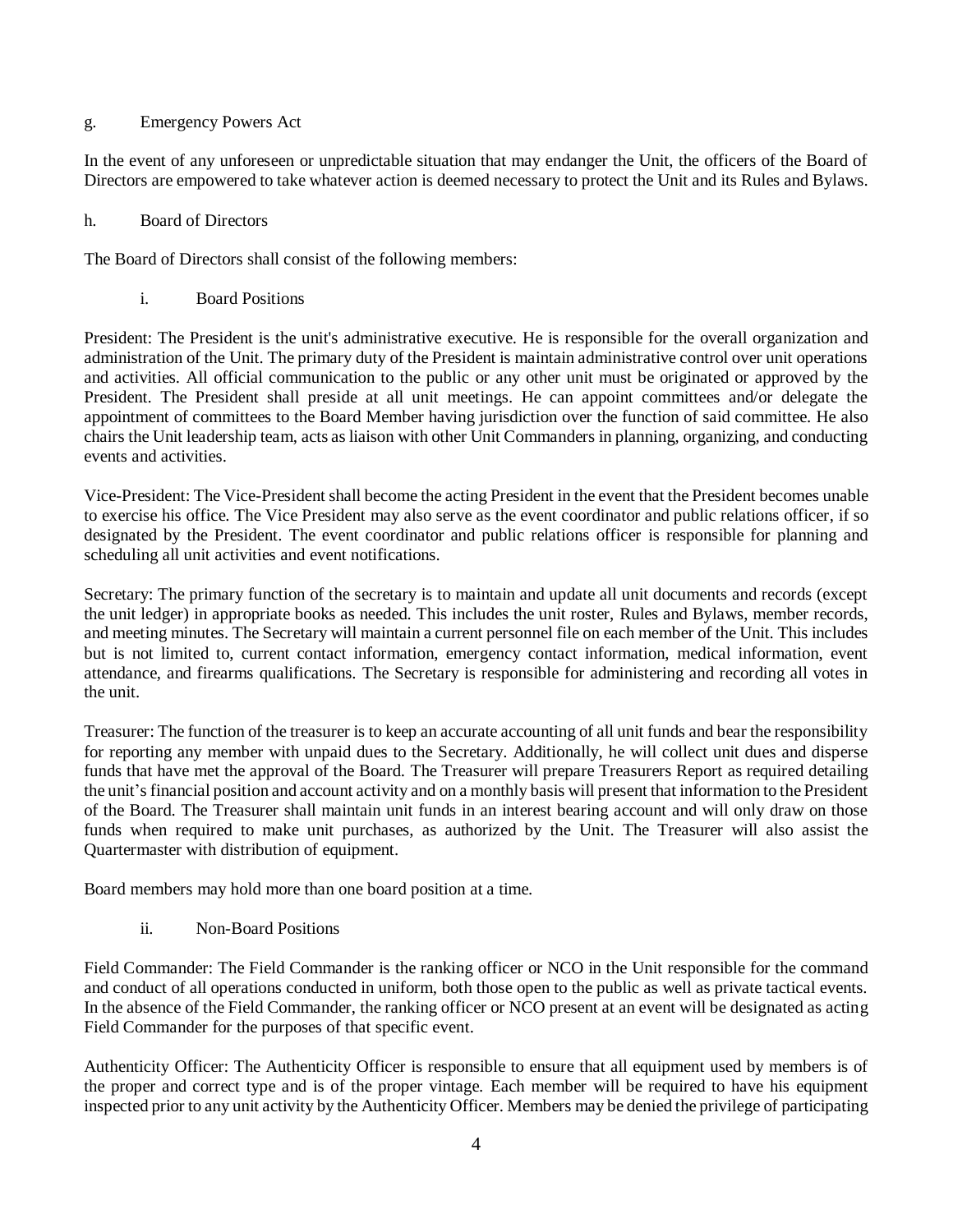in a unit activity if the members checking authenticity deems that member is lacking in the minimum authenticity requirements. Any questionable item must be authenticated by no less than three documented instances in which the item was used by members of the 502nd P/I in WWII. The documentation must be from three separate events or instances. The member with the questionable item, not the Authenticity Officer, bears the burden of documenting the item in question. Deviations from authenticity must be decided by a majority of the Board of Directors.

Quartermaster: The Quartermaster is responsible for maintaining, storing, and transporting all unit property. His duties include locating and acquiring additional property that the unit deems necessary, and shall forward that information to the President. The Quartermaster is also responsible for distributing and cataloging all equipment that is loaned out to individuals at an event.

Safety Officer: The Safety Officer is responsible for checking the ammunition and blank adaptation equipment of all members during unit formation. He will record his findings and present them to the Field Commander who in turn will deliver them to the overall allied commander for the event. The Safety Officer will also collect information on vendors and gun smiths regarding the supply of blank ammunition and the blank adapting of weapons for distribution to the members upon request.

Webmaster: The Webmaster will be required to maintain an up to date Internet website for the purpose of recruiting, disseminating information, and public relations. The Webmaster must have access to all pertinent hardware necessary for maintaining the site and be able to update the web page within 72 hours of notification.

Board Members may also hold non-board positions concurrently. Any member in Good Standing may be appointed to a non-board position. Any person may hold more than one non-board position at a time.

iii. Tactical Organization

The Parachute Rifle Company consists of a company headquarters and three rifle platoons. Each rifle platoon consists of a platoon headquarters, two rifle squads, and a mortar squad. The priority for manning is rifle and mortar squads. Platoon and company headquarter sections are secondary to filling squads and platoons. The Unit will establish additional squads and platoons when warranted by unit size. (See ARTICLE III, Section A, Table of Organization)

#### I. Promotion Board

The Promotion Board will consist of the three senior ranking non-commissioned or commissioned officers in the unit. The President will announce the time and location of the board no less than four weeks prior to the event and notify the unit membership who are eligible for promotion based on time in service and the manning allocation authorized by the Table of Organization and Equipment and warranted by the current unit size. This will allow eligible personnel adequate time to prepare for the Promotion Board. The Promotion Board will evaluate the candidate and determine if he is qualified for promotion. The Promotion Board will ask questions regarding, but not limited to the following topics:

-Unit history -Uniforms, equipment, and weapons -Rules and Bylaws

The Promotion Board will vote to determine if the unit member is qualified for promotion. A majority vote by the Promotion Board will qualify the unit member for promotion. Once a unit member is qualified for promotion, a three-fourth-majority vote of the Unit Membership will authorize the promotion.

Time in unit requirements may be waived for promotions by unanimous vote of the Promotion Board.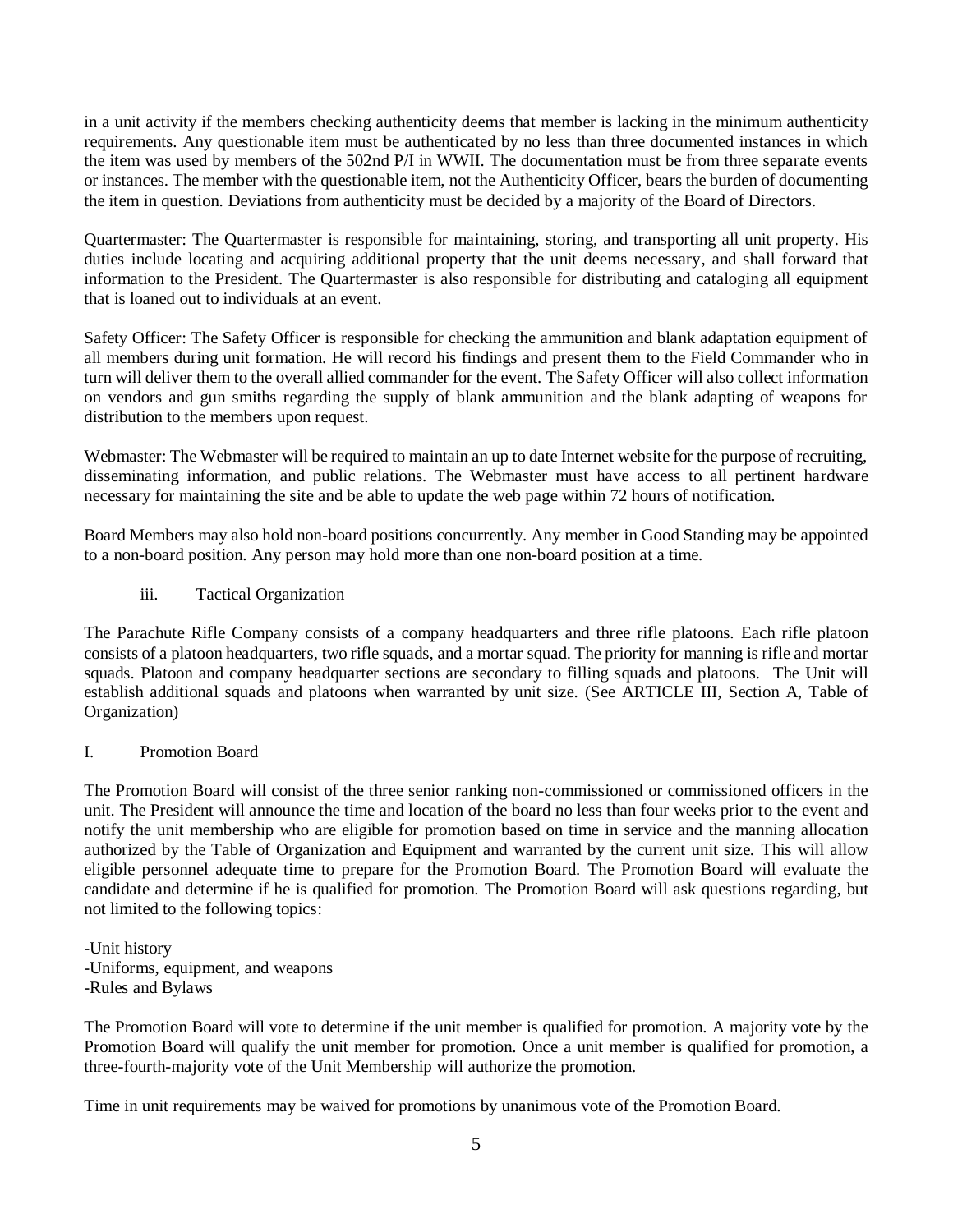Unit Members must progress in rank sequentially. The exceptions are as follows:

Staff Sergeant to First Sergeant, as there are no Technical Sergeants authorized in a Parachute Infantry Company; or

When the need to fill a particular position arises and there are no unit members immediately below the vacant position that can be promoted in rank sequentially, as determined by the Board of Directors; or

Battlefield commission from non-commissioned officer or technician to commissioned officer.

#### J. Promotions

The unit will establish rank in the following manner:

Private: Probationary Members

Private First Class: Unit member must participate in three unit events Unit member must possess all equipment designated as Equipment Level One Unit member must be a Member in Good Standing

Corporal or Technician 5th Grade:

Unit member must be a Private First Class with a minimum of two years in the unit. The Table of Organization and Equipment must authorize allocation and warranted by the current unit size (See ARTICLE I, Section H, Paragraph 2, Tactical Organization) Unit member must pass a Promotion Board (See ARTICLE I, Section J, Promotion Board)

Sergeant and Technician 4th Grade:

Unit member must be a Corporal or Technician 5th Grade with a minimum of two years in the unit. The Table of Organization and Equipment must authorize allocation and warranted by the current unit size (See ARTICLE I, Section H, Paragraph 2, Tactical Organization) Unit member must pass a Promotion Board (See ARTICLE I, Section I, Promotion Board)

Staff Sergeant and Technician 3rd Grade:

Unit member must be a Sergeant or Technician 4th Grade with a minimum of three years in the unit. The Table of Organization and Equipment must authorize allocation and warranted by the current unit size (See ARTICLE I, Section H, Paragraph 2, Tactical Organization).

Unit member must pass a Promotion Board (See ARTICLE I, Section J, Promotion Board)

First Sergeant:

Unit member must be a Staff Sergeant or Technician 3rd Grade with a minimum of three years in the unit. The Table of Organization and Equipment must authorize allocation and warranted by the current unit size (See Article I, Section H, Paragraph 2, Tactical Organization). Unit member must pass a Promotion Board (See ARTICLE I, Section J, Promotion Board).

2nd Lieutenant, 1st Lieutenant, and Captain:

Unit member must be a Non-commissioned Officer, Technician, or officer with a minimum of two years in the unit. The Table of Organization and Equipment must authorize allocation and warranted by the current unit size (See Article I, Section H, Paragraph 2, Tactical Organization).

Unit member must pass a Promotion Board (See ARTICLE I, Section J, Promotion Board).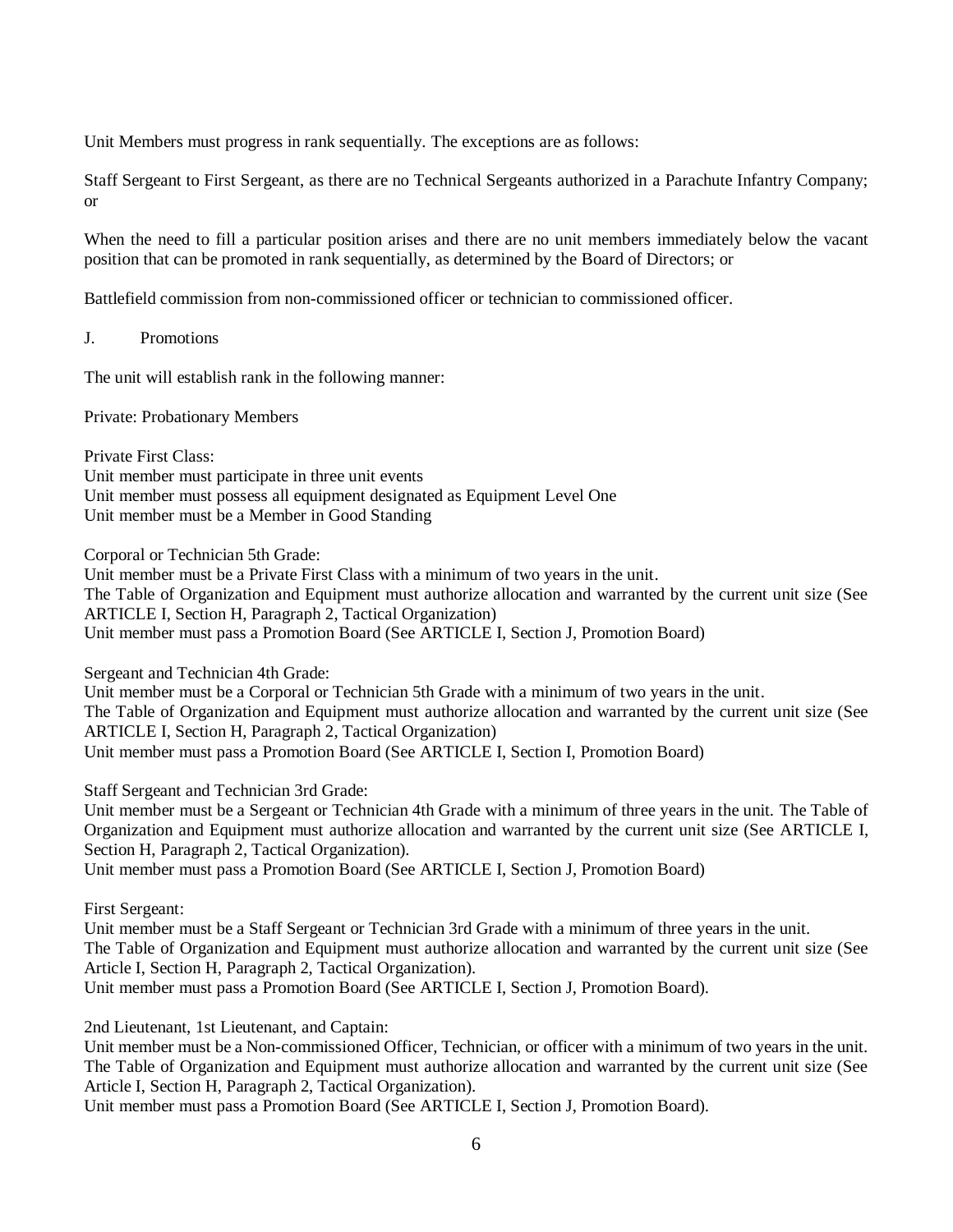# K. Field Promotions

Any unit member may receive a "Field Promotion" during an event from the senior ranking unit member at an event. This Field Promotion is effective during the event and is not a permanent promotion.

## L. Reduction in Rank

Violations which warrant reduction in rank include, but are not limited to:

A unit member who recklessly disregards the safety and well-being of other another person or property.

A unit member who willfully violates of the Rules and Bylaws of unit.

Any other egregious act agreed upon by a majority of the Board of Directors or unit members.

The event must be brought to the attention of the Board or Directors, through the chain-of-command as soon as practicable after the incident. The President will notify the violator that his action warrant a possible reduction in rank. The violator will have 14 days to submit a written explanation or justification for his actions. After reviewing the explanation or justification, the Board of Directors will vote to determine if the matter warrants a reduction in rank. A simple majority vote from the Board of Directors will result in a recommendation for reduction in rank. If the Board of Directors does not recommend reduction in rank the matter closes. After review by the Board of Directors, the unit members will receive the written explanation or justification and the written recommendation for reduction in rank from the Board of Directors. If the Board of Directors can resolve the occurrence that warranted the recommendation for a reduction in rank, the Board of Directors may not distribute the written explanation or justification and may close the matter.

In the event the Board of Directors cannot resolve the matter and they recommend a reduction in rank, the unit members will vote in person at a meeting called for that specific purpose, via e-mail, telephone, or other electronic means. The President of the Board will inform the unit member affected by the vote of the result. After the President of the Board informs the unit member of the results, he will inform the unit membership of the outcome.

#### M. Discharge of Members

Any member may be discharged from the unit by a majority vote of the unit members for conduct discrediting to the unit, unlawful acts, for threats of violence against any member of the unit, or for violation of Rules and Bylaws. The Board of Directors or any unit member may recommend any other unit member for any of the above reasons for discharge.

The discharge process is the same as that for Reduction in Rank with the difference being that the end result being the discharge of the unit member from the unit instead of a reduction in rank.

#### N. Amendment of Unit Rules and Bylaws

The Rules and Bylaws are the standards by which the unit and unit members will conduct themselves in order to affect the stated purpose of the unit. All Rules and Bylaws will be strictly upheld. If at any time the Officers, the Board of Directors, or unit members wish to amend the Rules and Bylaws, the proposed changes shall be submitted in writing to the President, who shall review the proposed amendment(s) with the Board or Directors. A majority vote by the Board of Directors will pass the proposal to the unit membership for a vote. A three-quarter majority vote by the unit membership will amend the Rules or Bylaws.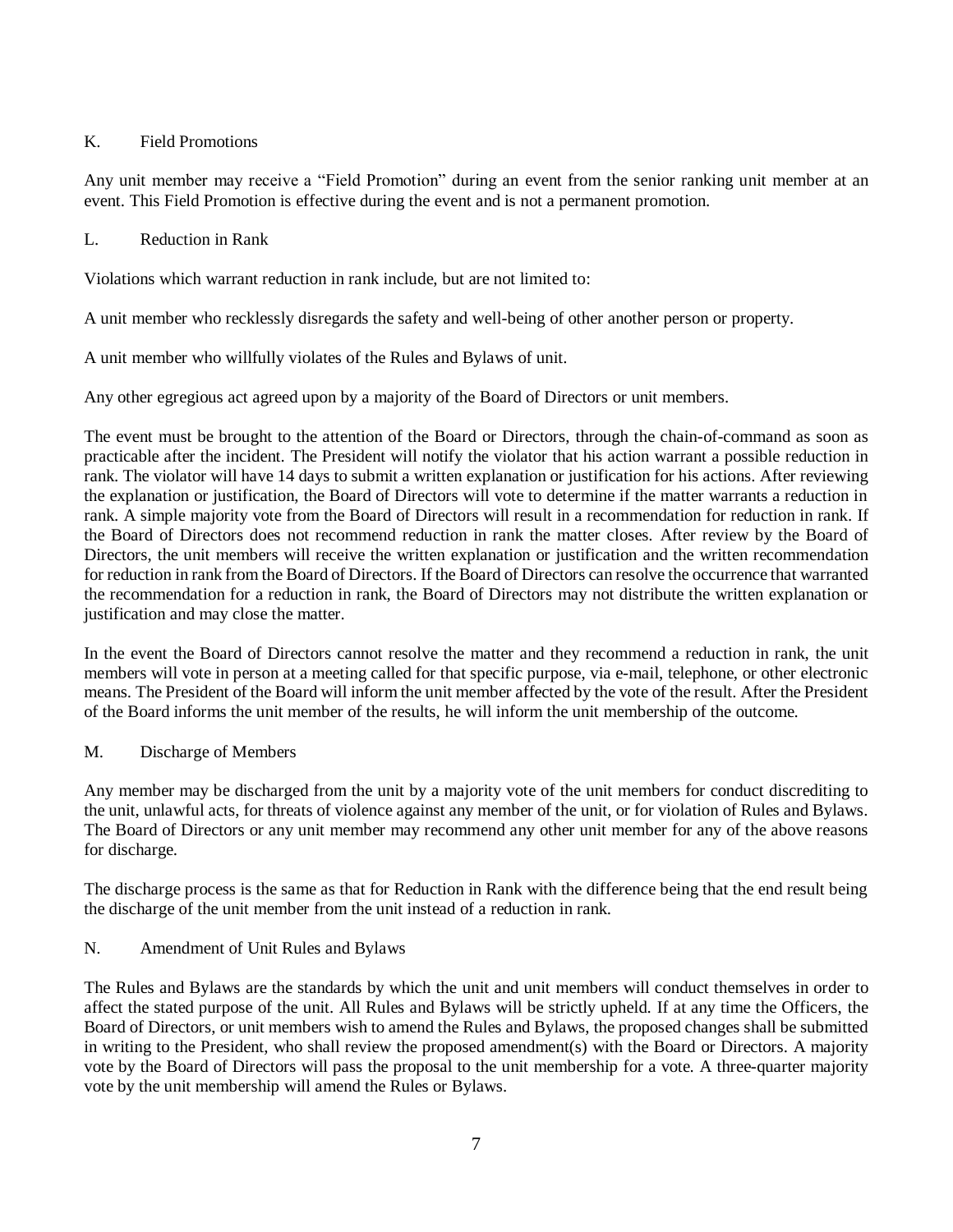#### O. Unit Event

A Unit Event is defined as any event either designated by the Board of Directors to be a Unit Event or any event in which twenty-five percent of the Unit membership actively attend and participate.

#### P. Honorary Member

Any former member of the U. S. Military may become an Honorary Member of the unit. The person wishing to become an Honorary Member may either apply for Honorary Membership, or, any unit member can propose that a particular person be accepted as an Honorary Member. The person's information must be forwarded to the Board of Directors who will review the candidates' qualifications and thereafter, the Honorary Membership will be put to a vote of the unit membership. A prospective Honorary Member must receive three-fourths of the votes from the unit membership before he will be granted an Honorary Membership in the unit. Once accepted, the person shall become an Honorary Member in the unit, entitled to attend unit events; however, Honorary Members shall not be entitled to vote on any unit matters.

# Q. Safety

- 1. Unit members will:
	- a. Abide by all local, state, and federal firearms laws.
	- b. Handle all weapons as though they are loaded at all times.
	- c. Keep their weapons on safe unless actively firing the weapon.
	- d. Only use authorized blank ammunition as to not injure a unit member or damage his weapon through the sharing of ammunition.
	- e. Present all weapons and ammunition to the Safety Officer for inspection prior to use at unit events.
	- f. Wear helmets at all times while actively participating in "battles".
	- g. Ground guide vehicles in congested areas and assembly areas.
	- h. Follow guidance and direction from unit leadership.
- 2. Unit members will not:
	- a. Bring any live ball ammunition to any unit activity unless specifically authorized.
	- b. Directly fire blank ammunition at an individual closer than 50 feet.
	- c. Throw or launch any ignitable devices at vehicles.
	- d. Fix a bayonet to a weapon or unsheathe a knife except when authorized by the Field Commander and then only under controlled conditions for the purposes of demonstration or photography.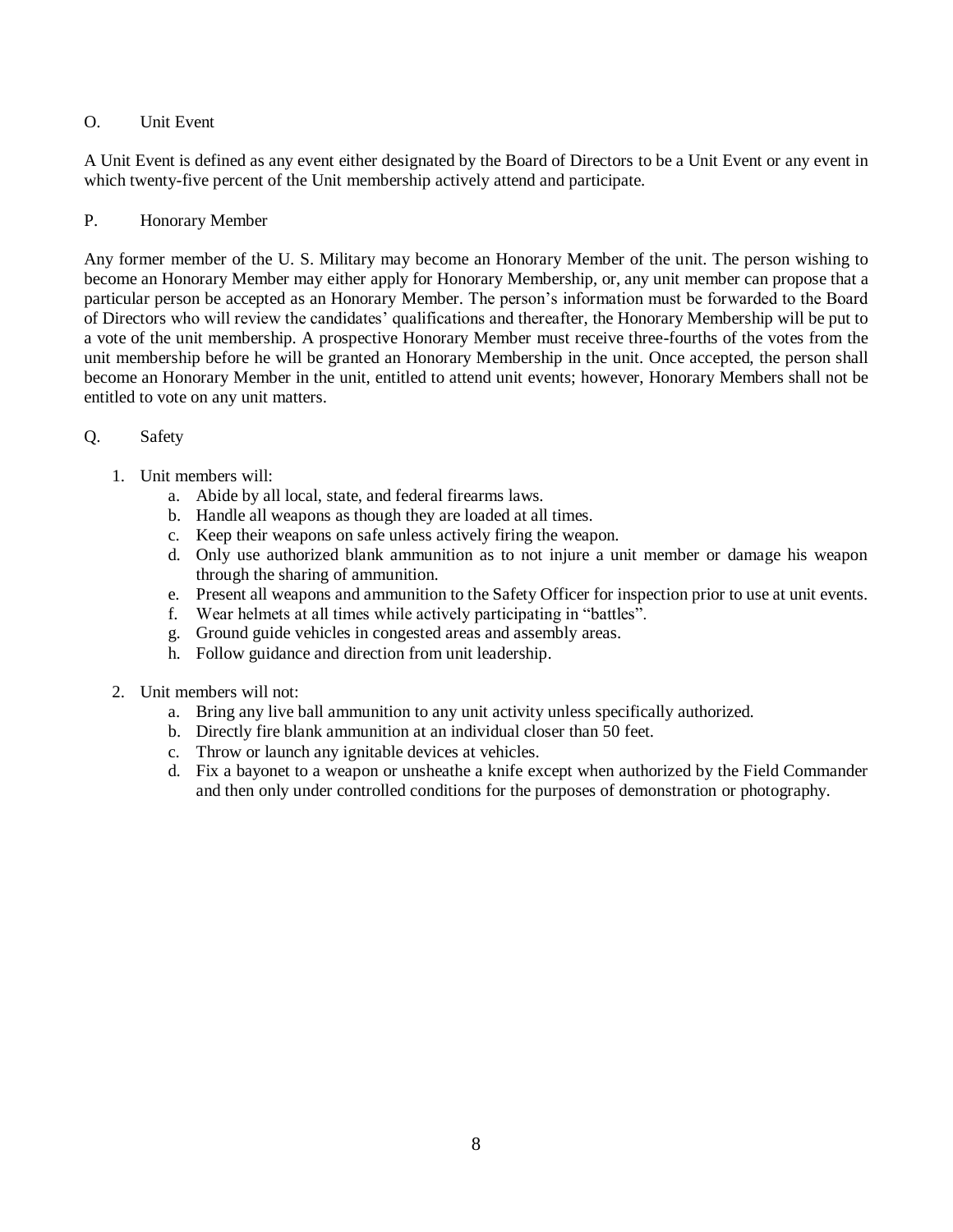ARTICLE II. History and Awards of the 502nd Parachute Infantry Regiment, 101<sup>st</sup> Airborne Division

A. History of the 502nd P/I

Constituted 14 March 1941 in the Army of the United States as Company A, 502nd Parachute Battalion Activated 1 July 1941 at Fort Benning, Georgia Constituted 24 February 1942 in the Army of the United States as the 502nd Parachute Infantry Regiment (less 1st Battalion) activated 2 March 1942 at Fort Benning, Georgia Assigned 15 August 1942 to the 101st Airborne Division Inactivated 30 November 1945 in France

The 502nd Infantry Regiment originated in July 1941, as the 502nd Parachute Battalion, an experimental unit formed to test the doctrine and tactics of parachute assault. The 1st Battalion, 502nd Infantry Regiment was activated on 1 July 1941, at Fort Benning, Georgia. The 502nd Parachute Infantry Regiment (P/I) or "Five-Oh-Deuce", as they became known, was activated as a regiment on 2 March 1942 under the command of Lt. Col. George P. Howell. Unlike other early Parachute Battalions, the 502nd retained the same unit designation and personnel when increased in size from a battalion to a regiment. Shortly after the formation of the 502nd, the recently promoted Col. Howell relinquished command of the 502nd to assume command of the Parachute school at Fort Bragg. Lt. Col. George Van Horn Moseley, 502nd Executive Officer (EXO), assumed command of the regiment.

Intense training began as soon as the 502nd was activated as a battalion. By the time the 502nd joined the 101st Airborne Division on 15 August 1942, the troopers had undergone extensive training. The 502nd was the original TO&E Parachute Infantry Regiment in the 101st Airborne Division. The 377th Parachute Field Artillery (PFA) Battalion, the only PFA battalion in the 101st, provided artillery support to the 502nd. After joining the 101st, the 502nd moved from Fort Benning, Georgia to Fort Bragg, North Carolina to join the rest of the division. While at Fort Bragg the 502nd conducted numerous practice jumps from Maxton & Pope Airfields and participated in war games near Evansville, Indiana.

On 4 September 1943 the 502nd boarded the SS Strathnaver bound for England. Once at sea, the crew of the ship discovered salt water in the ship's fresh water tanks. The Strathnaver sailed for six days before making port on 11 September in St. Johns, Newfoundland for repairs. The 502nd was in port from 11 to 26 September. During this time in St. Johns the men took part in foot marches, inspections, and physical conditioning. On 26 September, the ship headed back out to sea only to return again after striking rocks in the harbor. On the 27 September she made another attempt to leave but returned to port after taking on 28 inches of water. The troopers remained stranded in St Johns until the arrival of another ship. On 4 October the SS John Ericsson loaded the troopers and equipment of the 502nd and set off for England. On 18 October 1943 the SS John Ericsson finally arrived in Liverpool. The journey took a total of 44 days. Meanwhile the 506th and much of the 327th Glider Infantry Regiment (GIR) had already reached England on another transport ship.

The 502nd established operations around the Chilton-Foliat and Hungerford areas, living in a combination of Nissen huts, tents, and in the homes of local English residents. Under the command of Captain Richard Davidson, Able Company resumed tough training and rehearsed company and battalion sized parachute drops. This rigorous training regime would not have been possible without the Able Company officers; Lt. Samuel B. Nickels, Jr., the Able Company Executive Officer, Lt. Wally Swanson, Lt. George R. Cody, Lt. Delmar D. Idol, 2nd Lt. Joseph P. Smith, and others.

The Troopers of the deuce participated in a number of full-scale exercises; Exercise Beaver in March, Exercise Tiger in April, and Exercise Eagle in May, which was the rehearsal for the D-Day invasion of Fortress Europe. Each time the men rehearsed capturing key bridges leading inland from the shore and the destruction of mock gun positions. After seemingly unending training in the cold, bleak English countryside, the Deuce moved from their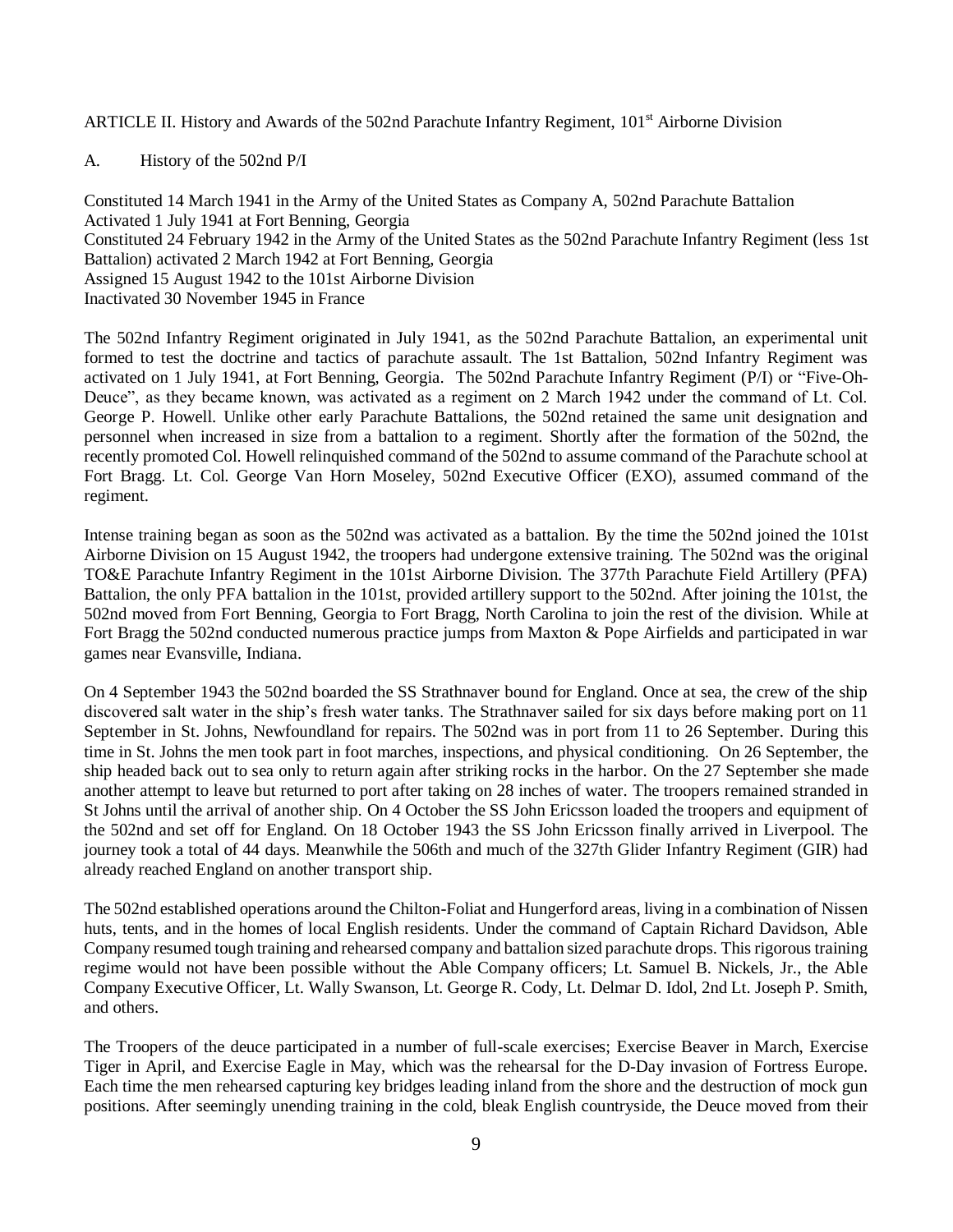base camps to the marshaling areas of Membury and Greenham Common to await invasion orders and conduct final preparations.

When the orders came for Operation Overlord, the 502d was tasked drop on Drop Zone "A" and secure the two northerly exits, behind Utah Beach. The 3d Battalion, commanded by Lt. Col. Robert Cole, was tasked to secure Exit #4, near the village of Saint Martin de Varreville and Exit #3, near the village of Audoville la Hubert. The 1st Battalion, commanded by Lt. Col. Patrick Cassidy and 2d Battalion, commanded by Lt. Col. Steve Chappuis were responsible for destroying four concrete blockhouses with German 122 mm artillery pieces located southwest of Saint Martin de Varreville.

On the evening of 5 June 1944, the Troopers of the 502d boarded transport aircraft and lifted off into the evening sky. In the early morning hours of 6 June 1944 over France, four battalion serials came in ten minutes apart led by the 2d Battalion and Regimental Headquarters. The leading planes, scattered by low clouds and German antiaircraft fire dropped the majority of the 2d Battalion outside of their drop zone and scattered them across the French countryside. The Paratroopers of the 377th PFA Battalion only recovered one of their six 75 mm howitzers after the drop. The fifty men of the 377th PFA Battalion who assembled during the day fought as infantry in scattered actions. Troopers from two sticks of Able Company received the green jump light too late and exited the aircraft over the English Channel. Some of the Troopers laden with heavy equipment drown. One of these unfortunate Troopers was Capt. Richard L. Davidson the commander of Able Company. Col. Moseley suffered a badly broken leg during the drop. Shortly after the drop he relinquished command of the 502d to Lt. Col. Michael H. Michaelis, the Regimental EXO.

Despite these difficulties, the Deuce consolidated elements of 1st and 3d Battalions and continued on task. The commander of the 3d Battalion, 502d, Lt. Col. Robert G. Cole, dropped east of Ste. Mère-Eglise. He made his way toward St. Martin de Varreville. In the darkness, Paratroopers snapped toy "crickets" to identify themselves as US Paratroopers and began assembling in small groups. The groups were generally mixed and often far from their intended DZs. The men assembled groups for leadership and safety in numbers. Seventy-five men, including some paratroopers from the 82d Airborne Division, gathered in this way under Lt. Col. Cole and moved steadily toward the coast. Except for an encounter with a small enemy convoy on the way, in which several German Soldiers were killed and ten taken prisoner, the group had no trouble reaching its objective. Discovering that the guns of the St. Martin coastal battery had been removed and that the position was deserted, Cole went on to Audouville-la-Hubert where his men established positions at the western end of the causeway without a fight. About two hours later, at 0930, the enemy began retreating across the causeway from the beach. The paratroopers, lying in wait, shot down fifty to seventy-five retreating German Soldiers and at 1300 hours made contact with elements of the 4th Infantry Division. They had suffered no casualties. Cole, having completed his mission, remained in the area to collect and organize his battalion. By the end of the day he had about 250 men. With this group he was ordered into regimental reserve near Blosville for the next day's operations.

Lt. Col. Cassidy, leading 1<sup>st</sup> Battalion, landed in the center of the battalion zone near St. Germain-de-Varreville. He collected a small force mostly of his own men and moved toward the stone buildings on the eastern edge of Mésières which were thought to be occupied by the German unit manning the St. Martin de Varreville coastal battery. Without opposition the battalion secured the crossroads west of St. Martin near which the building stood. Taking stock of his position, Lt. Col. Cassidy found that both the northern exits for which the regiment was responsible were clear. He then made contact with a group of forty-five men of the battalion who had assembled north of his own position and ordered them to establish a defensive line at Foucarville. The situation to the west of St. Martin de Varreville, however, remained obscure. Lt. Col. Cassidy kept a portion of his force in reserve to block any enemy attempt to break through from the west to the beaches. A group of about fifteen men were sent to clear the buildings on the eastern edge of Mésières. Ssgt. Harrison Summers rushed the buildings one by one, kicked in the doors, and sprayed the interiors with his Thompson Submachinegun. On occasion he had the assistance of another man, but it was his drive and initiative that kept the attack going. About 150 Germans had been killed or captured when the last building was cleared in the afternoon. Lt. Col. Michael H. Michaelis arrived near the close of this action with 200 men. This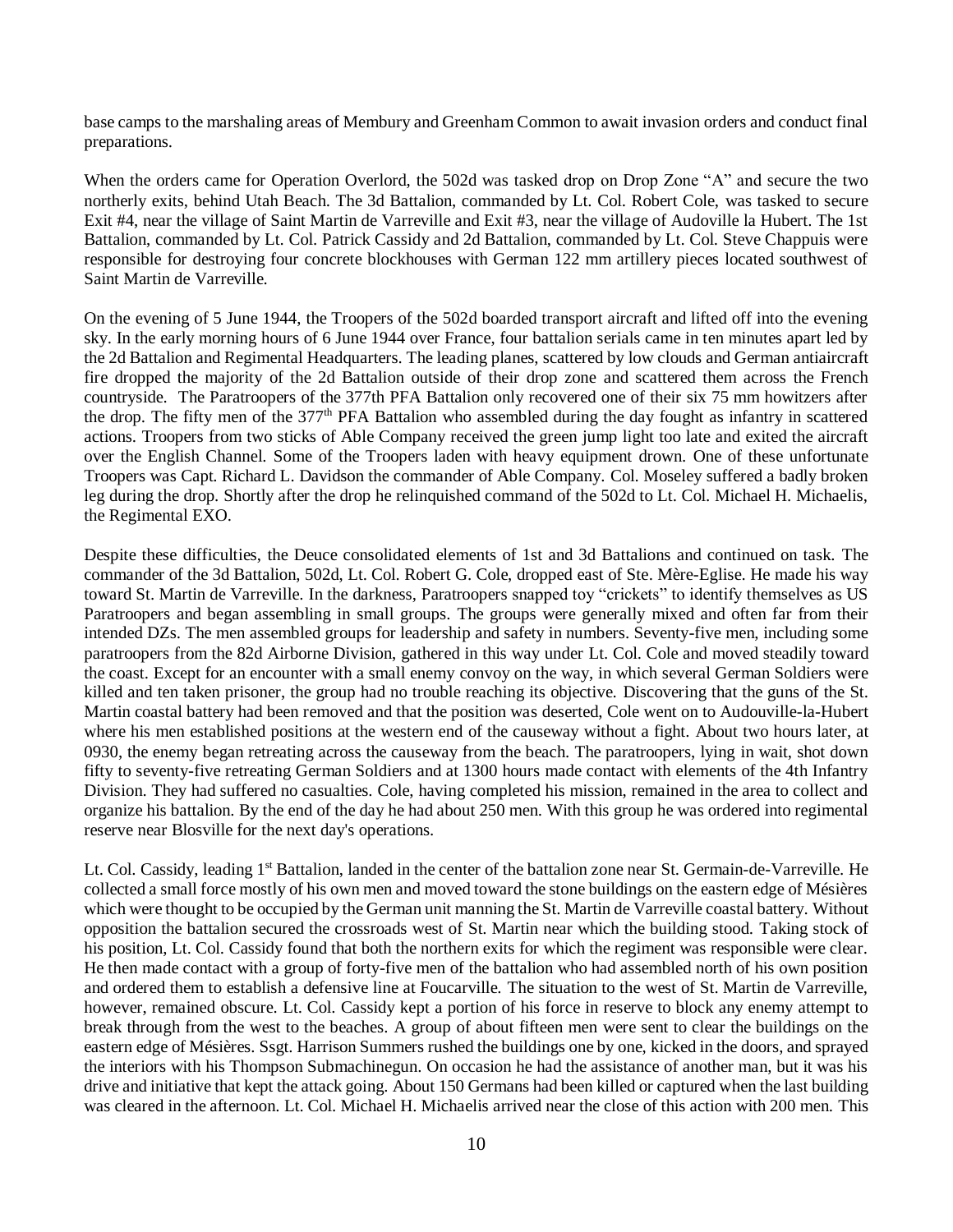allowed Lt. Col. Cassidy to complete his D-Day mission of covering the northern flank of the regiment and tying in with the 82d Airborne Division on the left. While the fight near Mésières was in progress the men of the 1st Battalion whom Lt. Col. Cassidy had sent to Foucarville in the morning had succeeded in establishing four roadblocks in and around the town and had trapped and largely destroyed a four-vehicle enemy troop convoy. Despite this early success the roadblocks were threatened all day with being overrun by a superior enemy force that occupied prepared positions on a hill to the northwest.

The American situation was not immediately improved by Cassidy's move north, since he came up west of Foucarville in order to carry out the plan of tying in at Beuzeville-au-Plain with the 82d Airborne Division. The company ordered to Beuzeville-au-Plain mistook the hamlet of le Fournel for its objective and became involved in three separate platoon fights which created some confusion until dark. The Troopers then withdrew to the south where they remained under enemy pressure during the night. Since Lt. Col. Cassidy was unable to make contact with the 82d Airborne Division, he committed the reserve company on the left and moved up some spare riflemen to fill the gap between le Fournel and the roadblocks around Foucarville. Even so the whole line remained very weak and the regimental commander, having already decided to pass the 2d Battalion through the 1st on the following day, ordered Lt. Col. Cassidy to pull back and dig in. During the night the Germans facing the battalion's right flank at Foucarville unexpectedly decided to surrender, apparently because the increasing volume of American machine gun and mortar fire led them to overestimate the battalion's strength. Eighty-seven Germans were taken prisoner and about fifty more killed as they attempted to escape.

With the occupation St. Côme-du-Mont the 101st Airborne Division began clearing the enemy north of the Douve and east of the Merderet. Preparations began at once for an all-out attack on Carentan from the north. In preparation for that attack on 8 June, the 101st Airborne Division grouped three regiments along the Douve with a fourth regiment assembled in reserve near Vierville. The 502d Parachute Infantry was in line on the right flank from the junction of the Douve and Merderet Rivers to Houesville.

The causeway over which the 502d Parachute Infantry was to attack was banked six to nine feet above the marshlands of the Douve and crossed four bridges over branches of the river and canals. One of the bridges was destroyed by the Germans. Difficulties in repairing this under fire forced postponement of the right wing of the division attack, first scheduled for the night of 9-10 June. It was the middle of the afternoon of 10 June before the 3d Battalion, 502d Parachute Infantry advanced over the causeway single file. The men moved in a low crouch or crawled, and it took three hours for the point to cross three of the bridges. Then the enemy opened fire from a farmhouse and hedgerows, methodically searching the ditches with machine guns. At the fourth bridge a Belgian Gate had been drawn so far across the road that only one man at a time could squeeze by it. Under cover of artillery fire, which all afternoon worked on enemy positions, this maneuver was tried. Six men made it; the seventh was hit, and the attempt was abandoned in favor of building up additional fire. Mortars were brought forward. The stalemate, however, lasted until midnight while enemy fire and a bombing and strafing attack after dark took heavy toll of the thin battalion line stretched across the causeway. After midnight, resistance slackened and three companies were able to filter men through the bottleneck and across the last bridge where they could deploy on either side of the highway.

The nub of the opposition seemed to be a large farmhouse to the west of the road on ground that rose sharply from the marshes. In the morning of 11 June after attempts to knock this out with artillery had failed, Lt. Col. Cole, battalion commander, ordered a charge which he and his executive officer, Maj. John P. Stopka, led. Followed at first by only a quarter of their 250 men, Cole and Stopka ran through enemy fire. The charge gathered momentum as more men saw their officers charging toward the enemy with fixed bayonets and ran forward to join the assault. The farmhouse was not occupied but the Germans had rifle pits and machine gun emplacements in hedgerows to the west. These were overrun and the Germans manning them we killed with grenades and bayonets.

The heavy casualties and disorganization of the battalion prevented Lt. Col. Cole from following up his advantage. Instead he sent word back to have the 1st Battalion of the regiment pass through and continue the attack south. The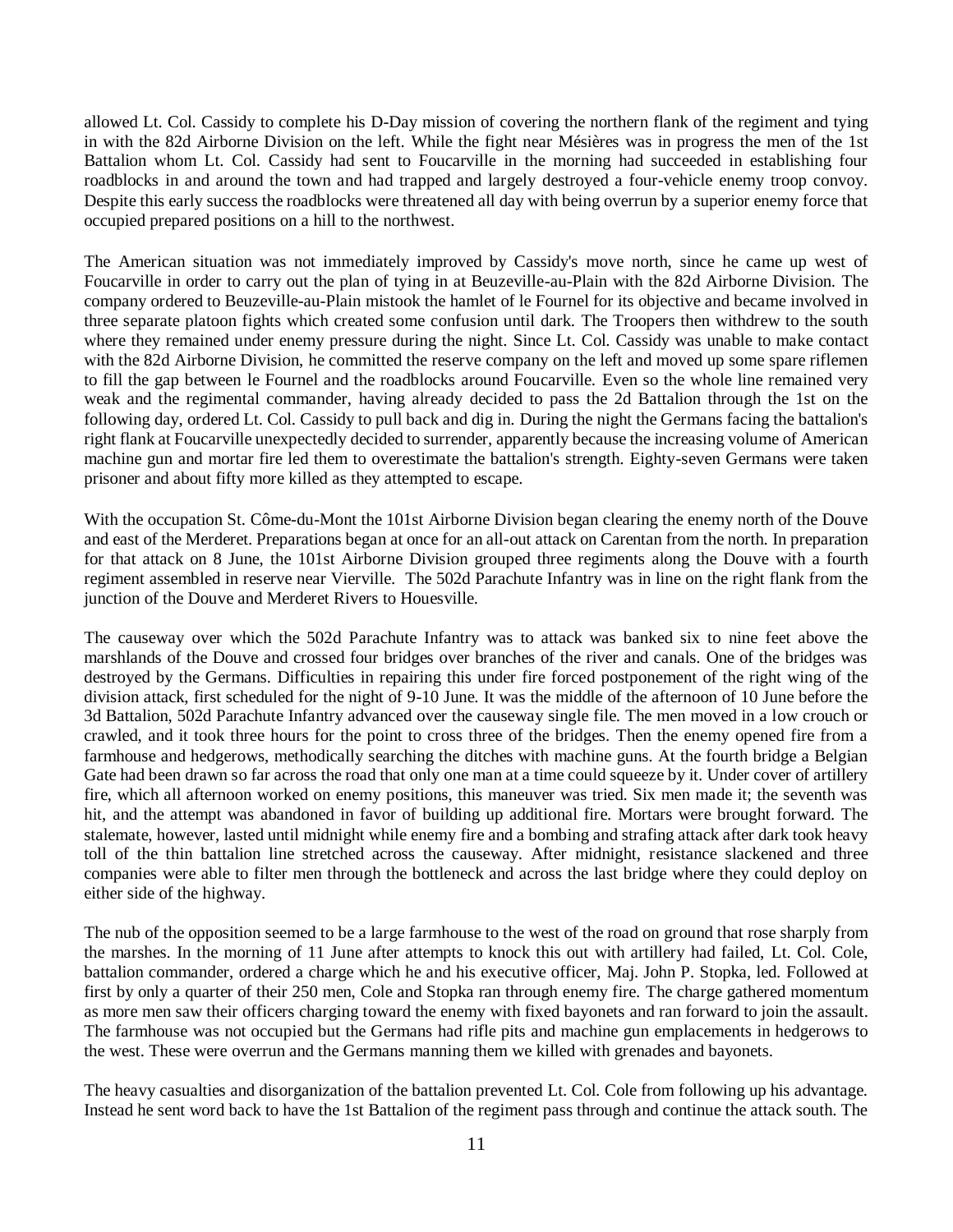1st Battalion, which was near the fourth causeway bridge when request came to move forward, reached Cole's position through heavy fire. But since it was as hard hit and disorganized as the 3d Battalion it was in no better condition to move on. Both battalions set up a defensive line and held on during 11 June against determined German counterattacks, which on one occasion threatened to break through. The 2d Battalion took over the line during the night, but the 502d Parachute Infantry was too exhausted to renew the attack and the 506th Parachute Infantry was sent to its relief. After the attack on Carantan, the 502d relocated outside Cherbourg to conduct security duties. In late June, the 502d sailed back to England in July to absorb replacements, retrain, and await another mission.

Operation MARKET-GARDEN had two major objectives: to get Allied troops across the Rhine and to capture airborne divisions, to drop in the vicinity of Grave, Nijmegen, and Arnhem to seize bridges over several canals and the Maas, Waal (Rhine), and Neder Rijn Rivers. They were to open a corridor more than fifty miles long leading from Eindhoven northward to Arnhem. Operation GARDEN, called for ground troops of the ninety-nine miles. The main effort of the ground attack was to be made by the British XXX Corps. On either flank the British VIII and XII Corps were to launch supporting attacks.

The 101st Airborne Division was responsible for a 15-mile segment road of narrow concrete and macadam ribbon stretching northward and northeastward from Eindhoven in the direction of Grave. The men of the 101st would soon call that segment of road the nickname Hell's Highway.

The objectives vital for subsequent passage of the British XXX Corps were located at intervals along the entire 15 mile stretch of road. The division commander, Maj. Gen. Maxwell D. Taylor, later compared the situation to the early American West, where small garrisons had to contend with sudden Indian attacks at any point along great stretches of vital railroad.

Recalling dispersion that had plagued the division in Normandy, General Taylor insisted upon drop zones fairly close together, no matter how scattered the objectives. Two regimental drop zones and the division landing zone were located near the center of the Division sector, west of Hell's Highway in a triangle marked by the villages of Zon, St. Oedenrode, and Best. The 501st P/I, commanded by Col. Howard R. Johnson, would drop to the north of the other regiments near Veghel onto Drop Zone "A" in order to seize rail and road bridges over the Willems Canal and the Aa River. Gen Taylor ordered the 506th P/I, commanded by Col. Robert F. Sink, to drop close to Zon onto Drop Zone "C", secure the highway bridge over the Wilhelmina Canal a few hundred yards south of Zon, and then march south on Eindhoven. Gen. Taylor tasked the 502nd P/I, commanded by Col. John H. Michaelis, to land just north of the 506th onto Drop Zone "B", guard both drop zones and secure Landing Zone "W" for gliders, and to capture the road bridge over the Dommel River at St. Oedenrode. Additionally, General Taylor tasked the 502nd to secure bridges over the Wilhelmina Canal south of Best, four miles from Zon off the west flank of Hell's Highway in order to strengthen the over-all position of the 101st. In order to meet Gen. Taylor's intent, Col. Michaelis sent a company to these bridges.

Beginning three minutes after H-Hour, at 1303, men and equipment began to descend upon the parachute and glider landing zones. Despite flak and small arms fire, only one Pathfinder plane and two of the other parachute aircraft of the 101st Airborne Division failed to reach the drop zones, although some planes went down after the paratroopers had jumped. In an hour and one half 6,769 men were on the ground. Only 1st Battalion, 501st P/I and 1st Battalion, 502nd P/I failed drop on their planned drop zones.

The mission called for the entire 502nd P/I to drop on Drop Zone "B" which was the northernmost of the two drop zones between Zon and St. Oedenrode; 1st Battalion, commanded by Lt. Col. Patrick Cassidy, came down two miles away on the neighboring drop zone. Although delayed by this misadventure, by nightfall had brought a persistent bunch of rear echelon Germans to heel in St. Oedenrode and thereby secured both a main highway and an alternate bridge over the Dommel River. After deploying troopers to defend the village, Lt. Col. Cassidy sent a patrol northeast along Hell's Highway which contacted the 501st Parachute Infantry at Veghel.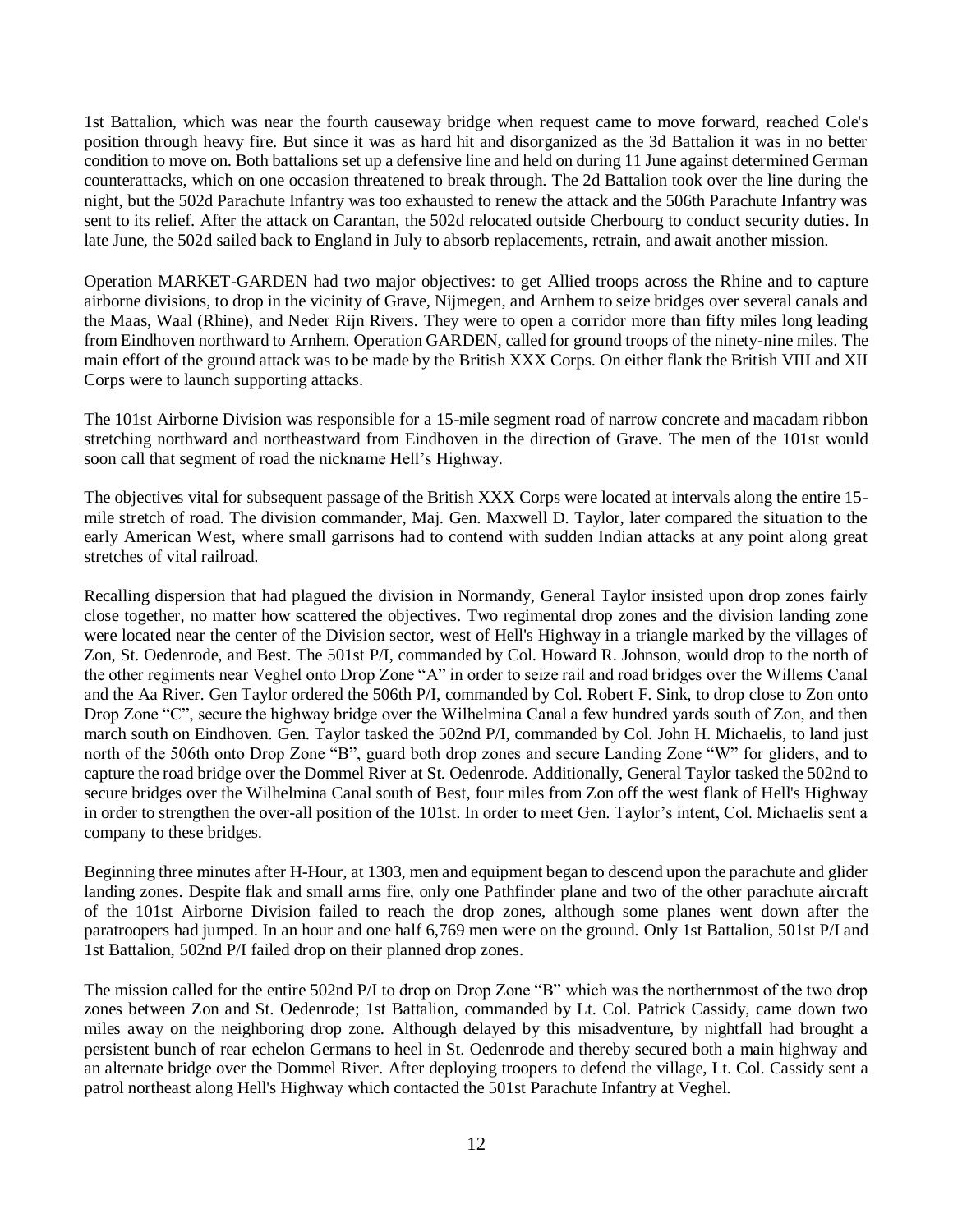The majority of the 502nd moved to an assembly area near Zon as the Division reserve. At the same time a H Company, 3rd Battalion reinforced by a light machine gun section from battalion headquarters and 3rd Platoon, C Company, 326th Engineer Regiment .proceeded upon a separate mission, to capture the rail and road bridges over the Wilhelmina Canal southeast of Best. Although these bridges were not assigned objectives for the 101st Airborne Division, General Taylor considered them valuable for three reasons: first, as an outpost protecting his glider landing zone and his main positions along Hell's Highway; again, as alternate crossings of the Wilhelmina Canal should the Germans destroy the bridges at Zon; and again, as control of a main highway (between Eindhoven and Hertogenbosch) by which the Germans otherwise might feed reinforcements to Eindhoven. To do the job, Col. Michaelis sent Company H.

En route to the bridges, the H Company Commander, Capt. Robert E. Jones, lost his way in the densely wooded Zonsche Forest. Emerging near a road junction southeast of Best, the company came under fire from a small group of Germans. The Germans gained the upper hand when infantry reinforcements and several small cannon arrived by truck from the direction of Hertogenbosch.

Goaded by radio messages from Lt. Col. Cole to secure the bridges over the Wilhelmina Canal, Capt. Jones organized a reinforced patrol. Lt. Edward L. Wierzbowski took his rifle platoon, the attached engineer platoon, and attached light machine gun section to the bridges.

Lieutenant Wierzbowski found in turn that casualties and disorganization had left him with only eighteen riflemen and twenty-six engineers. Lt. Wierzbowski's reinforced patrol was picking its way through the Zonsche Forest toward the bridges when night came with a cold, penetrating rain.

Based on stiff resistance north of Best encountered by H Company, Col. Michaelis directed Lt. Col. Robert G. Cole to take his 3rd Battalion to Captain Jones's assistance. The remainder of 3rd Battalion started toward Best at 1800, but darkness fell before they could establish physical contact with Captain Jones.

In the meantime, Lieutenant Wierzbowski and his men had crawled the last few yards on their bellies to reach the Wilhelmina Canal several hundred yards east of the highway bridge. Slithering along the dike, the men approached the bridge, apparently undetected. While the lieutenant and a scout crawled ahead to reconnoiter, the main body of the patrol slid down the embankment to await their return.

A barrage of "potato masher" hand grenades came suddenly from the darkness on the other side of the canal. Scared, a couple of men scrambled up the bank of the dike. Others followed. The night erupted with the fire of machine guns and rifles. Some of the men stampeded back toward the forest.

When he heard the firing, Lt. Wierzbowski was within sight of the bridge and found it covered by German sentries. Scurrying back, he discovered he only had 3 officers and 15 men remaining, and 3 of these were wounded. Collectively they had their individual weapons, a machine gun with 500 rounds of ammunition, a mortar with 6 rounds, and a bazooka with 5 rockets. As the cold rain fell, the men dug in for the night.

As these events developed, the 101st Airborne Division's D-Day glider lift began to arrive. Although not as immune to mishap as the parachutists, a total of 53 out of 70 gliders landed successfully with 32 jeeps, 13 trailers, and 252 men. Of those that failed to make it, 1 fell in the Channel, 1 crash-landed on the landing zone, 2 collided in the air above the landing zone, 2 were unaccounted for, 4 landed in friendly territory, and 7 came down behind enemy lines.

In Zon, the 506th P/I failed to secure the highway bridge over the Wilhelmina Canal before the Germans demolished the bridge. Destruction of the bridge over the Wilhelmina Canal in Zon increased the importance of the 502nd P/I's mission of securing alternate bridges in Best.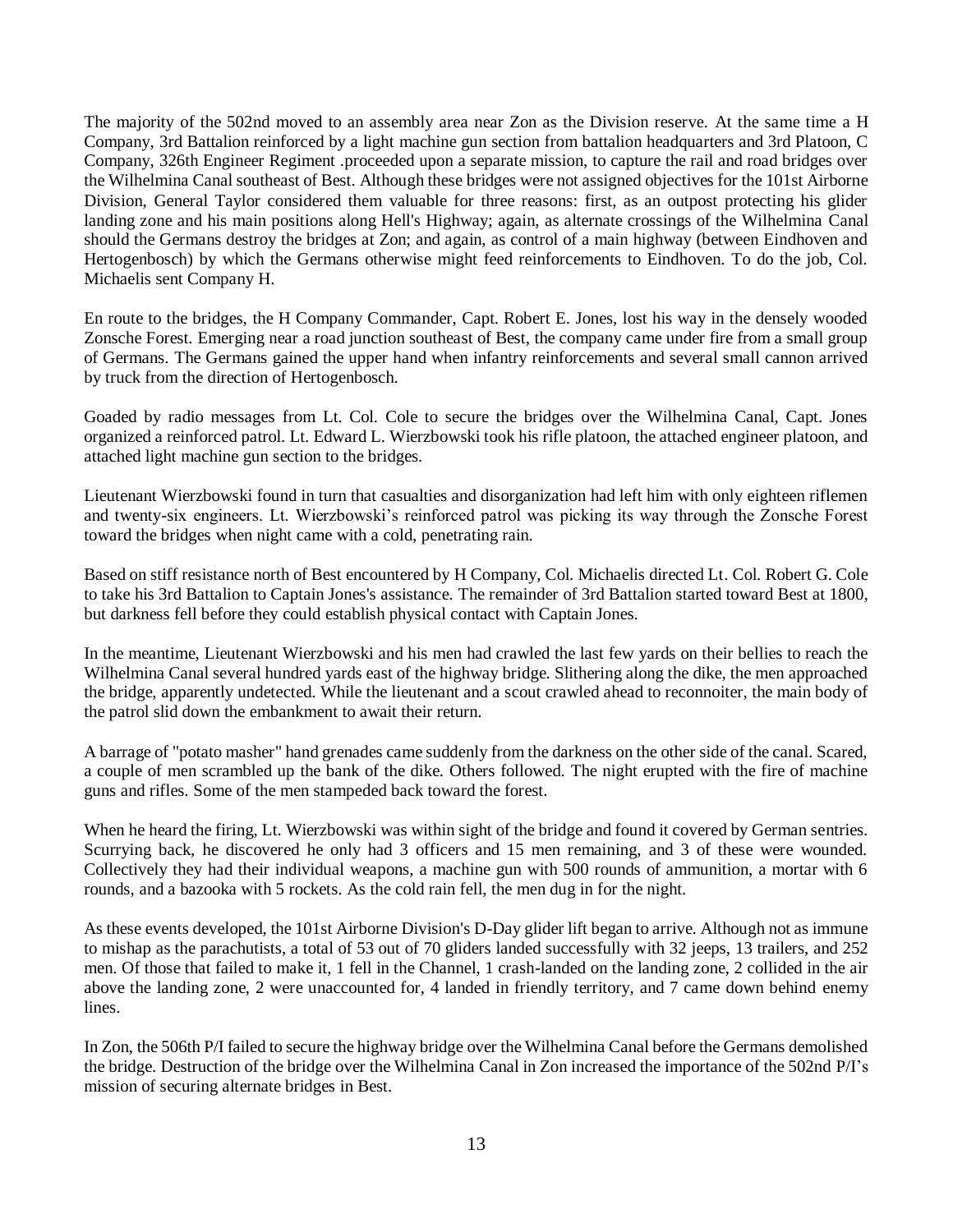On early D plus 1, 18 September, Col. Michaelis committed 2nd Battalion to the Best fight. The fight for the bridges near Best developed into the 101st Airborne Division's stiffest fighting on D plus 1 and 2.

Behind an artillery barrage that began an hour after the first troop carrier aircraft passed over the British lines, the XXX Corps had attacked on schedule with tanks in the lead. Against five German battalions, including two SS battalions that XXX Corps intelligence had failed to detect, the spearhead Guards Armoured Division made steady progress. The woods and marshy ground along the highway limited the attack to a front not much wider than the width of the highway leading to Eindhoven. As night came, the British stopped in Valkenswaard, their "formal" objective. Eindhoven remained six miles to the north.

The 506th Parachute Infantry fought through ineffective delaying actions by small enemy groups and pressed the advance on Eindhoven early on D plus 1, 18 September. By midmorning, the lead battalion knocked out a nest of two 88-mm guns and pushed deep into the heart of the city. Col. Sink expected to find at least a regiment of Germans in Eindhoven; he actually encountered no more than a company. Having taken four bridges over the Dommel River and a canal in the city by noon, the paratroopers spent the rest of the day rounding up enemy stragglers and clearing the southern outskirts in preparation of the Guards Armoured Division. As they performed these tasks, Eindhoven went on a binge. As if by magic the city blossomed with the national color. "The reception was terrific," said one American officer. "The air seemed to reek with hate for the Germans . . . ."

In the carnival atmosphere the paratroopers failed for a long time to hear the fretted clank of tanks. At 1130 the first direct radio communication with the Guards Armoured Division revealed that the armor was still five miles south of Eindhoven, engaged in a bitter fight. At 1230 hopes rose when two British armored cars appeared, but these had gone around the German flank to reach Eindhoven from the northwest. About 1900 the paratroopers spotted the head of the main British column.

The Guards Armoured Division pushed through Eindhoven without pause. When the column reached Zon, British engineers immediately began construction of a Bailey bridge to replace the destroyed bridge over the Wilhelmina Canal. At 0645 on D plus 2, 19 September, the armor rumbled across. Although the advance of XXX Corps proceeded swiftly it was at least thirty-three hours behind schedule.

General Poppe's 59th Division was the German unit defending Best. The First Parachute Army's General Student sent the bulk of the 59th Division to secure the bridges near Best. In the meantime, three companies reinforced by two replacement battalions and a police battalion were sent to cut Hell's Highway at St. Oedenrode.

The 2nd Battalion, 502nd P/I tried to push to the bridges over the Wilhelmina Canal but had to fall back to a defense with Col. Cole's battalion on the edge of the Zonsche Forest. A timely strike by a flight of P-47s held the Germans back. During this action, a German sniper killed Lt. Col. Cole as he hastened from his covered position to direct the emplacement of identification panels for the P-47s which initially strafed 3d Battalion's positions.

All through the day of D plus 1 the sound of firing had fanned hope of relief in the minds of Lieutenant Wierzbowski and his group of fifteen men along the dike near the highway bridge. Then, at 1100, the hundred-foot concrete span over the Wilhelmina Canal trembled and lifted with a violent explosion. The objective for which the 502nd Parachute Infantry continued to fight the rest of the day was no longer of value.

The experiences of Lieutenant Wierzbowski and his little group were a testimonial to the kind of hardship small, isolated units sometimes are called upon to endure. In midafternoon their troubles increased when a small German force attacked. Two German bullets hit the platoon's lead scout, Pfc. Joe E. Mann, who already had incurred two wounds; now both his arms hung useless. Though an engineer lieutenant and a sergeant tried to break through for aid, the lieutenant was captured and the sergeant wounded.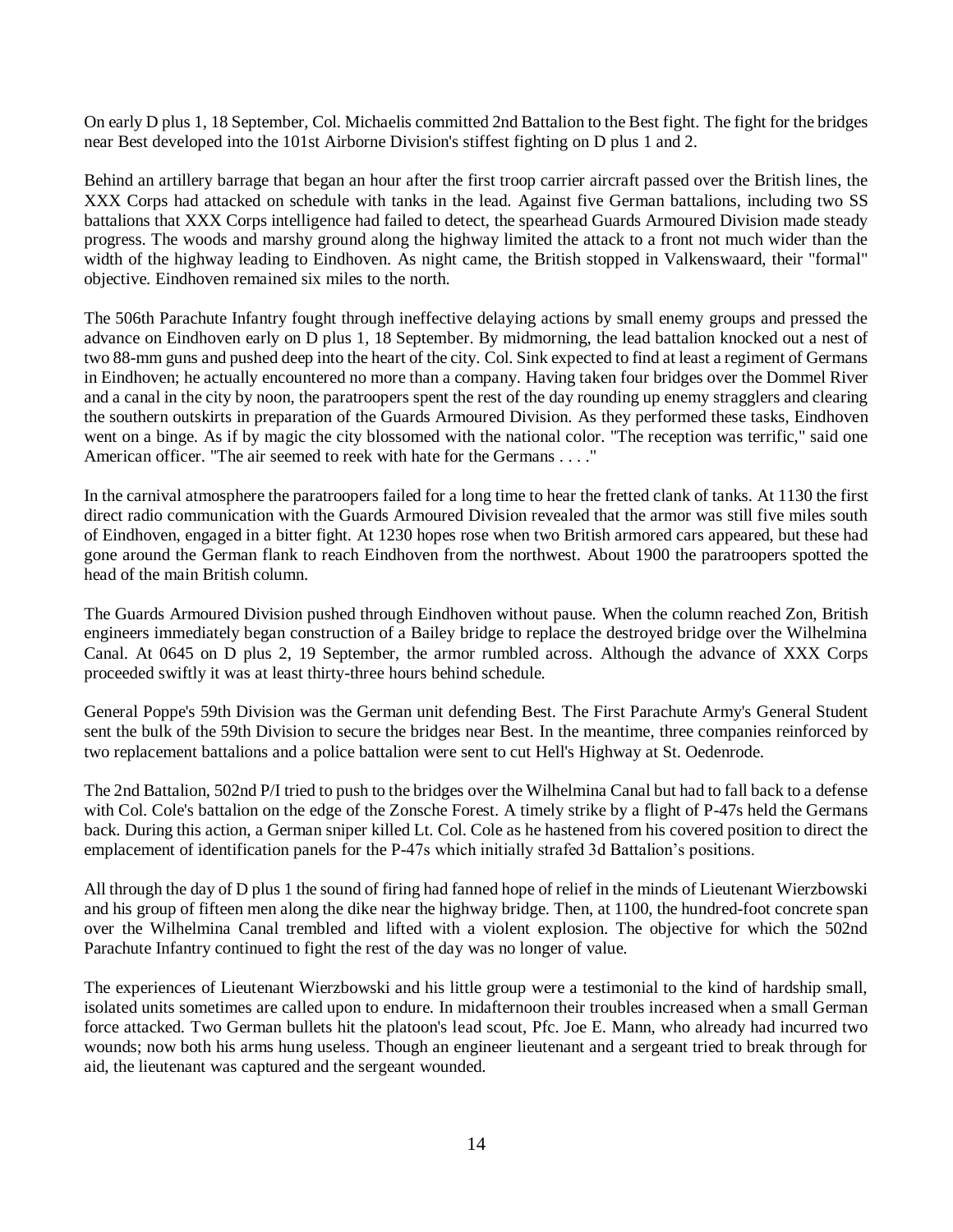Hope stirred again during the late afternoon and early evening. First, a British armored car and a reconnaissance car appeared on the opposite bank of the canal. The British tried to raise headquarters of the 101st Airborne Division on their radio, but to no avail. They provided fire support until later in the evening when a platoon of paratroopers who had gotten lost stumbled onto Lieutenant Wierzbowski's position.

Although this platoon agreed to defend one of Lieutenant Wierzbowski's flanks, the men fell back during the night in the face of a small German attack. Again Wierzbowski and his little group were alone. Lt. Wierzbowski sent word of his situation back with a small patrol from 2nd Battalion that stumbled into his position. Though the lieutenant sent word of his plight with this patrol, the report did not reach Lt. Col. Chappuis until the next morning. Distorted in transmission, the message said only that the bridge had been blown.

As a misty daylight began to break on D Plus 2, 19 September, Lieutenant Wierzbowski spotted a small German force bearing down on his position. Though the lieutenant yelled an alarm, the Germans already were too close. Two German grenades rolled down among the wounded. Although the men tossed these out before they exploded, another hit the machine gun and blinded the gunner. A moment later another grenade rolled into this man's foxhole. One eye blown out entirely, the other blinded, the soldier groped wildly for the grenade. He found it and tossed it from his foxhole only a split second before it exploded.

Another grenade fell behind Private Mann, who was sitting in a trench with six other wounded. Mann saw the grenade come and felt it land behind him. Helpless, his arms bound and useless from the wounds incurred the day before, he yelled: "Grenade!" Then he lay back to take the explosion with his body.

"Shall we surrender or fight?" the men had asked persistently. As the Germans made a final charge, Lieutenant Wierzbowski gave them a succinct answer: "OK. This is the time." Only three of his men had gone unscathed. They had exhausted their supply of ammunition and grenades. One man put a dirty handkerchief on a rifle and waved it.

In the meantime, a stalemate had developed in the fighting along the edge of the Zonsche Forest. Though 2nd and 3nd and Battalions held their own, Col. Michaelis, could not reinforce them without neglecting defense of St. Oedenrode, which was one of his primary missions.

The solution came at last in the juncture with the British ground troops, whereby a squadron of British tanks and a modicum of artillery support became available. Arrival by glider in the afternoon of D plus 1 of two battalions of the 327th Glider Infantry under Col. Joseph H. Harper also helped. Because of rain and mist along the southern air route, this glider lift had come in via the northern route and brought successful landing of 428 out of 450 gliders of the 101st Airborne Division. A total of 2,579 men, 146 jeeps, 109 trailers, 2 bulldozers, and some resupply had arrived.

General Taylor ordered his assistant division commander, Brig. Gen. Gerald J. Higgins, to take over-all command of the two battalions of the 502nd Parachute Infantry near Best, contingents of the 327th Glider Infantry, a squadron of British tanks, and elements of British artillery and to reduce all enemy east of the highway between Eindhoven and Hertogenbosch and north of the Wilhelmina Canal. Though the destruction of the Best highway bridge had eliminated the original purpose of the Best fighting, the job of protecting the west flank of the 101st Airborne Division remained.

The British tanks made the difference in an attack that began at 1400 on D plus 2. Within German ranks, a festering disintegration by late afternoon became a rout. "Send us all the MP's available," became the cry as hundreds of Germans began to surrender. For almost three days a bitter, costly, and frustrating fight, the action at Best was now little more than a mop-up. By the end of D plus 2 the prisoners totaled more than 1,400 with more than 300 enemy dead. Some of the prisoners came in with Lieutenant Wierzbowski and the survivors of his little band. They had been taken to a German aid station and there had talked their captors into surrender.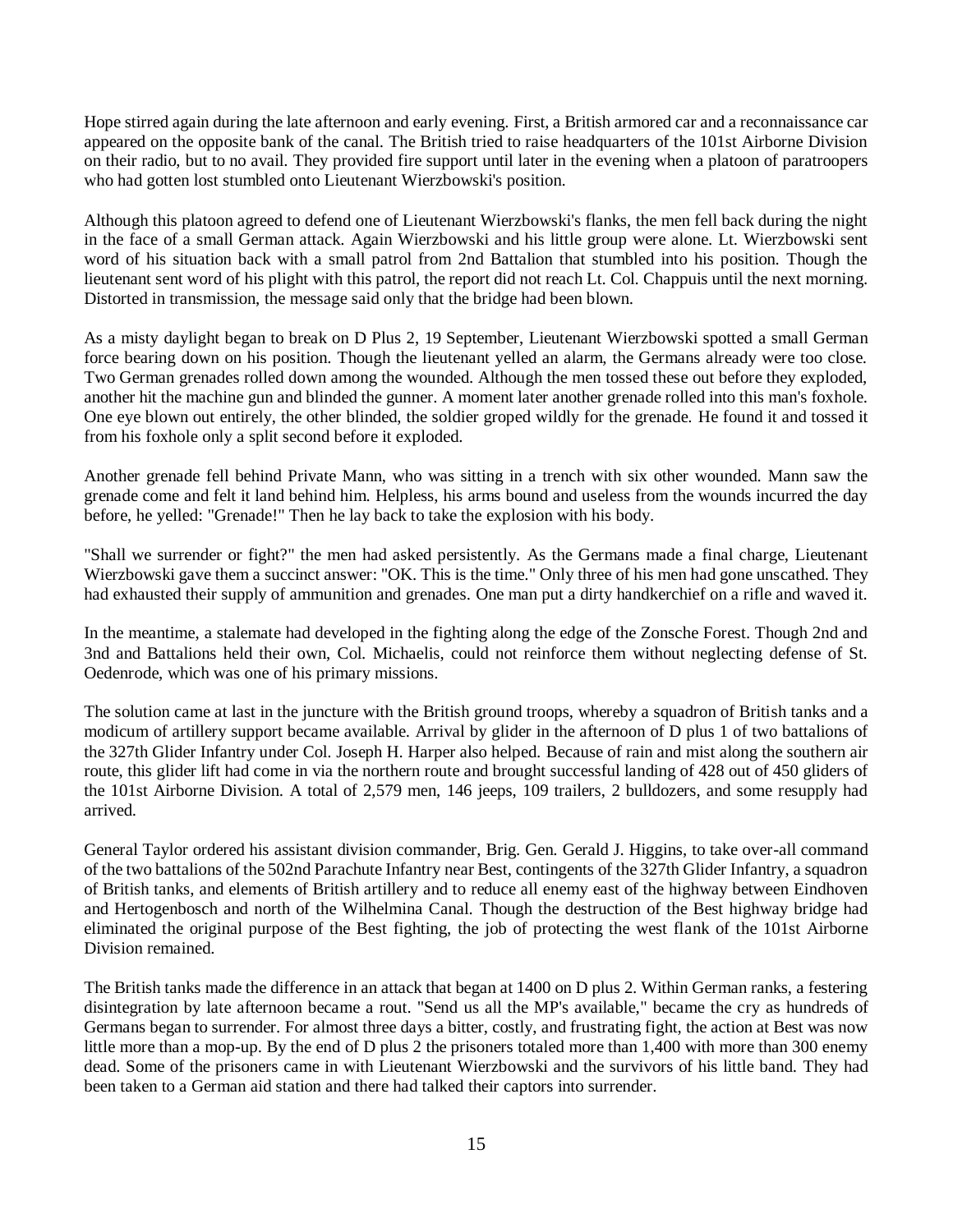Best itself remained in German hands, and much of the territory taken was abandoned as soon as the mop-up ended. Now the battle of Hell's Highway was developing into the Indian-type fighting General Taylor later was to call it, and these men from Best were needed at other points. The engagement near Best had been costly and had secured neither of the bridges over the Wilhelmina Canal, yet it had destroyed the 59th Division which could have affected the security of Hell's Highway if left intact.

While the fight raged at Best on D plus 1 and 2, the rest of the 101st Airborne Division maintained defensive positions at Eindhoven, Zon, St. Oedenrode, and Veghel. From Eindhoven, Col. Sink's 506th Parachute Infantry sent a battalion to both flanks to widen the base of the MARKET-GARDEN corridor, but in both cases Sink recalled the troops before they reached their objectives. On the west the battalion returned because the XII British Corps had begun to advance along the left flank of the corridor and was expected soon to overrun the battalion's objective. The battalion on the east returned because Col. Sink learned that a column of German armor was loose in the region and he wanted no part of a meeting engagement with armor.

Late in the afternoon of D Plus 2, the 107th Panzer Brigade struck toward Zon in an attempt to sever the thin lifeline over which the British ground column was pushing toward Nijmegen. Even without the 59th Division, the German attack came close to succeeding. Only a scratch force that included General Taylor's headquarters troops was available at the time for defending the Bailey bridge over the Wilhelmina Canal at Zon. Darkness had fallen, a British truck struck by a round from a German tank was burning brightly atop the bridge, and a German Panther tank pumped round after round into the building which housed the division command post when General Taylor himself arrived with reinforcements. He led part of a glider infantry battalion and a lone 57-mm antitank gun. One of the first rounds from the 57-mm knocked out a German tank near the bridge. Bazooka fire disabled another. The Germans appeared to lose heart after losing two tanks and withdrew. Traffic gradually began to flow again along Hell's Highway.

Another German blow against Hell's Highway on D plus 2 came from the air, perhaps as a direct result of Hitler's exhortations that the Luftwaffe put his little world right again. About a hundred German twin-engine bombers came out of hiding after nightfall to bombard the central part of Eindhoven. Because most American units held positions outside the city, they incurred no damage; but more than a thousand civilians were killed or wounded, and British units were heavily hit. Whether from lack of planes, fuel, or trained crewmen, or because of all three, this was the only major strike by long-range German bombers during the course of the campaign in the West during the fall of 1944.

Lt. Col. Cassidy's 1st Battalion, 502nd P/I held their position about the canal and river bridges against persistent but small German attacks, most of which were in company strength. The strongest—by three companies of the 59th Division reinforced by police and replacement units—struck 1st Battalion on D plus 2 on the road to Schijndel. Hard pressed at first, Lt. Col. Cassidy's men gained assistance from Sgt. James M. "Paddy" McCrory, commander of a crippled tank that had dropped out of the British ground column. Although the tank could make no more than five miles per hour, McCrory plunged unhesitatingly into the fight. When the paratroopers tried to thank him, he brushed them off. "When in doubt," Sergeant McCrory said, "lash out." His words became a kind of unofficial motto of the battalion.

General Taylor had hoped to be in a stronger position by the end of D plus 2 with the addition of most of his airborne artillery. The flights on D plus 2 were postponed until late in the day on the chance the weather might clear. Troops in the gliders spoke of a mist so thick they could see nothing but three feet of tow rope stretching out into nowhere from their gliders. Because the glider pilots could not detect when their mother planes banked, many gliders turned over and had to cut loose prematurely. The Air/Sea Rescue Service worked overtime plucking ditched crewmen and passengers from the Channel. Many planes and gliders turned back. On the other hand, weather at German bases must have been better; for the Germans sent up more than 125 Messerschmitts and Focke-Wulfs. A total of 1,086 Allied troop carrier, tow, and resupply planes and 428 gliders took off on D plus 2. A large part of these returned to base, while 45 planes and 73 gliders were lost.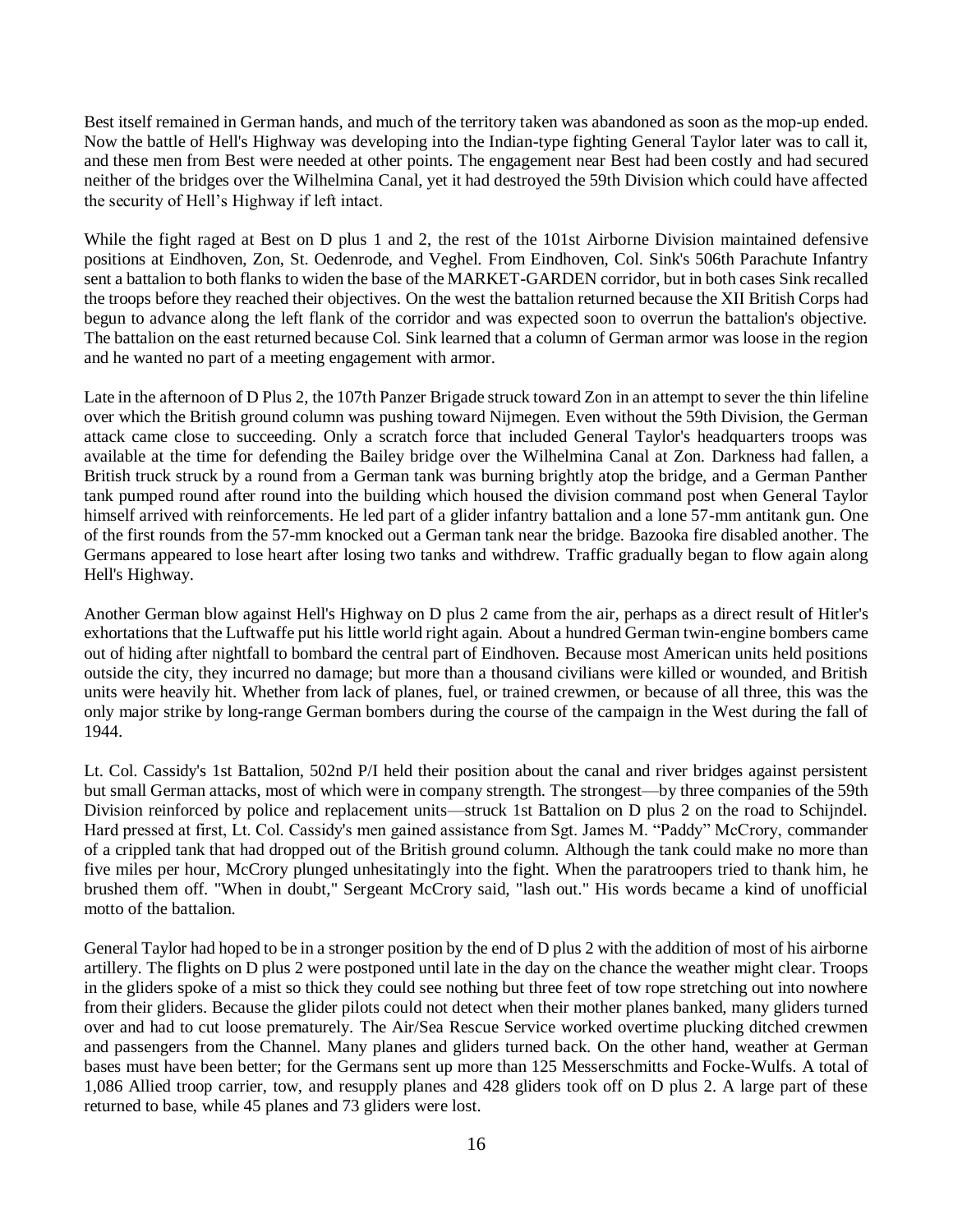Because the 101st Airborne Division's landing zone was relatively secure, General Brereton allotted General Taylor, at the expense of the 82nd Airborne Division, 384 gliders for the D plus 2 flight, more than twice the number originally planned. Only 212 of these arrived. After missing the landing zone and circling vainly, 82 tow planes returned to England. Of these planes 31 of their gliders cut loose behind friendly lines, 16 were known to have crash-landed in enemy territory, and 26 were not accounted for. Those glidermen who landed behind German lines and eventually rejoined their units brought with them harrowing tales of hairbreadth escapes punctuated with praise for the Dutch underground. Most of these men were artillerymen, for the flights bringing in the artillery units were particularly cut up. Of 66 artillery pieces and antitank guns that started the flight, only 36 arrived. None was larger than the 75-mm pack howitzer; all planes towing gliders with 105-mm howitzers had to turn back.

Difficulties imposed on the 101st Airborne Division by the adverse weather could not be ignored, and General Taylor's "Indian War" to keep open Hell's Highway was critical as long as men and supplies had to go north over the highway. Nevertheless, at the moment, a situation had developed farther north that overshadowed events along Hell's Highway. Moving on Grave and Nijmegen, the British ground column was hard pressed to cross the Maas and Waal Rivers and reach the British airborne troops at Arnhem. To ensure passage of the ground column, the 82nd Airborne Division at Nijmegen was fighting against time.

For all the adversities north of the Neder Rijn, hope still existed as daylight came on D plus 5, 22 September, that the 43rd Infantry Division might break through at Ressen, relieve the British paratroopers, and bring over-all success to Operation MARKET-GARDEN. The XXX Corps commander, General Horrocks, ordered the division "to take all risks to effect relief today."

Yet, almost coincident with this hope, another major threat to the success of the operation was developing to the south in the sector of General Taylor's 101st Airborne Division. Despite an aggressive defense designed to prevent the enemy from concentrating at any one crucial spot to cut Hell's Highway, General Taylor on 22 September faced report after report from Dutch sources of large-scale German movements against the narrow corridor from both east and west.

The 101st Airborne Division commander, General Taylor, had recognized since late on D plus 2, 19 September, when his command post and the Bailey bridge over the Wilhelmina Canal at Zon had almost fallen to the first strike of the 107th Panzer Brigade, that his division had entered a second and more difficult phase of the fighting. The point was underscored in the morning mist of D plus 3, 20 September, when the 107th Panzer Brigade struck again at the Zon bridge. Though a reinforced battalion of infantry was positioned to protect the bridge, German tank guns soon controlled the bridge by fire. The bridge might have fallen to the Germans had not ten British tanks belatedly responded to an SOS dating from the crisis of the night before. Knocking out four German tanks, the British forced the enemy back.

Recognizing that he had not the strength to maintain a static defense along the 15-mile length of Hell's Highway, General Taylor on D plus 3 chose to conduct limited offensive operations to keep the Germans off balance.

On D plus 4, 21 September, a reconnaissance by a company of Col. Michaelis' 502nd Parachute Infantry encountered stiff resistance near the village of Schijndel, four and one half miles northwest of St. Oedenrode. This coincided with civilian reports that the Germans were concentrating south of Schijndel for a counterattack upon St. Oedenrode. Col. Michaelis and the commander of the 501st Parachute Infantry, Col. Johnson, decided to press the Germans near Schijndel between them. Two battalions of Johnson's regiment would take Schijndel from the north. Thereupon two of Michaelis' battalions would attack northward against the German force that was south of the village.

In a swift move after dark on D plus 4, Col. Johnson took Schijndel not long after midnight on 21 September. Although a surprise counterattack against the village at dawn delayed the start of the second phase of the planned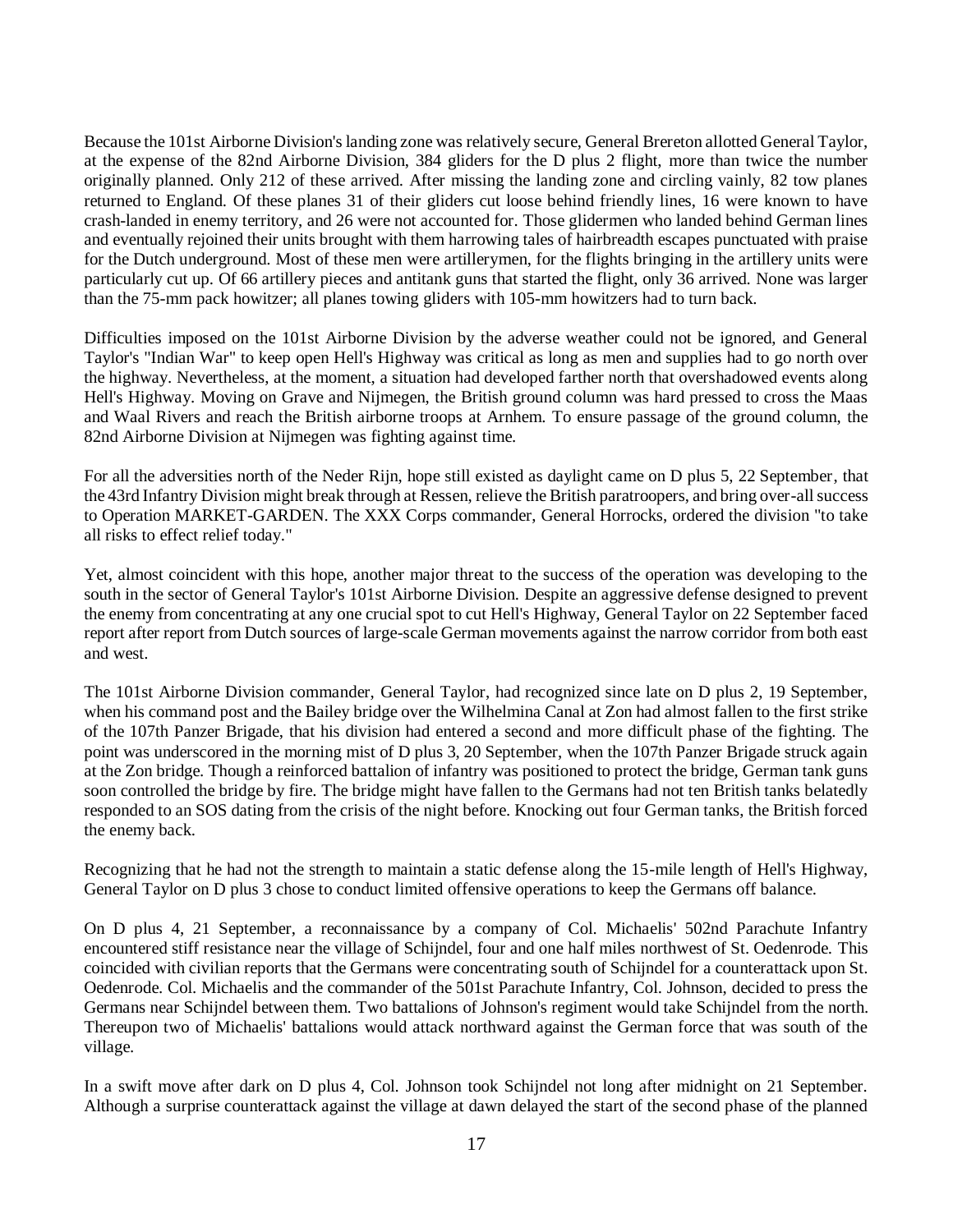maneuver, Col. Michaelis' two battalions were able to begin their role by midmorning of D plus 5 on 22 September. Progressing smoothly, the attack gave promise of bountiful success. Then, abruptly, at 1430, an urgent message from General Taylor forced a halt.

General Taylor had learned that the Germans were concentrating for a major blow to sever Hell's Highway in the vicinity of Veghel and Uden. The maneuver near Schijndel during the morning of 22 September was occupying the bulk of Col. Johnson's 501st Parachute Infantry, but one battalion of that regiment still was in defensive positions in Veghel. Yet not a man was in Uden, the other place which the Americans believed the Germans would strike. General Taylor shifted his efforts to controlling Uden.

The Battalion Jungwirth joined the fight to cut Hell's Highway and moved down a secondary road and by nightfall approached the hamlet of Koevering, located astride Hell's Highway a little more than a third of the distance from St. Oedenrode to Veghel and heretofore unoccupied by the Americans. Upon receiving reports of this enemy movement, the commander of 1st Battalion, 502nd Parachute Infantry at St. Oedenrode sent two companies racing toward Koevering. Arriving minutes ahead of the Germans, these companies denied the village; but they could not prevent Battalion Jungwirth from cutting Hell's Highway a few hundred yards to the northeast.

Through the night airborne and British artillery pounded the point of German penetration in an attempt to prevent reinforcement. The 907th Glider Field Artillery Battalion in firing positions only 400 yards from the Germans laid the guns of one battery for direct fire, operated the others with skeleton crews, and put the rest of the artillerymen in foxholes as riflemen. Yet the commander of the 6th Parachute Regiment still managed to redeploy a portion of his forces to the point of penetration.

Marching during the night from Uden in a heavy rain, Col. Sink's 506th Parachute Infantry attacked at 0830 the next morning (D plus 8, 25 September) to squeeze the Germans from the northeast. A regiment of the 50th British Infantry Division and a reinforced battalion of the 502d Parachute Infantry pressed at the same time from the direction of St. Oedenrode. As the day wore on, Battalion Jungwirth and reinforcements from the 6th Parachute Regiment held firm. By nightfall the Allies had drawn a noose about the Germans on three sides, but a small segment of Hell's Highway still was in German hands.

During the night Battalion Jungwirth withdrew in apparent recognition of the tenuous nature of the position. The Germans nevertheless had held the penetration long enough to mine the highway extensively. Not until well into the day of D plus 9, 26 September, did engineers finally clear the road and open Hell's Highway again to traffic.

The elimination of this break near Koevering marked the stabilization of the 101st Airborne Division's front. Although the Germans struck time after time in varying strength at various positions along the road, never again were they able to cut it. Actually, General Reinhard's LXXXVIII Corps to the west of the highway concentrated primarily upon interfering with Allied movements through artillery fire, and General von Obstfelder's LXXXVI Corps to the east was too concerned with advance of the VIII British Corps to pay much more attention to Hell's Highway. By nightfall of 25 September patrols of the VIII Corps had contacted contingents of the XXX Corps at St. Antonis, south of Nijmegen, thereby presaging quick formation of a solid line along the east flank of the corridor. Both General Taylor's 101st Airborne Division and General Gavin's 82d Airborne Division would defend in place while the British tried to make the best of what had been happening at Arnhem.

Before the two U.S. divisions jumped in Operation MARKET, General Eisenhower had approved their participation with the stipulation that they be released as soon as ground forces could pass the positions they had seized and occupied. This had led to an expectation that at least one of the divisions might be released as early as forty-eight hours after the jump. Nevertheless, when the British Red Devils withdrew from north of the Neder Rijn to signal the end of the airborne phase, both American divisions still were in the line.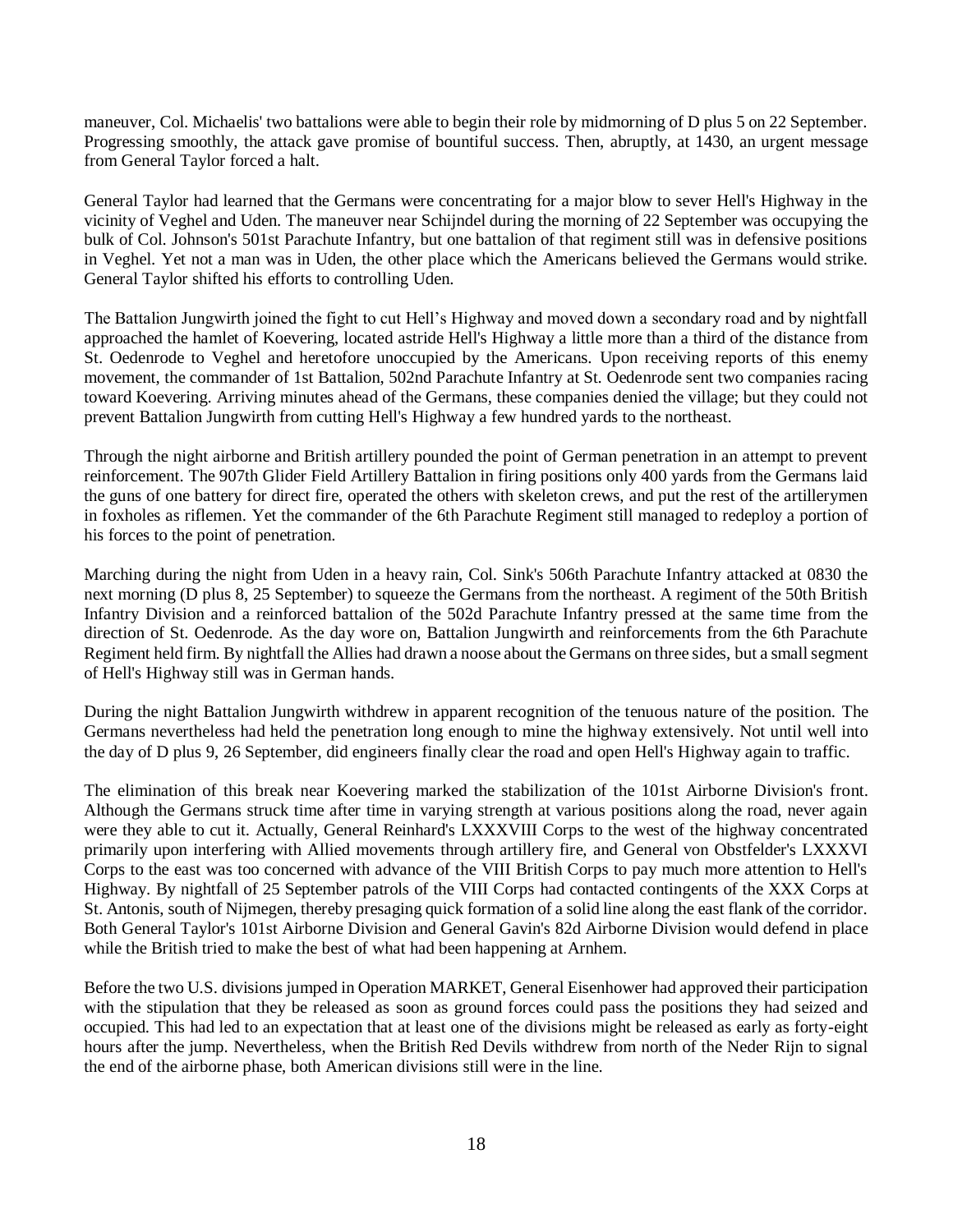By 9 October, the British had widened the waist of the corridor to about twenty-four miles. Thereupon, the 12 Corps assumed responsibility for the "island" between the Waal and the Neder Rijn in order to free the XXX Corps for a projected drive against the Ruhr. Field Marshal Montgomery intended to strike southeast from Nijmegen in order to clear the west bank of the Rhine and the western face of the Ruhr and converge with a renewal of First Army's push against Cologne.

Even as October drew to an end and enemy pressure against the MARKET-GARDEN salient diminished, no release came for the two U.S. divisions. Like the 101st Airborne Division, part of General Gavin's 82nd moved northward onto the "island." Here the men huddled in shallow foxholes dug no more than three feet deep lest they fill with water seepage. In an attempt to deceive the Germans into believing the Allies planned another thrust northward, patrol after patrol probed the enemy lines.

On 2 October, General Eisenhower reminded Field Marshal Montgomery of the conditions under which use of the U.S. divisions had been granted and pointed out that the maintenance of the divisions had been based on that plan and that he contemplated using the two divisions about the middle of November. "To enable this to be done," he said "at least one of these divisions should be released without delay, and the second one within a reasonably short time thereafter."

Despite the letter of 2 October urging quick release of the American airborne divisions, General Eisenhower was not unsympathetic to the British manpower problem. He knew that British EmP/Ie troops available in the United Kingdom had long since been absorbed and that only in reinforcement from the Mediterranean Theater, a longrange project, did the British have a hope of strengthening themselves. Even after Montgomery decided in early October that his commitments were too great and enemy strength too imposing to permit an immediate drive on the Ruhr, General Eisenhower did not press the issue of the airborne divisions. Though relieved temporarily of the Ruhr offensive, the British had to attack westward to help the Canadians open Antwerp. General Eisenhower had not underestimated the desirability of relieving the airborne troops; rather, he saw from his vantage point as Supreme Commander the more critical need of the 21st Army Group. At a conference with his top commanders on 18 October in Brussels, he gave tacit approval to the continued employment of the two U.S. divisions. They were to be released, he said, when the Second Army completed its part in clearing the approaches to Antwerp.

The ordeal did not end for the 101st Airborne Division until 25 November 1944. After 69 days since their parachute landing near Zon, the first troops of General Taylor's division began to withdraw. Two days later, on 27 November, D plus 71, the last American paratroopers pulled off the dreaded "Island" north of the Waal. Once relieved, the Paratroopers of the 101st moved by truck along the same route they fought for so staunchly. In Nijmegen, Grave, Veghel, St. Oedenrode, Zon, and Eindhoven, the newly liberated Dutch people roared "September 17!" as the Paratroopers passed.

During the two phases of MARKET-GARDEN the 101st Airborne Division sustained significant casualties. In the airborne phase, from 17 to 26 September the 101st Airborne Division lost 2,110 men killed, wounded, and missing. In the defensive phase, from 27 September to 27 November, the Division lost 1,682 men.

On December 16 1944 the Germans launched a massive coordinated offensive through the heavily wooded area of the Ardennes Forest with the intent for securing the port of Antwerp in order to cut off the allied supply line. The 101<sup>st</sup> and 82d Airborne Divisions were quickly moved from camps in France to shore up the American front line that was crumbling under the speed and mass of the German attack. All major roads and rail lined passed through the small Belgian city of Bastogne. The German capture of this important transportation hub would allow the Germans to quickly move forces west to Antwerp.

On 18 December 1944, the 101st Airborne Division moved from Camp Mourmelon, France to Bastogne driving through rain and snow flurries in the back of 2 ½ and 10 ton trucks. The later serials most of the 107-mile trip traveled in darkness throughout the night. All parts of the column were forced to buck the mass of vehicles streaming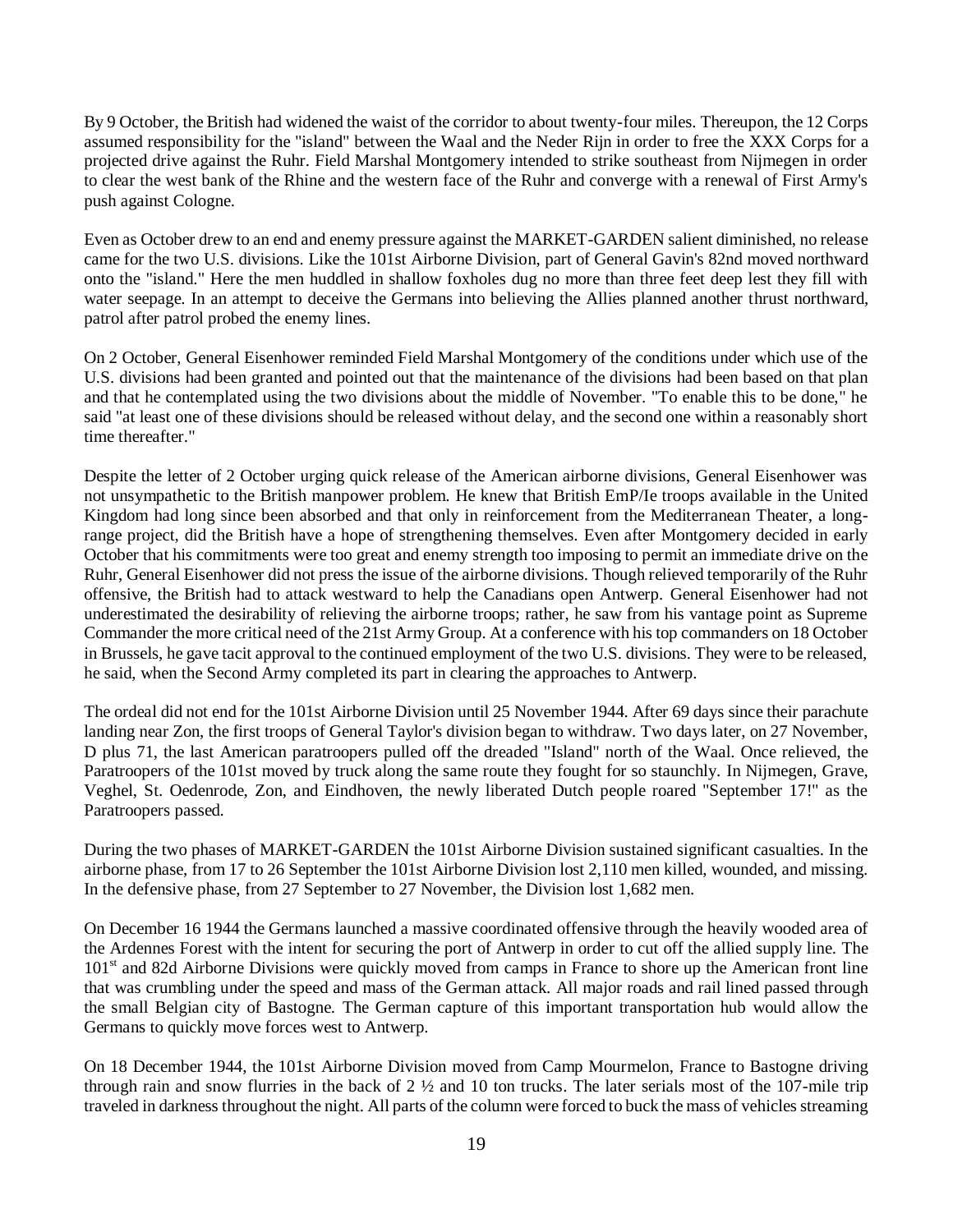back to the west from the front. The move was made in good time with some elements taking only eight hours to reach Bastogne. By 0900 on 19 December, Brigade General McAuliffe, the acting division commander, had all four regiments of the 101<sup>st</sup> around Bastogne. Soon after arriving in Bastogne, the paratroopers of the 502d began digging defensive positions along the north and northwest portion of the defensive perimeter surrounding the city.

On 20 December 1944, German forces completely encircled the defenders of Bastogne. "It was on this day, 20 December," reads the war diary of the 327th Glider Infantry, "that all roads were cut by the enemy...we were completely surrounded." The German siege of Bastogne cut off the supply convoys that were delivering supplies to the paratroopers. The  $101<sup>st</sup>$  has to rely on other means of resupply; airdrops.

The airdrop scheduled for 22 December never reached Bastogne as bad flying weather prevented the resupply mission from reaching its destination. All that the Third Army air liaison staff could do was to send a message that "the 101st Airborne situation is known and appreciated." Artillery ammunition was running very low. The large number of wounded congregated inside Bastogne presented a special problem: there were too few medics, not enough surgical equipment, and blankets had to be gathered up from front-line troops to wrap the men suffering from wounds and shock. Nonetheless, morale remained high. Late in the afternoon word circulated to all the regiments that the 4<sup>th</sup> Armored Division and the 7th Armored Division were on their way to Bastogne; to the men in the line this was heartening news. Even though only the 4<sup>th</sup> Armored Division was headed to Bastogne the rumors of both divisions approach improved morale among the men.

About noon on the 22 December four German Soldiers under a white flag entered the lines of the 2d Battalion,  $327<sup>th</sup>$ GIR. The terms of the announcement they carried were simple: "the honorable surrender of the encircled town," this to be accomplished in two hours on threat of "annihilation" by the massed fires of the German artillery. The rest of the story has become legend: how Brigadier General McAuliffe disdainfully answered "Nuts!"; and how Colonel Harper, commander of the 327th, hard pressed to translate the idiom, compromised on "Go to Hell!" The ultimatum had been signed rather ambiguously by "The German Commander," and none of the German generals then in the Bastogne sector seem to have been anxious to claim authorship. Lt. Col. Paul A Danahy, G-2 of the 101st, saw to it that the story circulated-and appropriately embellished in the daily periodic report: "The Commanding General's answer was, with a sarcastic air of humorous tolerance, emphatically negative." Nonetheless the 101st expected that the next day would be rough.

The weather on the morning of 23 December was cold but clear. "Visibility unlimited," the air-control posts happily reported all the way from the United Kingdom to the foxholes on the Ardennes front. To most of the American troops this was a red-letter day-long remembered. Bombers and fighter-bombers once more streaked overhead like shoals of silver minnows in the bright winter sun, their sharply etched contrails making a wake behind them in the cold air.

In Bastogne, however, all eyes looked for the squat planes of the Troop Carrier Command. About 0900 a Pathfinder team dropped inside the perimeter and set up the apparatus to guide the C-47's over a drop zone between Senonchamps and Bastogne. The first of the carriers dropped its six parapacks at 1150, and in little more than four hours 241 planes had been vectored to Bastogne. Each plane carried twelve hundred pounds of supplies, but not all the aircraft reached the drop zone nor did all the parapacks fall where troopers could recover them. Nevertheless the day's drop lessened the pinch. On 24 December a total of 160 planes dropped supplies. Poor flying weather on Christmas Day virtually scrubbed all cargo missions, although eleven gliders did bring in a team of four surgeons and some fuel and oil badly needed for the tanks. The biggest airlift was on the  $26<sup>th</sup>$  when 289 planes on flew the Bastogne supply run.

The airdrop on the 23d brought a dividend for the troops defending Bastogne. The cargo planes were all escorted by fighters, their protective mission accomplished, turned to hammer the Germans in the Bastogne ring. During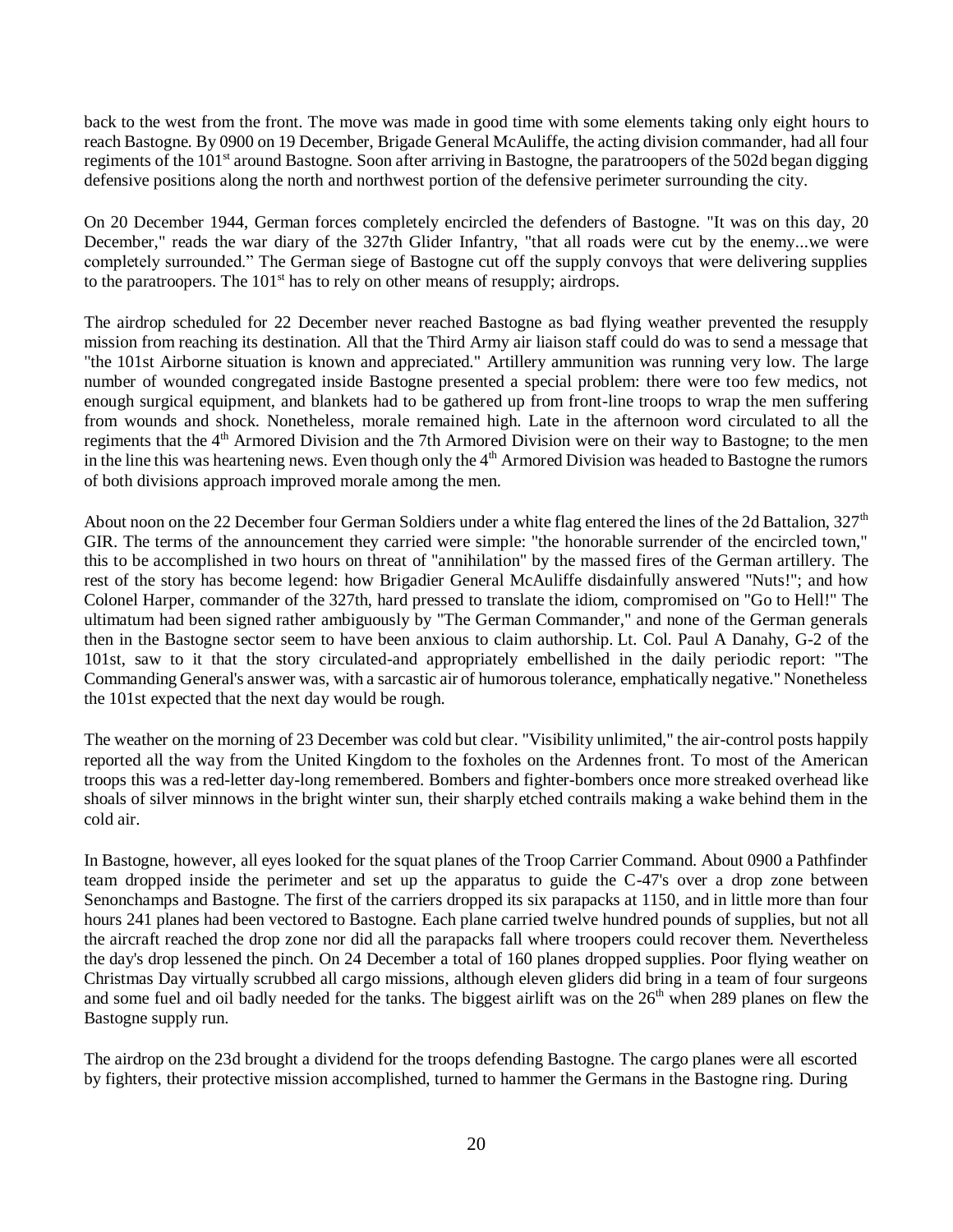the day eighty-two P-47's lashed out at the enemy with bombs and machine gun fire. The 101st reported to that the "air and artillery is having a field day around Bastogne."

About 0300 on Christmas morning, a several German planes droned over the Deuce's position and dropped bombs indiscriminately around Rolle, the 502d regimental command post. A few minutes later German gunners and mortar crews started firing on the American positions at Champs. Able Company was deployed on the northwest edge of the village, its right flank joining the 2d Battalion in a large wood lot midway between Champs and Longchamps. Clad in white snow suits some fifty grenadiers from the *77th Panzer Grenadier Regiment* crept forward toward Champs under the low light of the waning moon. At 0400 the *77th* dashed into the village of Champs. Soon, more German troops moved through the woods against the left flank of the 2d Battalion. Within the hour a full German battalion had joined the fight. Company B moved up to support A Company, but the confused melee around Champs in the predawn darkness pinned the Germans down.

Shortly after the initial attack, eighteen German Mark IV tanks and the riding grenadiers of the *15th Panzer Grenadier Division* had broken through positions held by Companies A and B of the 327th Glider Infantry Regiment before dawn and got as far as the battalion command post. Several of the enemy tanks passed straight through artillery battery positions in the rear of the  $327<sup>th</sup>$ . Just west of Hemroulle about half the German tanks wheeled left, defiling along a cart path which led to the road between Champs and Bastogne. As they approached the road the panzers formed in line abreast, now bearing straight toward Companies B and C of the 502d, which were on the march to help the Able Company paratroopers in Champs.

Lt. Col. Chappuis had a few minutes to orient his companies toward the oncoming tanks, but two tank destroyers from Company B of the 705th Tank Destroyer Battalion absorbed the initial shock and were knocked out as they fell back toward the Champs road. As the panzers rolled forward, Company C made an orderly withdrawal to the edge of a large wood lot midway between Champs and Hemroulle. The Paratroopers showered the tanks with fire, and the German infantry clinging to the decks and sides fell to the snow. The tank detachment again wheeled into column, this time turning toward Champs. Two of the 705th tank destroyers, which were supporting Company C, caught the column in the process of turning and destroyed three of the panzers while the paratroopers destroyed two more with bazookas. John Ballard of Able Company accounted for one of the two German tanks destroyed by paratroopers in Champs.

The half of the enemy formation which had kept on toward Hemroulle after knifing through the 327th encountered the a furious cross fire laid down by four of the 705th tank destroyers, tanks, artillery, and bazookas handled by the men of the 327<sup>th</sup> GIR. As recounted by Col. S. L. A. Marshall after the battle: "The German tanks were fired at from so many directions and with such a mixture of fire that it was not possible to see or say how each tank met its doom." The survivors of those panzer grenadiers of the *1st Battalion* who had ridden into battle on the tanks found themselves surrounded and alone, for the American rifle line had sealed itself after the initial armored punctures. About fifty German riflemen who had hidden in a stream bed were captured by artillerymen from the 755th.

A "relief column" heading for the Bastogne perimeter consisted of the three Sherman tanks commanded by Lieutenant Boggess, in the lead, followed by a half-track, and two more Shermans bringing up the rear. Lt. Boggess moved quickly, firing machine guns into the tree line. After a mine destroyed the half-track and the armor crews removed mines form the road, the column approached the American lines. On 26 December at 1650, Lt. Boggess saw engineers in friendly uniforms preparing to assault a pillbox near the highway. These were men from the 326th Airborne Engineer Battalion. Twenty minutes later Col. Abrams shook hands with Brigadier General McAuliffe, who had come to the outpost line to welcome the relieving force. The 4<sup>th</sup> Armored Division breach in the German encirclement of Bastogne was narrow and precarious, but it would remain open despite the most strenuous enemy efforts in following days.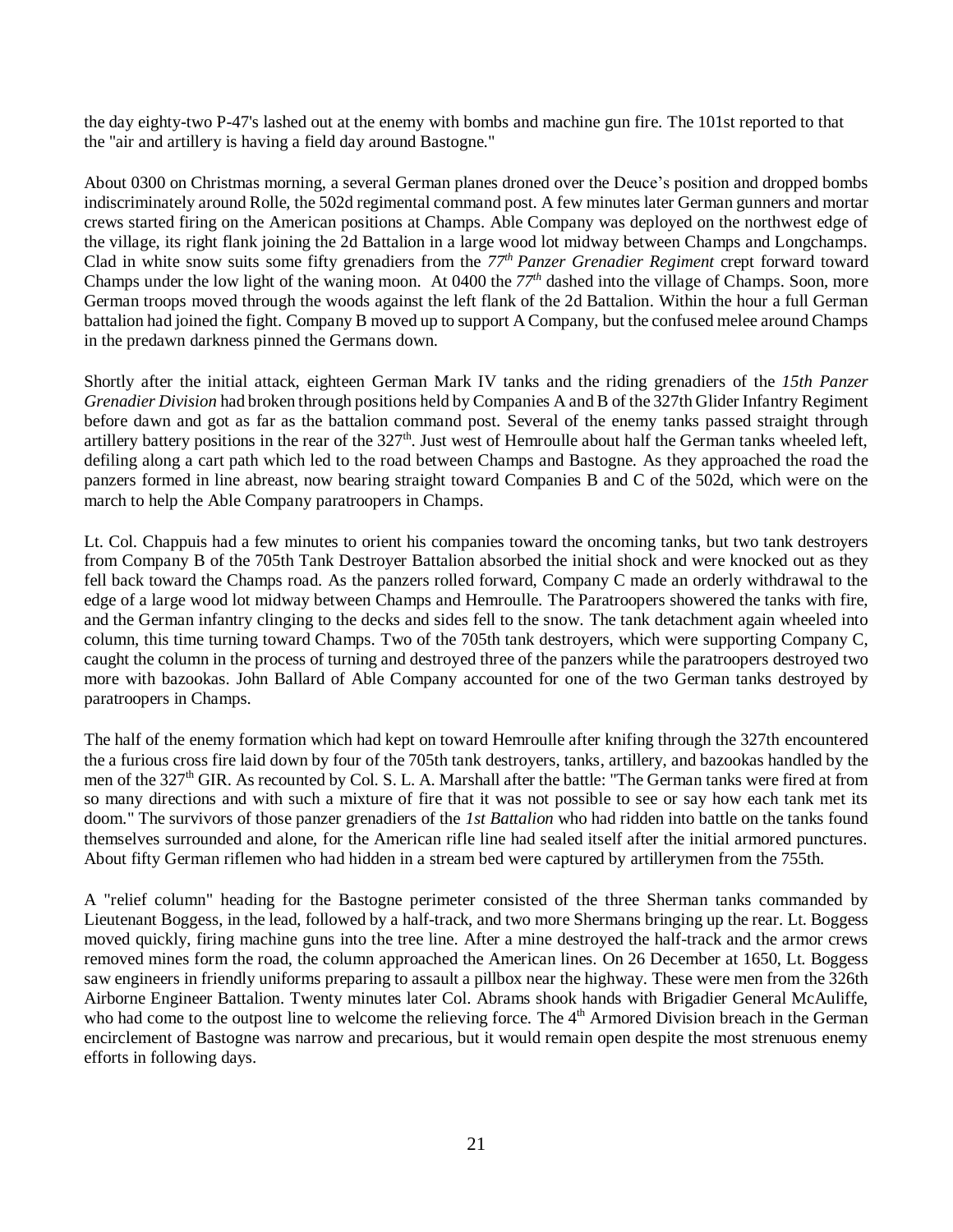On 3 January 1945, the 19th SS Panzer Grenadier Regiment of the Hohenstauffen Division attacked 2d Bn north of Longchamps, Belgium which resulted in the capture of 40 Paratroopers, mostly for Fox Company. The following week's fighting was bloody and intense along the railroad line running northeast through the Bois Jacques Forest. During this drive on 14 January 1945, Lt. Col. John Stopka was killed by friendly aircraft strafing a nearby target and Cecil Simmons became the third and final commander of  $3<sup>d</sup>$  Bn. Despite the German resistance the 502d captured their objective at Bourcy, Belgium.

After Bastogne, the Deuce traveled to the 7th Army area in Alsace with the rest of the  $101<sup>st</sup>$  Airborne in mid-January. After holding a line along the Moder River for more than a month, they traveled by rail in boxcars to Mourmelon le Petit, France. In April 1945, the Deuce helped close the Ruhr Pocket along the Rhine River in the vicinity of Dusseldorf. In May, the Deuce arrived at Berchtesgaden a bit later than the  $506<sup>th</sup>P/I$ ,  $327<sup>th</sup>Glider Infantry Regiment$ , and 321st, who led the division advance into the Obersalzberg area. The 502d spent most of the summer of 1945 occupying Mittersill, Austria.

Members of the Deuce with high points sailed home in the summer of 1945, while others, awaiting discharge were absorbed into the Deuce in the interim. Returning to the Joigny-Auxerre area of France the Deuce made a final "pay jump" in September 1945. The regiment and the division were deactivated in December 1945. The unit would be resurrected with the 101st Airborne in 1956.

References:

Cole, Huge M. *The Ardennes: Battle of the Bulge*. U.S. Army in World War II. Washington, DC: U.S. Army Center of Military History, Government Printing Office, 1965. http://www.history.army.mil/html/books/007/7-8-1/CMH\_Pub\_7-8-1.pdf (accessed on 28 March 2011).

Devlin, Gerard M. *Paratrooper.* New York.: St. Martin's Press, 1979.

- Harrison, Gordon A. *Cross-Channel Attack*. U.S. Army in World War II. Washington, DC: U.S. Army Center of Military History, Government Printing Office, 1951. http://www.history.army.mil/html/books/007/7-4-1/CMH\_Pub\_7-4-1.pdf (accessed 28 March 2011).
- Norwood, Arthur Jr. and Leonard Rapport. *Rendezvous with Destiny*. Old Saybrook, CT: Konecky and Konecky, 1948.
- Stanton, Shelby, L. *World War II Order of Battle, U.S. Army (Ground Force Units).* Mechanicsburg, P.A.: Stackpole Books, 1984.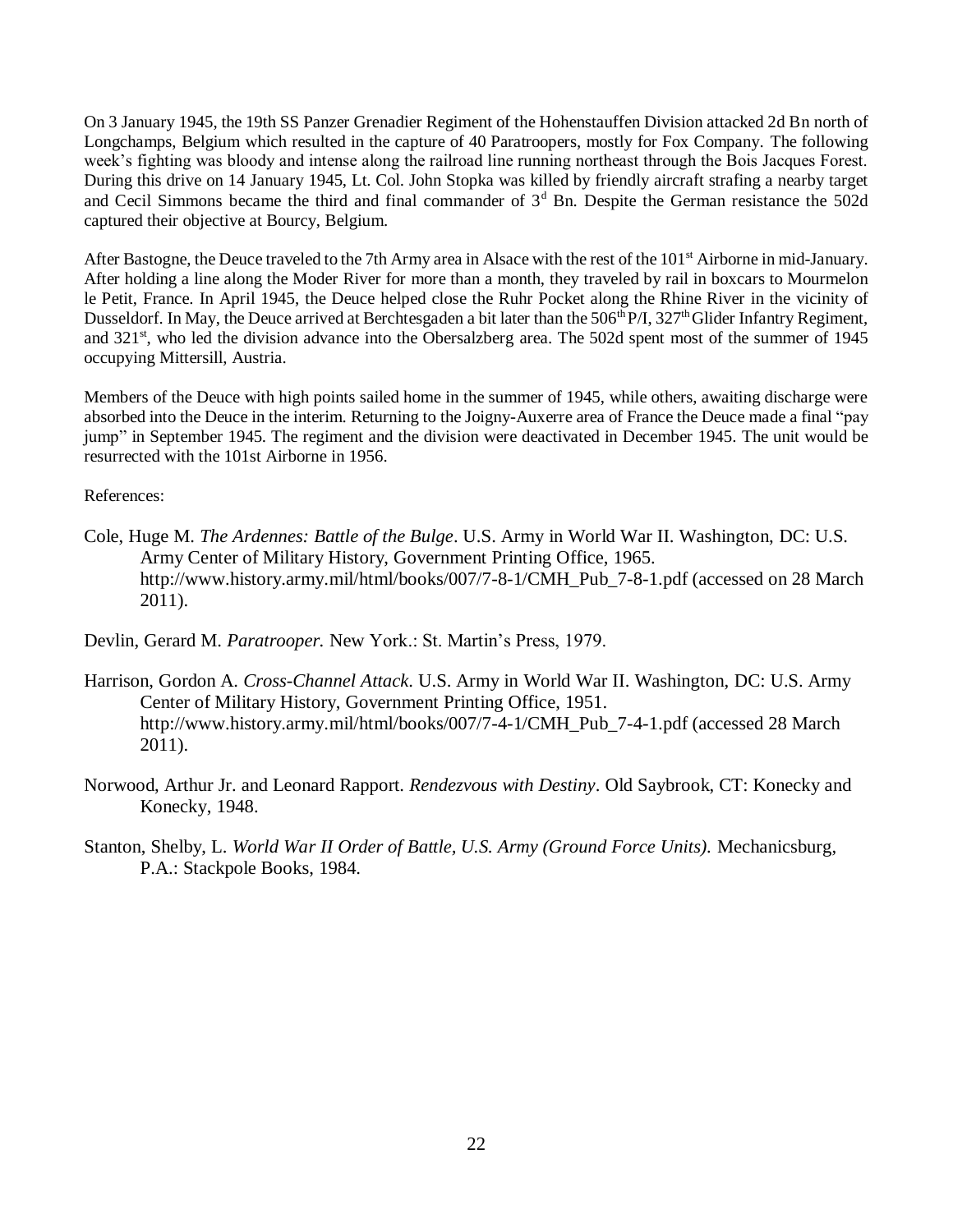#### B. Distinctive Unit Insignia



Description: A gold color metal and enamel device 1 1/8 inches (2.86cm) in height overall consisting of a shield blazoned: Azure, issuant from chief, an eagle's claw, talons extended or, armed Sable. Attached below the shield a gold motto scroll inscribed "STRIKE" in blue letters.

Symbolism: The blue is for Infantry. The grasping eagle's claw is a representation of the airborne functions of the organization. The motto is expressive of the power of the organization.

Motto: STRIKE

Coat of Arms



Shield: Azure issuant from chief, an eagle's claw, talons extended or, armed Sable.

Crest: On a wreath Or and Azure, an eagle's feather palewise Tenné behind two bayonets saltirewise of the first hilted Sable garnished Gold surmounted by a gun stone bearing a four-bastioned fort Argent charged with an ermine spot of the fourth.

Shield: The blue of the shield is for Infantry. The grasping eagle's claw is a representation of the airborne functions of the organization.

Crest: The bayonets refer to the capture of Carentan, Normandy, by bayonet charge. They are two in number in reference to the Regiment's two Distinguished Unit Citations and its two assault landings in World War II. The eagle's feather stands for the unit's airborne function; orange, the national color of the Netherlands, refers to the liberation of Best, Holland. The white four-bastioned fort encircled by a black background represents Bastogne, Belgium, surrounded by the German salient in the Battle of the Bulge. The ermine spot on the white fort refers to the snow which blanketed the Battle's terrain.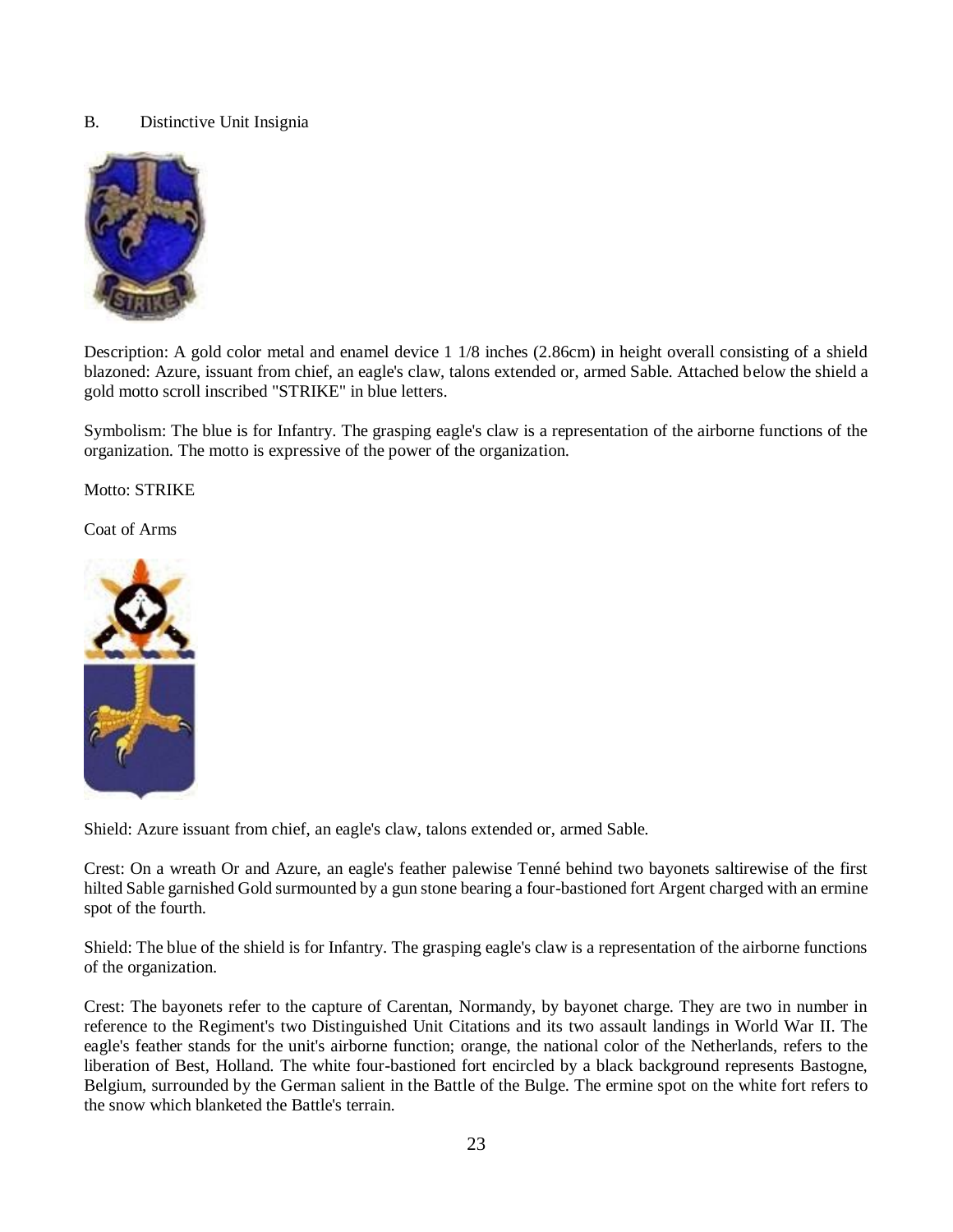# C. Campaigns

- Normandy (with arrowhead)
- Rhineland (with arrowhead)
- Ardennes-Alsace
- Central Europe

# D. Decorations

- Distinguished Unit Citation (Army), Streamer embroidered NORMANDY
- Distinguished Unit Citation (Army), Streamer embroidered BASTOGNE
- French Croix de Guerre with Palm, World War II, Streamer embroidered NORMANDY
- Netherlands Orange Lanyard
- Belgian Croix de Guerre 1940 with Palm, Streamer embroidered BASTOGNE; cited in the Order of the Day of the Belgian Army for action at BASTOGNE
- Belgian Fourragere 1940, Cited in the Order of the Day of the Belgian Army for action in FRANCE AND BELGIUM
- E. Authorized Awards and Decorations

Awards for wear on Service Uniforms

Out of respect for those who earned awards and citations in combat for valor and heroism, no such awards are given or permitted in this unit unless the member has been awarded the citation while in actual service to the United **States** 

However, in order to maintain the authenticity of the unit's impression certain awards are authorized for wear on the service uniform. These are awards are inherent to an accurate airborne impression and are obtained based on unit membership or personal criteria.

Awards, when applicable, are worn on the dress uniform in accordance with WWII Army uniform standards. Division insignia is be worn on left shoulder. Rank insignia are worn on both sleeves for enlisted personnel or on both epaulettes for officers. Branch of Service and U.S. insignia are worn on lapels. The Distinguished Unit Citation is worn centered above right breast pocket. The Parachutist Badge is worn over the left breast pocket. The Combat Infantryman's Badge is worn on left breast pocket flap. Campaign ribbons are worn on a ribbon bar above the left breast pocket. The Neatherlands Orange Lanyard and Belgian Fourragere are worn over the shoulder and around the arm.

Personnel with prior military service are authorized to wear awards earned during military service. Equivalent WWII awards will be worn in place of awards that were not issued before 1945. The Board of Directors will determine award equivalency.

#### 1. Unit Awards

Distinguished Unit Citation:

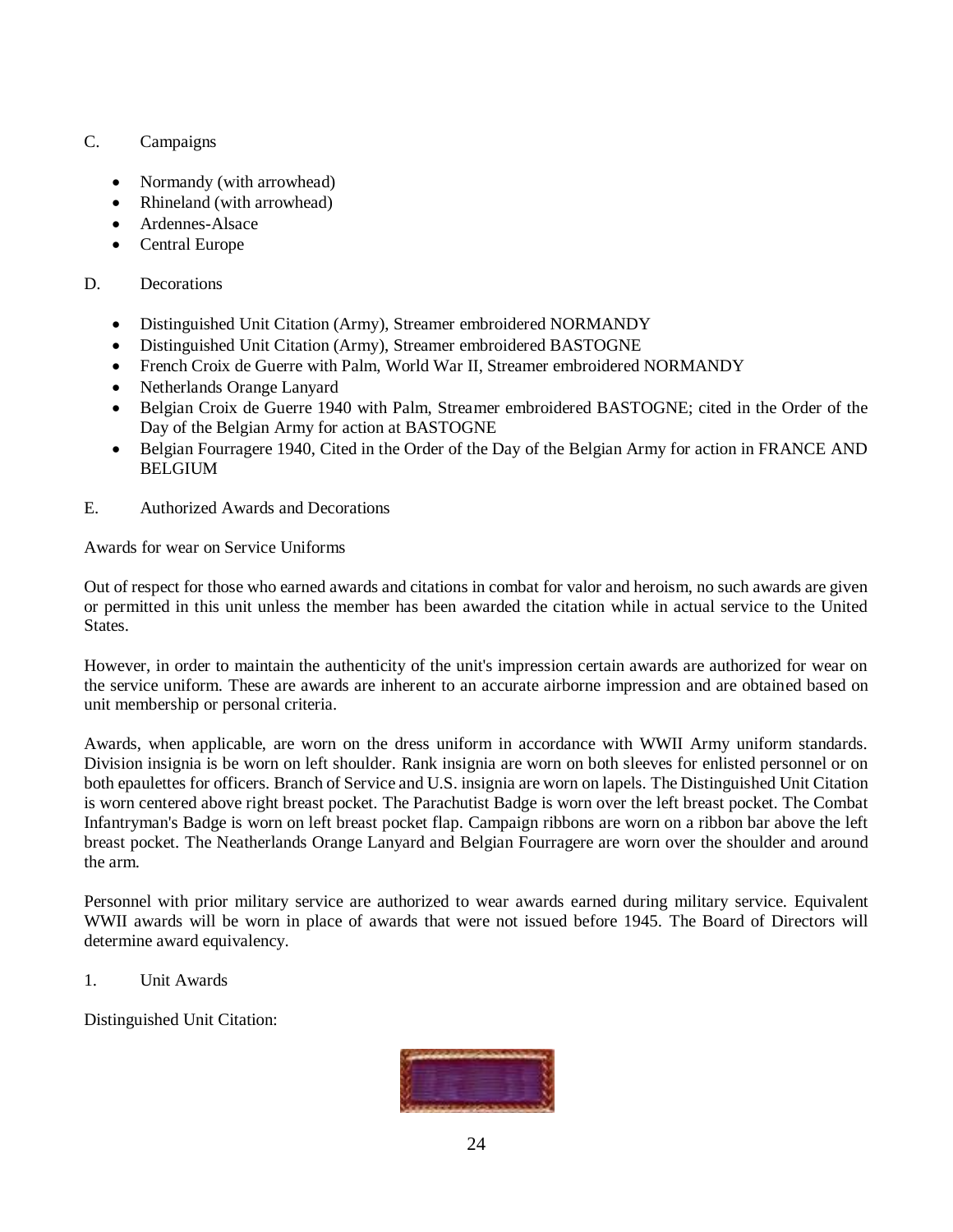The Unit Citation was established as a result of Executive Order No. 9075, dated 26 February 1942. The Executive Order directed the Secretary of War to issue citations in the name of the President of the United States to Army units for outstanding performance of duty after 7 December 1941. The design submitted by the Office of the Quartermaster General was approved by the G1 on 30 May 1942.

Awarded to the 502nd P/I for action in Normandy and Bastogne.

All personnel of the rank Private First Class and above are authorized to wear the Distinguished Unit Citation.

August-September 1944 impressions:

Distinguished Unit Citation

Occupation Duty 1945 and Post-War impressions:

Distinguished Unit Citation with bronze oak leaf cluster

Belgian Fourragere:



The Belgian Fourragère 1940 was created by Decree N°300 of March 26, 1945 by Prince Charles, Regent of the Kingdom of Belgium upon the proposal of the Minister for National Defense. Awarded to the 502nd P/I; cited twice in the Order of the Day of the Belgian Army for action in France and Belgium.

All personnel of the rank Private First Class and above are authorized to wear the Belgian Fourragere.

• For wear with Occupation Duty 1945 and Post-War impressions.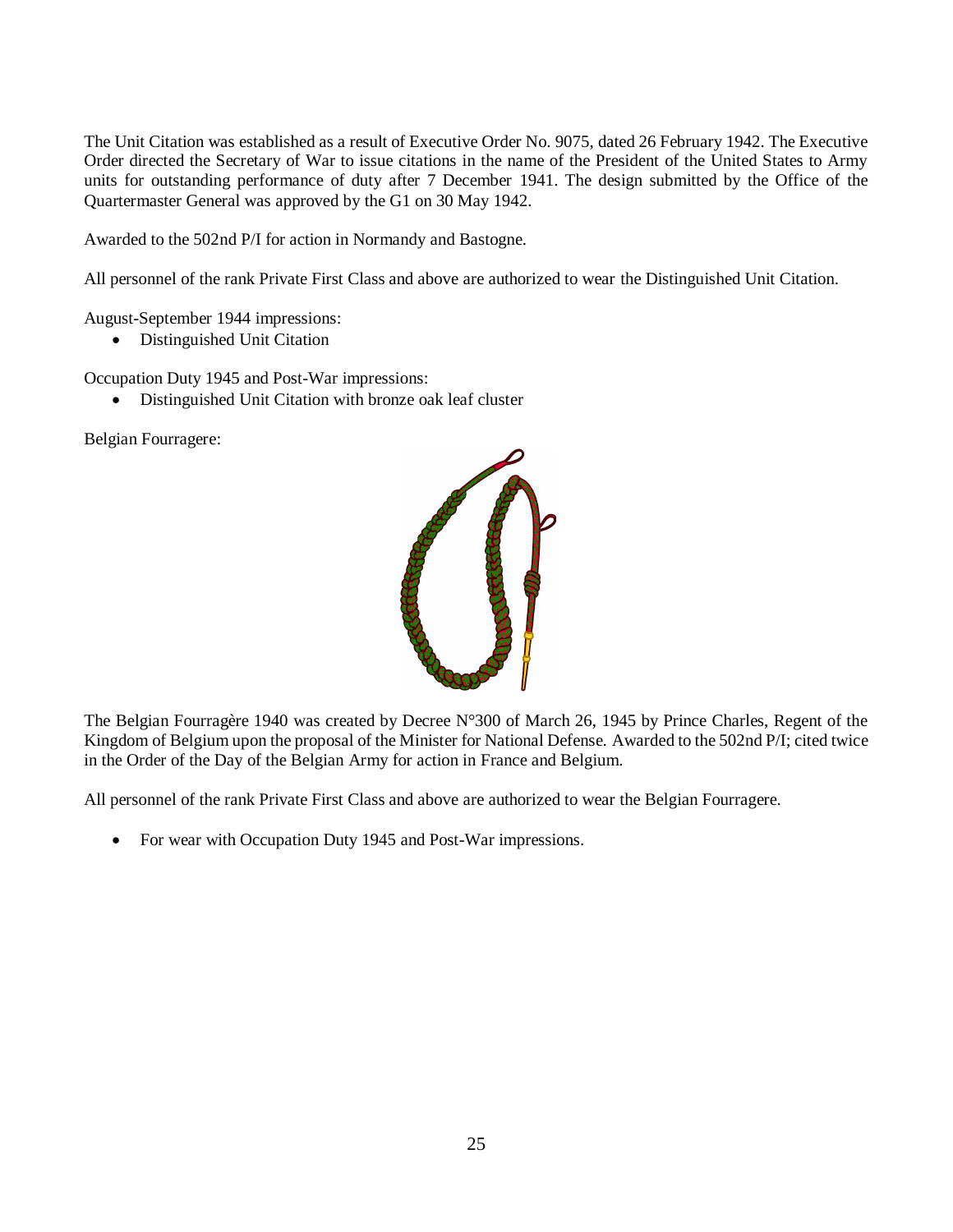Netherlands Orange Lanyard:



Awarded to the 502nd P/I for participation in the liberation of Holland during Operation MARKET GARDEN. All personnel of the rank Private First Class and above are authorized to wear the Netherlands Orange Lanyard.

- For wear with Occupation Duty 1945 and Post-War impressions.
- 2. Individual Awards

American Defense Service Medal:



Established by order of the President on 28 Jun 1941, for service in the US Armed Forces for one year during the 'Limited Emergency' proclaimed by the President on 08 Sep 1939, or during the 'Unlimited Emergency' proclaimed by the President on 27 May 1941. The one year must have been between 08 Sep 1939 and 07 Dec 1941.

Authorized to all personnel who have prior active duty or reserve military service.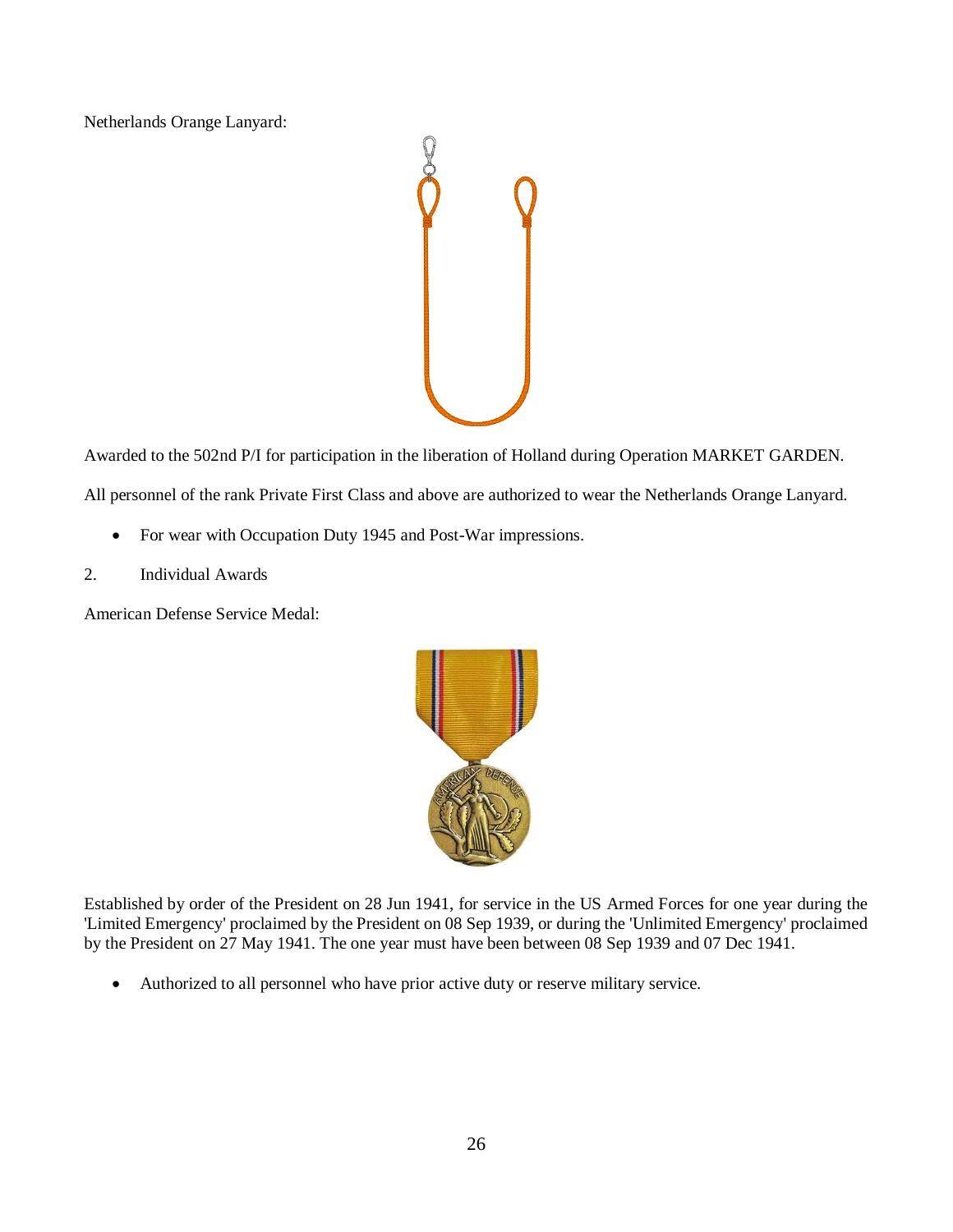American Campaign Medal:



For service in the US Armed Forces within the American Theater of Operations from 07 Dec 1941 to 02 Mar 1946. One bronze service star may be worn for each campaign:

Antisubmarine -- 7 Dec 1941-2 Sep 1945 Ground Combat -- 7 Dec 1941-2 Sep 1945 Air Combat -- 7 Dec 1941-2 Sep 1945

Authorized to all personnel Private First Class and above.

European-African-Middle Eastern Campaign Medal:



For service in the US Armed Forces within the European-African-Middle Eastern Theater of Operations from 07 Dec 1941 to 08 Nov 1945. One bronze service star may be worn for each campaign; one silver service star in lieu of five bronze:

Egypt-Libya -- 11 Jun 1942-12 Feb 1943 Air Offensive, Europe -- 4 Jul 1942-5 Jun 1944 Algeria-French Morocco -- 8-11 Nov 1942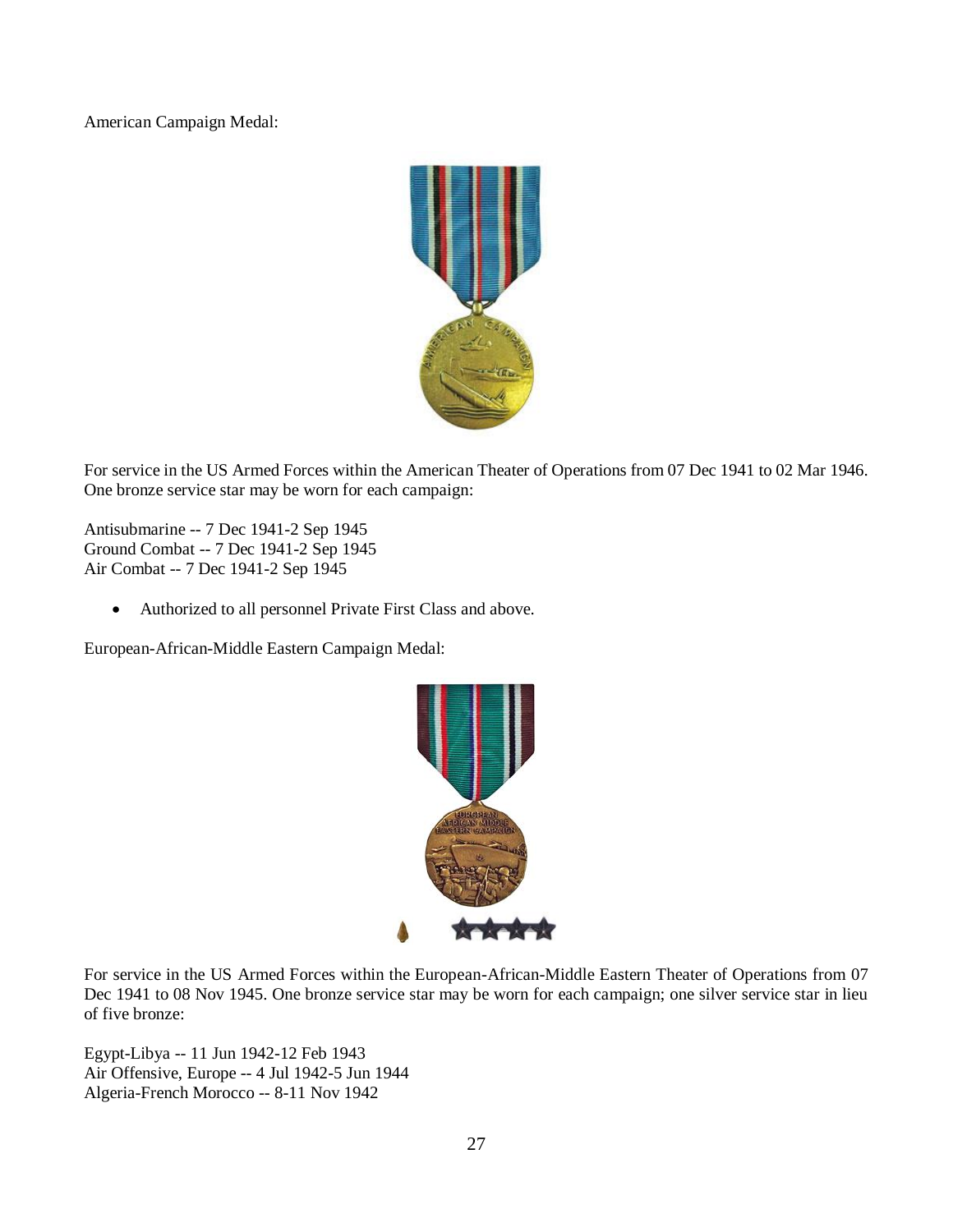Tunisia -- 17 Nov 1942-13 May 1943 Sicily -- 9 Jul-17 Aug 1943 Naples-Foggia -- 18 Aug 1943-21 Jan 1944 (Air); -- 9 Sep 1943-21 Jan 1944 (Ground) Anzio -- 22 Jan-24 May 1944 Rome-Arno -- 22 Jan-9 Sep 1944 Normandy -- 6 Jun-24 Jul 1944 Northern France -- 25 Jul-14 Sep 1944 Southern France -- 15 Aug-14 Sep 1944 Northern Apennines -- 10 Sep 1944-4 Apr 1945 Rhineland -- 15 Sep 1944-21 Mar 1945 Ardennes-Alsace -- 16 Dec 1944-25 Jan 1945 Central Europe -- 22 Mar-11 May 1945 Po Valley -- 5 Apr-8 May 1945

The medal is worn with four bronze campaign stars for Normandy (with arrowhead), Rhineland (with arrowhead), Ardennes-Alsace, and Central Europe. Additionally, the medal is worn with an Arrowhead device for parachute assaults.

Authorized to all personnel Private First Class and above:

August-September 1944 impressions:

Arrowhead and service star for one or more years of service

Occupation Duty 1945 and Post-War impressions:

- Arrowhead and two service stars for one or more years of service
- Arrowhead and three service stars for two or more years of service
- Arrowhead and four service stars for three or more years of service

The Good Conduct Medal:



Established by order of the President 28 Jun 1941; awarded to enlisted personnel who, on or after 27 Aug 1940, had or shall have honorably completed three years of active federal military service, or who, after 7 Dec 1941, have or shall have honorably served one year of federal military service while the United States is at war.

Authorized to all personnel Sergeant or above with more than two years of service.

• For wear with all impressions.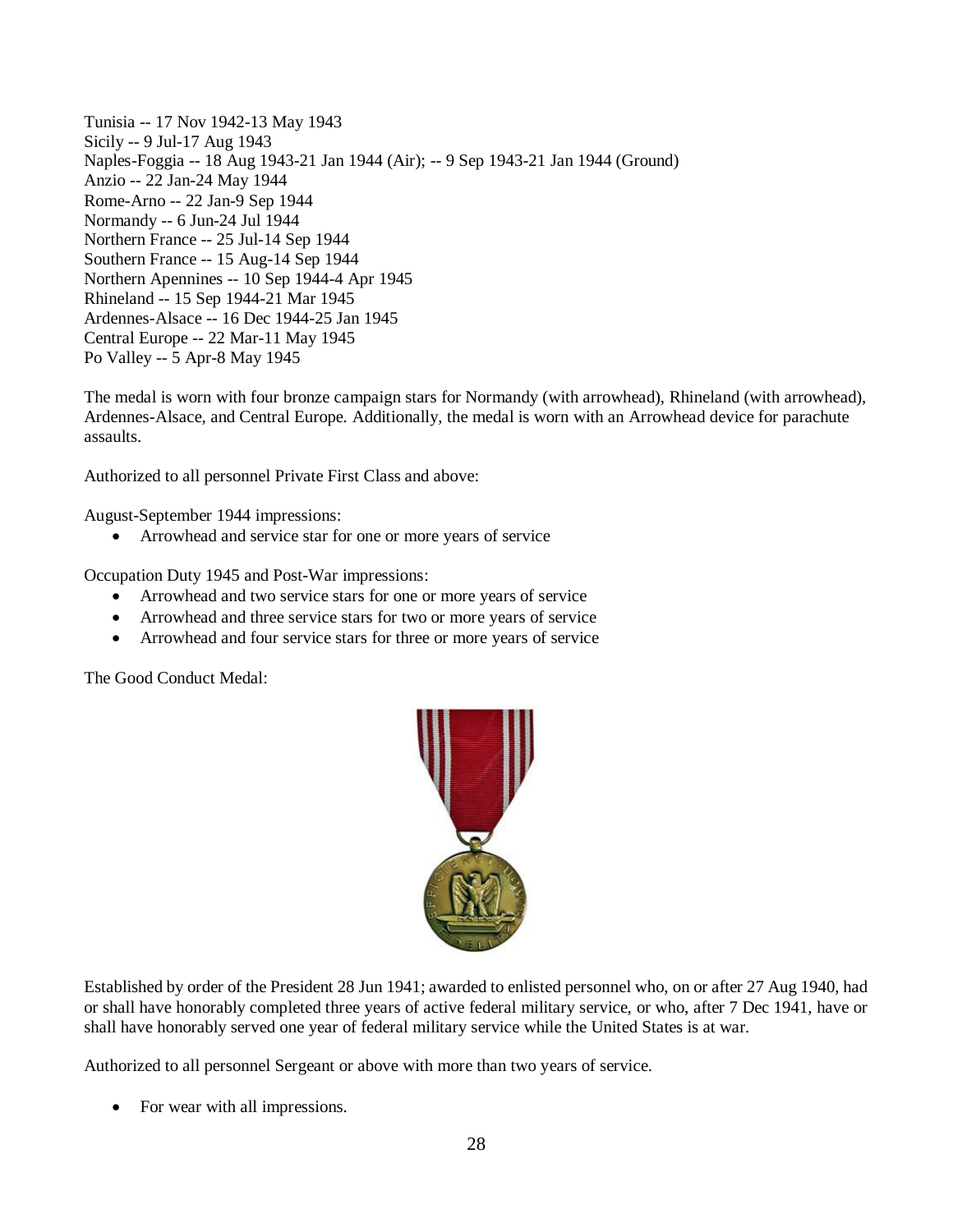World War Two Victory Medal:



The WW II Victory Medal was awarded to all military personnel for service between 7 December 1941 and 31 December 1946.

Authorized to all personnel Private First Class and above with three or more years of service.

• For wear with Occupation Duty 1945 and Post-War impressions.

World War Two Army of Occupation Medal:



The WWII Occupation Medal was awarded for 30 days consecutive service while assigned to:

 (1) Germany (excluding Berlin) between 9 May 1945 and 5 May 1955. Service between 9 May and 8 November 1945 will count only if the EAME Campaign Medal was awarded for service prior to 9 May 1945.

 (2) Austria between 9 May 1945 and 27 July 1955. Service between 9 May and 18 November 1945 will count only if the EAME Campaign Medal was awarded for service prior to 9 May 1945.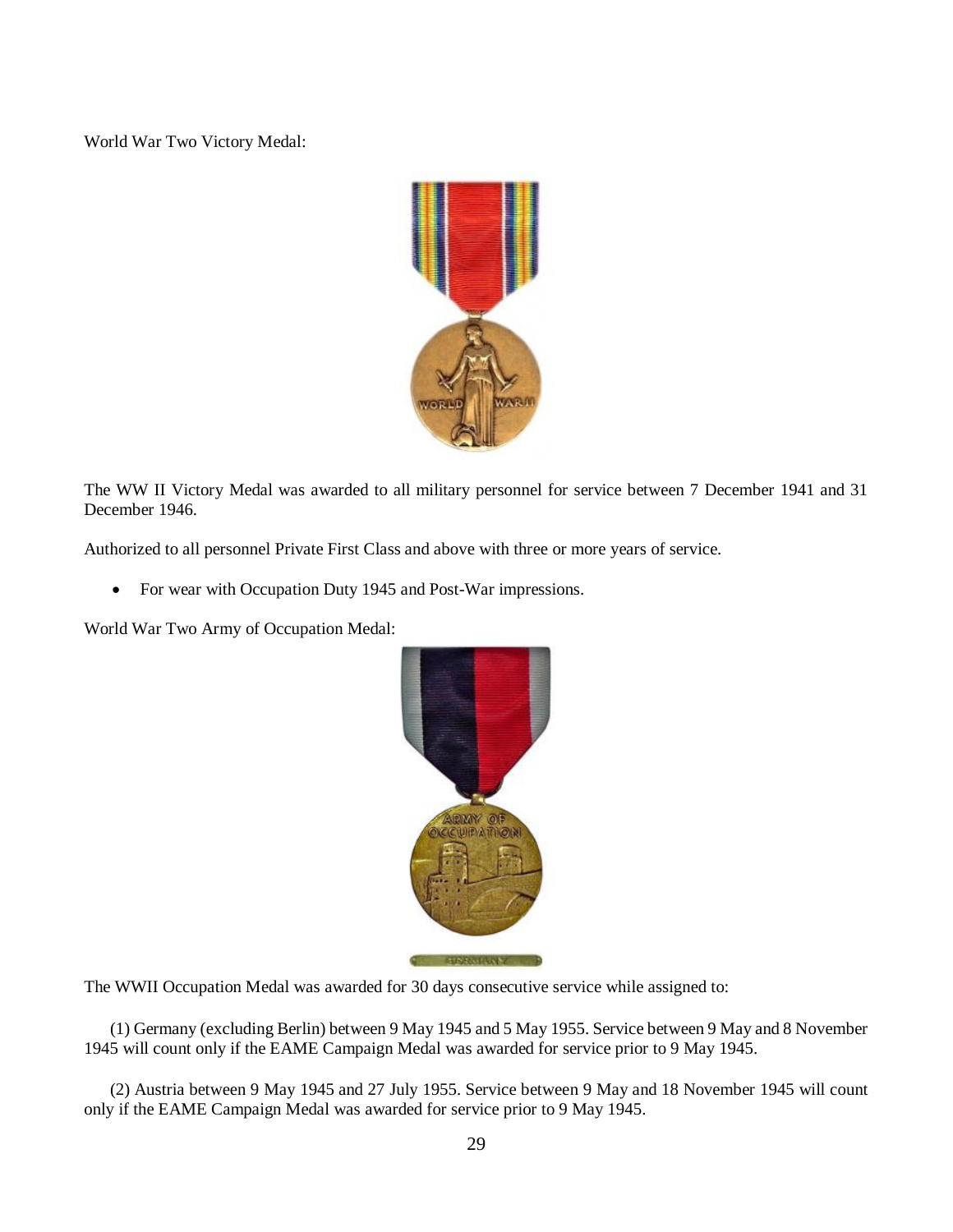(3) Berlin between 9 May 1945 and 2 October 1990. Service between 9 May and 8 November 1945 may be counted only if the EAME Campaign Medal was awarded for service prior to 9 May 1945.

 (4) Italy between 9 May 1945 and 15 September 1947 in the compartment of Venezia Giulia E. Zara or Province of Udine, or with a unit in Italy designated in DA General Order 4, 1947. Service between 9 May and 8 November 1945 may be counted only if the EAME Campaign Medal was awarded for service prior to 9 May 1945.

 (5) Japan between 3 September 1945 and 27 April 1952 in the four main islands of Hokkaido, Honshu, Shikoku and Kyushu; the surrounding smaller islands of the Japanese homeland; the Ryukyu Islands; and the Bonin-Volcano Islands. Service between 3 September 1945 and 2 March 1946 will be counted only if the Asiatic-Pacific Campaign Medal was awarded for service prior to 3 September 1945.

 (6) Korea between 3 September 1945 and 29 June 1949. Service between 3 September 1945 and 2 March 1946 will be counted only if the Asiatic-Pacific Campaign Medal was awarded for service prior to 3 September 1945.

Authorized to all personnel Private First Class and above with four or more years of service. Additionally, the medal is worn with Germany Bar for service in the European Theater of Operations.

• For wear with Post-War impressions.

Parachute Badge:



Formally approved by the War Department on 10 March 1941; awarded to any individual who has satisfactorily completed the prescribed proficiency tests while assigned or attached to an airborne unit or the Airborne Department of the Infantry School; or participated in at least one combat parachute jump. Stars representing participation in combat jumps had been worn unofficially on parachute wings during and after World War II.

Authorized to all personnel Private First Class and above.

• For wear with all impressions.

Combat Infantryman's Badge:



Established by the War Department on 27 October 1943; awarded to infantrymen, including officers, who demonstrate exemplary conduct in action against the enemy or satisfactorily perform duty in action against the enemy in a major operation as determined and announced by the theater commanders.

Authorized to all infantry personnel Private First Class and above with one or more years of service.

For wear with all impressions.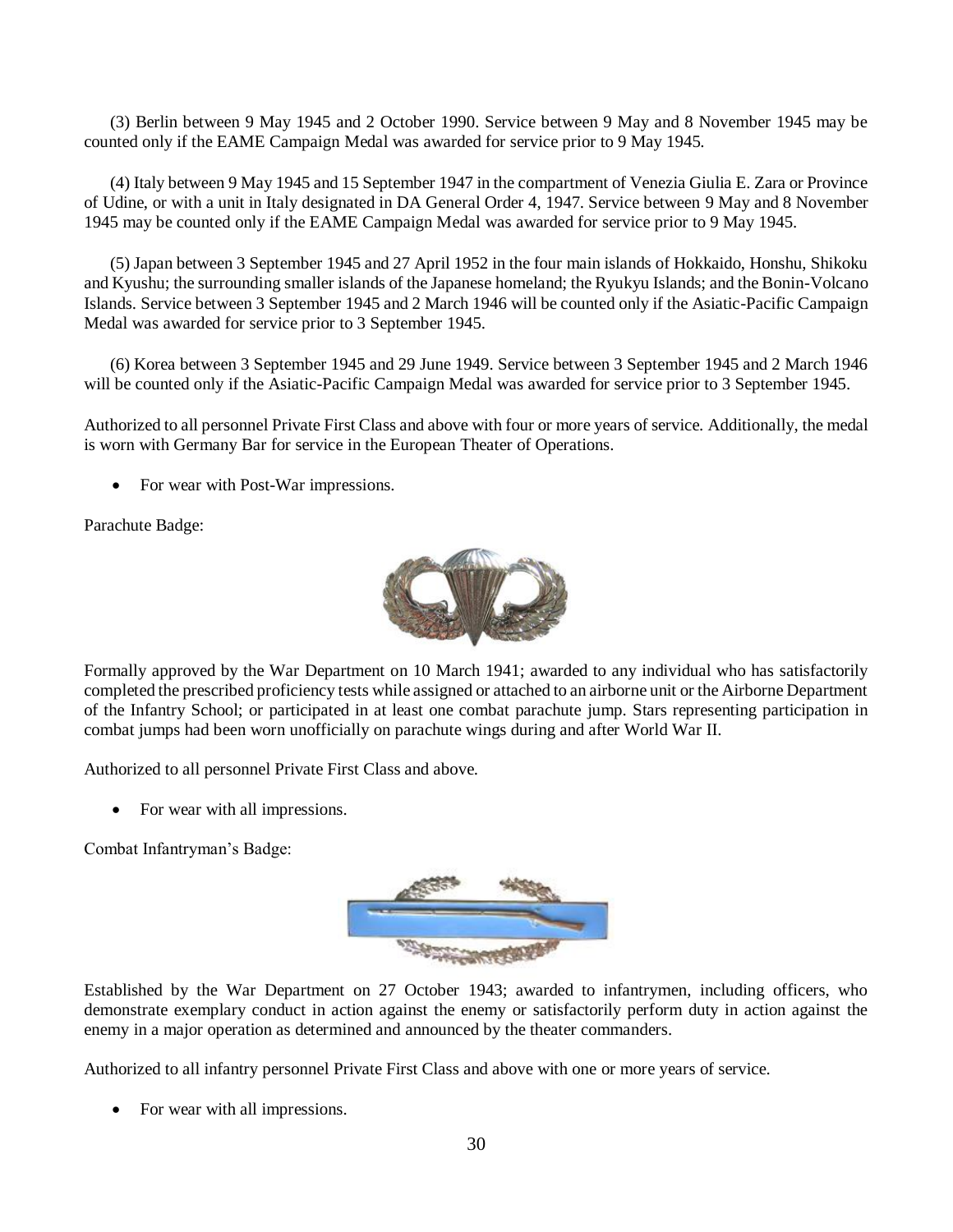Combat Medic Badge:



Established by the War Department in January 1945, but retroactive to December 6, 1941; awarded to any member of the Army Medical Department, at the rank of Colonel or below, who are assigned or attached to a medical unit (company or smaller size) which provides medical support to a ground combat arms unit during any period in which the unit was engaged in active ground combat.

Authorized to all medical department personnel Private First Class and above with one or more years of service.

• For wear with Occupation Duty 1945 and Post-War impressions. Service Stripe:



Authorized by the War Department; worn by personnel on their left sleeve for every 3 years of service. Each threeyear period of service entitles the wearer to an additional service stripe.

Authorized to all enlisted personnel Sergeant and above:

August-September 1944 impressions:

• One Service Stripe for two or more years of service

Occupation Duty 1945 and Post-War impressions:

- Once Service Stripe for two or more years of service
- Two Service Stripes for four or more years of service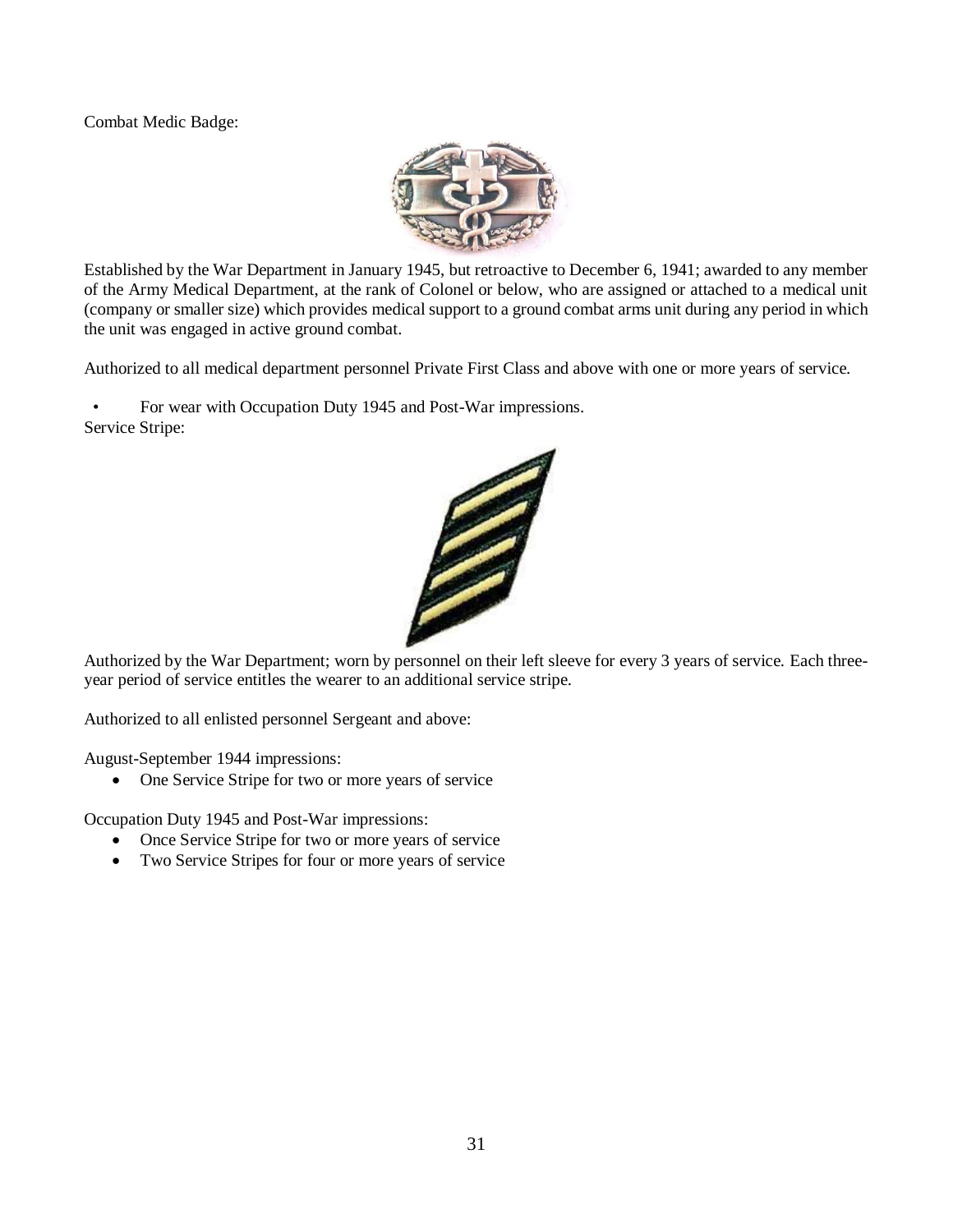Overseas Service Bar:



Authorized by the War Department; worn by personnel on their left sleeve for every 6 months period of overseas service. The bar will be worn 4 inches from the end of the left sleeve. Each six-months of overseas entitles the wearer to an additional bar and soldiers with long overseas service may wear them.

Authorized to all personnel Private First Class and above:

August-September 1944 impressions:

One Overseas Bar for one or more years of service

Occupation Duty 1945 and Post-War impressions:

- Two Overseas Bars for one or more years of service
- Three Overseas Bars for two or more years of service
- Four Overseas Bars for three or more years of service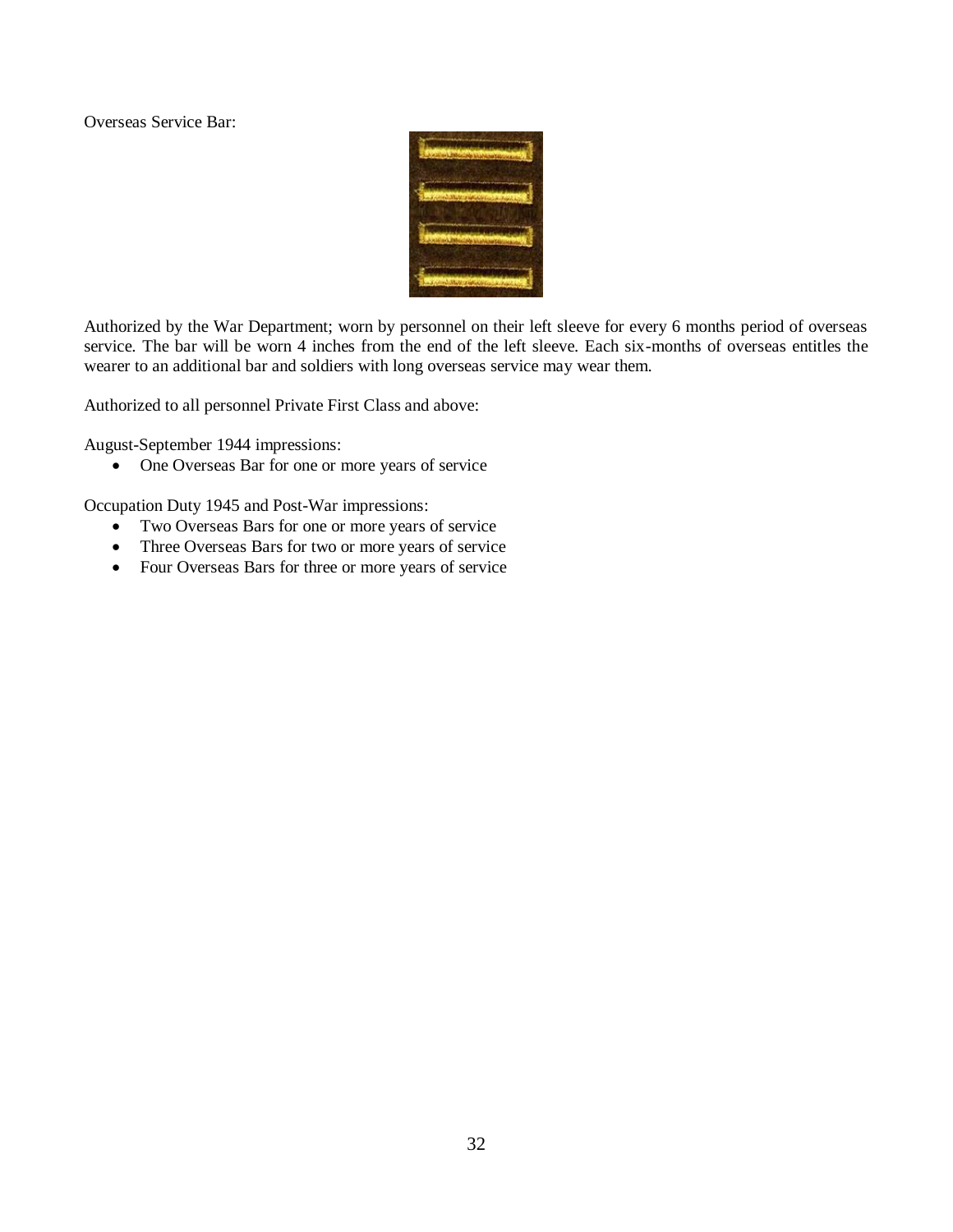# Article III. Table of Organization and Equipment

#### A. Table of Organization

The Table of organization is from TO 7-37 Infantry Rifle Company, Parachute 24 February 1943

| <b>Company Headquarters:</b>   |                            |                                       |
|--------------------------------|----------------------------|---------------------------------------|
| Commander                      | Captain                    | M <sub>1</sub> A <sub>1</sub> Carbine |
| <b>Executive Officer</b>       | 1 <sup>st</sup> Lieutenant | M1A1 Carbine                          |
| $1st$ Sergeant                 | $1st$ Sergeant             | M <sub>1</sub> A <sub>1</sub> Carbine |
| <b>Communications Sergeant</b> | Sergeant                   | M1 Rifle                              |
| <b>Operations Sergeant</b>     | Sergeant                   | M <sub>1</sub> Rifle                  |
| Messenger                      | T4/T5/PVT./PFC             | M1 Rifle                              |
| Messenger                      | T4/T5/PVT./PFC             | M1 Rifle                              |
| Messenger                      | T4/T5/PVT./PFC             | M1 Rifle                              |
| Operator, Radio                | T5                         | M1 Rifle                              |
| Operator, Radio                | T4                         | M <sub>1</sub> Rifle                  |
| Operator, Radio                | T4/T5/PVT./PFC             | M1 Rifle                              |
| Riflemen                       | T4/T5/PVT./PFC             | M1 Rifle                              |
| Riflemen                       | T4/T5/PVT./PFC             | M1 Rifle                              |
| Riflemen                       | T4/T5/PVT./PFC             | M1 Rifle                              |
| Riflemen                       | T4/T5/PVT./PFC             | M1 Rifle                              |
| Riflemen                       | T4/T5/PVT./PFC             | M1 Rifle                              |

Note: Riflemen to ensure full squads in platoons; not required, M1 Rocket Launcher allocated, Six M1 Submachine Guns allocated in addition to assigned weapons

| Platoon Headquarters:           |                       |              |
|---------------------------------|-----------------------|--------------|
| Platoon Leader                  | $1st$ Lieutenant      | M1A1 Carbine |
| <b>Assistant Platoon Leader</b> | $2nd$ Lieutenant      | M1A1 Carbine |
| <b>Platoon Sergeant</b>         | <b>Staff Sergeant</b> | M1 Rifle     |
| Signal, Radio, and Code         | Corporal              | M1 Rifle     |
| Messenger                       | T4/T5/PVT./PFC        | M1 Rifle     |
| Messenger                       | T4/T5/PVT./PFC        | M1 Rifle     |
| Operator, Radio                 | T4/T5/PVT./PFC        | M1 Rifle     |

Note: M1 Rocket Launcher allocated

| $1st$ Rifle Squad:            |                 |                                 |
|-------------------------------|-----------------|---------------------------------|
| Squad Leader                  | Sergeant        | M1 Rifle                        |
| <b>Assistant Squad Leader</b> | Corporal        | M1 Rifle (Demolition Qualified) |
| <b>Ammunition Carrier</b>     | T4/T5/Pvt./Pfc. | M1 Rifle                        |
| Gunner, LMG                   | T4/T5/Pvt.Pfc.  | M1919A4 LMG & M1A1 Carbine      |
| Gunner, LMG, Asst             | T4/T5/Pvt.Pfc.  | M1 Rifle                        |
| Riflemen                      | T4/T5/Pvt.Pfc.  | M1 Rifle                        |
| Riflemen                      | T4/T5/Pvt.Pfc.  | M1 Rifle                        |
| Riflemen                      | T4/T5/Pvt.Pfc.  | M1 Rifle                        |
| Riflemen                      | T4/T5/Pvt.Pfc.  | M1 Rifle                        |
| Riflemen                      | T4/T5/Pvt.Pfc.  | M1 Rifle                        |
| Riflemen                      | T4/T5/Pvt./Pfc. | M1 Rifle                        |
| Riflemen                      | T4/T5/Pvt.Pfc.  | M1 Rifle                        |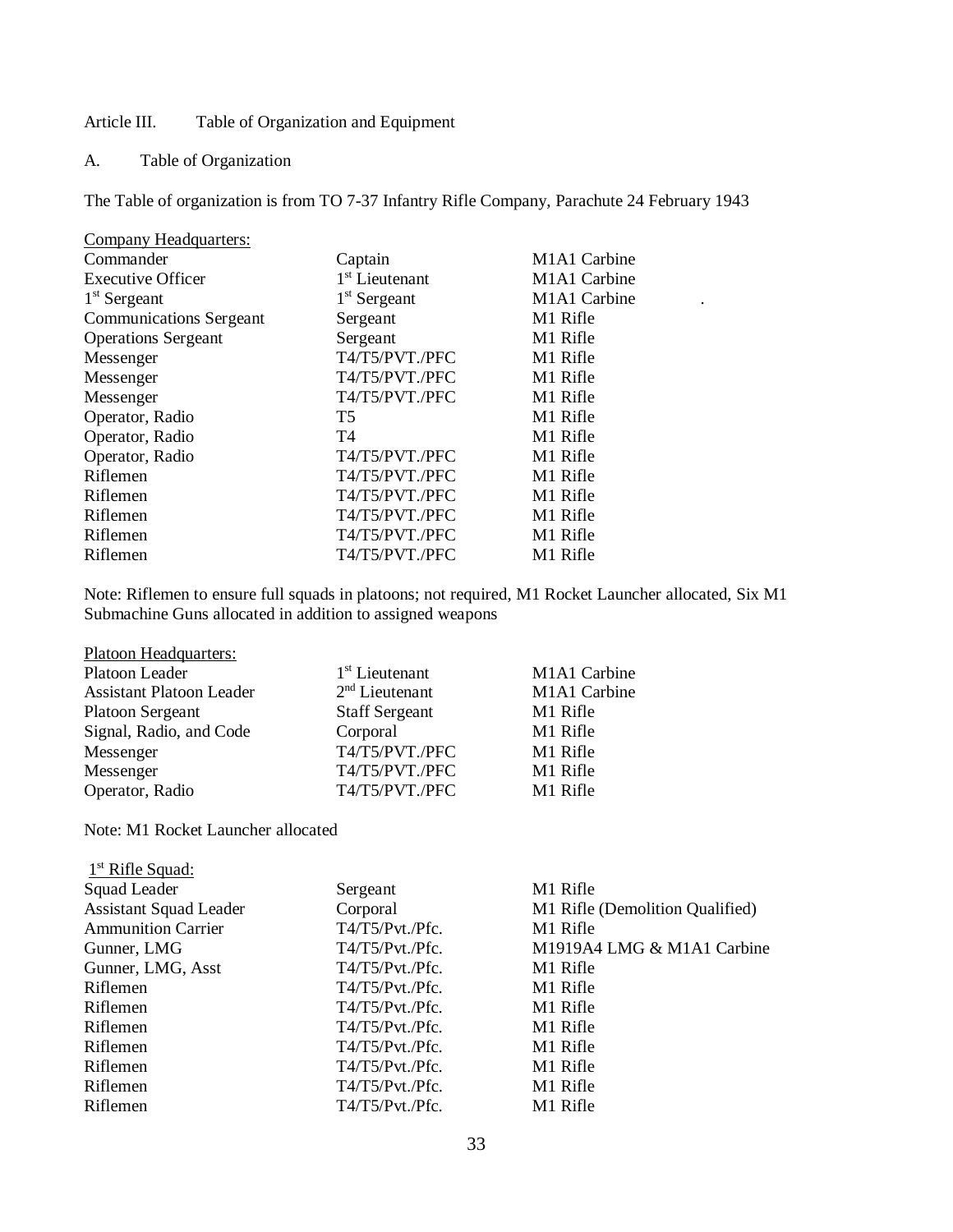| 2 <sup>nd</sup> Rifle Squad:  |                    |                                                               |
|-------------------------------|--------------------|---------------------------------------------------------------|
| Squad Leader                  | Sergeant           | M1 Rifle                                                      |
| <b>Assistant Squad Leader</b> | Corporal           | M1 Rifle (Demolition Qualified)                               |
| <b>Ammunition Carrier</b>     | T4/T5/Pvt./Pfc.    | M <sub>1</sub> Rifle                                          |
| Gunner, LMG                   | T4/T5/Pvt./Pfc.    | M1919A4 LMG & M1A1 Carbine                                    |
| Gunner, LMG, Asst             | T4/T5/Pvt./Pfc.    | M1 Rifle                                                      |
| Riflemen                      | T4/T5/Pvt.Pfc.     | M1 Rifle                                                      |
| Riflemen                      | T4/T5/Pvt.Pfc.     | M1 Rifle                                                      |
| Riflemen                      | T4/T5/Pvt./Pfc.    | M1 Rifle                                                      |
| Riflemen                      | T4/T5/Pvt.Pfc.     | M1 Rifle                                                      |
| Riflemen                      | T4/T5/Pvt.Pfc.     | M1 Rifle                                                      |
| Riflemen                      | T4/T5/Pvt.Pfc.     | M1 Rifle                                                      |
| Riflemen                      | T4/T5/Pvt./Pfc.    | M1 Rifle                                                      |
| 60-mm Mortar Squad:           |                    |                                                               |
| Squad Leader                  | Sergeant           | M1 Rifle                                                      |
| Gunner, 60-mm Mortar          | T5/Pvt./Pfc.       | M <sub>2</sub> Mortar & M <sub>1</sub> A <sub>1</sub> Carbine |
| Gunner, 60-mm Mortar Asst.    | T5/Pvt./Pfc.       | M <sub>1</sub> A <sub>1</sub> Carbine                         |
| <b>Ammunition Carrier</b>     | T5/Pvt./Pfc.       | M1 Rifle                                                      |
| <b>Ammunition Carrier</b>     | T5/Pvt./Pfc.       | M1 Rifle                                                      |
| <b>Ammunition Carrier</b>     | T5/Pvt./Pfc.       | M1 Rifle                                                      |
| Attachments: (As necessary)   |                    |                                                               |
| <b>Technician Medical</b>     | T3/T4/T5/Pvt./Pfc. | None                                                          |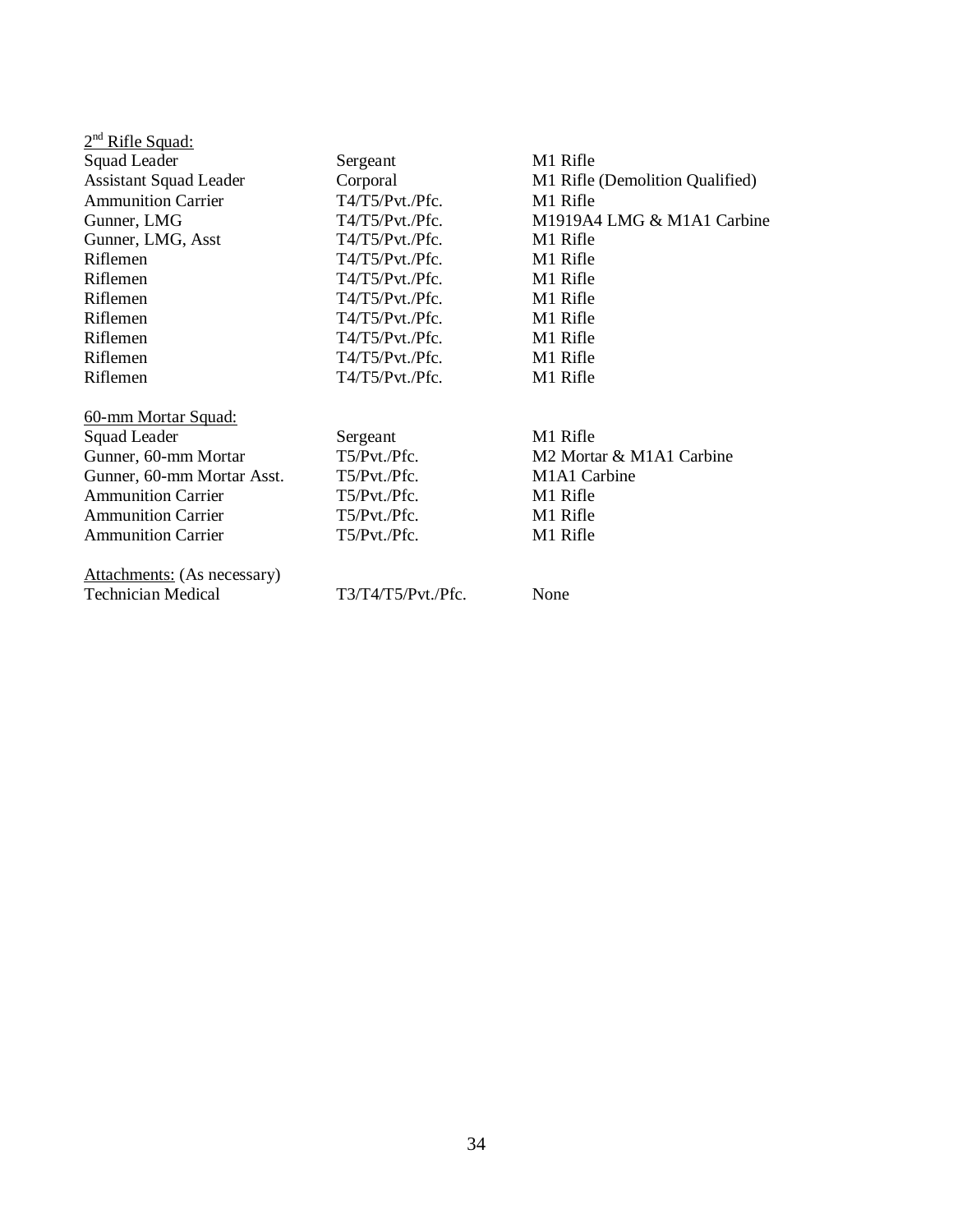#### B. Authorized Equipment

#### 1. Uniforms:

Basic Field Items:

\*\*Coat, Parachute Jumper, M1942 (Standard Issue or Reinforced) \*\*Trousers, Parachute Jumper, M1942 (Standard Issue or Reinforced) Jacket, Field, M1943 Trousers, Field M1943 (Quartermaster Issue or Reinforced) \*\*Shirt, Wool, M1937 or M1941 \*\*Cap, Garrison, OD Wool with piping as appropriate and parachute patch \*\*T-shirt, white or OD#7 \*\*Socks, OD#3 or OD#7 \*\*Boots, Jumper, Parachute (Corcoran are the boot of choice) Boots, Combat, M1943 \*\*Belt, Trousers, OD#3 or OD#7 \*\*Suspenders, Trousers

Service Uniform Items:

Trousers, Wool, OD Blouse, Wool, OD Jacket, Field, Wool, OD (Short) Shirt, Wool, M1937 or M1941 Cap, Garrison, OD Wool with piping as appropriate and parachute patch Tie, Light or Dark OD Boots, Jumper, Parachute (Corcoran)

Additional Uniforms: Trousers, HBT  $(1<sup>st</sup>$  or  $2<sup>nd</sup>$  Pattern, Light or Dark Shade) Jacket, HBT (1st or 2nd Pattern, Light or Dark Shade) Cap, HBT (1st or 2nd Pattern, Light or Dark Shade) Cap, HBT, M1941 (Daisy Mae Pattern) Trouser, Summer Service (Khaki) Shirt, Summer Service (Khaki) Cap, Summer Service, Garrison Cap

Accessories:

Raincoat, M1938, Dismounted Overcoat, Wool, OD Gloves, Horsehide, Riding, M1938 or M1942 Gloves, Wool, OD#7 Gloves, Wool with Leather Palm Sweater, Highneck, Wool, OD#7 Cap, Knit, Wool, M1941 Cap, Mechanics, Winter, A4 Watch, Wrist, 1940s era or replica \*\*Tags, Identification, Notched with ball or PX chain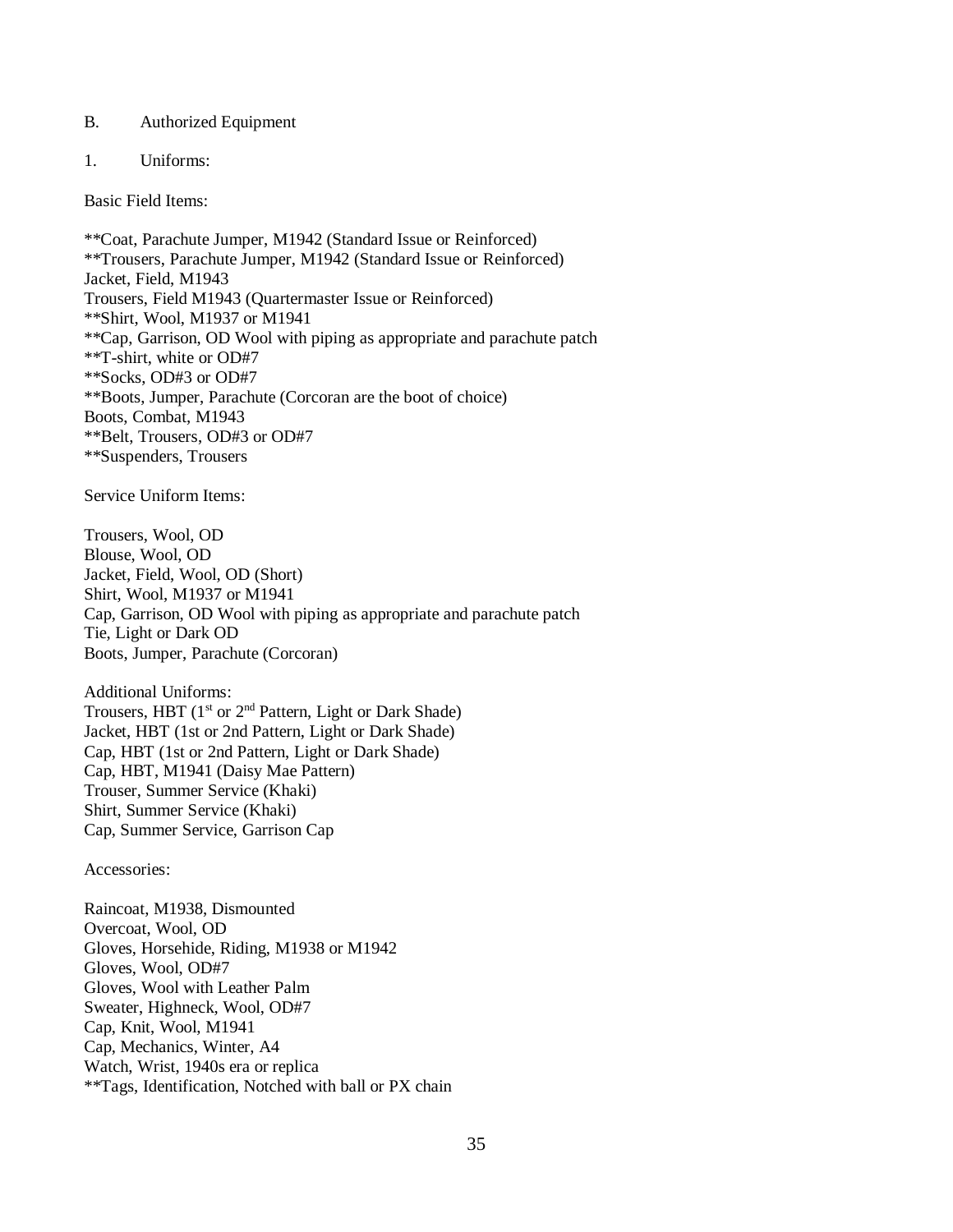#### 2. Field Equipment:

Basic Items:

\*\*\*Belt, Pistol, M1910 or M1936, OD#3 \*\*\*Belt, Cartridge, M1923, OD#3 \*\*Suspenders, Belt, M1936, OD#3 Felt Suspender Pads \*\*Pack, Field, M1936 (Mussette), OD#3 \*\*Pouch, First Aid, M1942, OD#3 \*\*Dressing, Field, Carlisle \*\*Canteen, M1910 or M1942 \*\*Cover, Canteen, M1910 or M1941 mounted, OD#3 \*\*Cup, Canteen, M1910 \*\*Entrenching Tool, Shovel, M1910 (Standard Issue or Airborne Modified) \*\*Carrier, Entrenching Tool, Shovel M1910 \*\*Shovel, Folding, M1943 \*\*Cover, Shovel, Folding, M1943, 1st or 2nd Pattern, OD#3 or OD#7 Carrier, Mask, Assault, M7 Gas Mask, M5 or similar model \*\*Helmet, M1C with white Heart unit marking with tick mark at the 3 o'clock position \*\*Helmet, M2 with white Heart unit marking with tick mark at the 3 o'clock position Helmet, Net, Camouflage, 2 inch or  $\frac{1}{2}$  inch pattern, OD#3 or OD#7 \*\*\*Pouch, Rigger, Small, OD#3 \*\*\*Pouch, Rigger, Medium, OD#3 \*\*\*Pouch, Magazine, 5-Cell, OD#3 \*\*\*Pouch, Magazine, Caliber .30, OD#3 \*\*\*Pouch, Magazine, Caliber .45, M1912, M1918, or M1923, OD#3 \*\*\*Bag, Magazine, OD#3 Bag, General Purpose with strap, OD#3 or OD#7 Compass, Wrist with leather or cotton strap (to those not issued Compass, Lensatic) Compass, March, Lensatic (officers only) Pouch, Compass, 1st Model Zipper type or standard, OD#3 or OD#7 (officers and NCOs only) Pouch, First Aid, Parachute Rope, Parachutist, 1st or 2nd Pattern Pouch, Signal Corps, CS-34 with TL-13 Pliers and TL-29 Linesman Knife Cutters, Wire, M1936 Pouch, Cutters, Wire, M1936, OD#3 or OD#7 Case, Dispatch, M1938 OD#3 or OD#7 Bandolier, Ammunition, OD#3 or OD#7 Arm Identification Flag Gas Detector Armband Mess Kit, M1926 Mess Fork, M1926 Mess Spoon, M1926 Mess Knife, M1926

Additional Items:

Shelter, Half, OD#7 with buttons Poles, Tent, Tri-fold or three sectional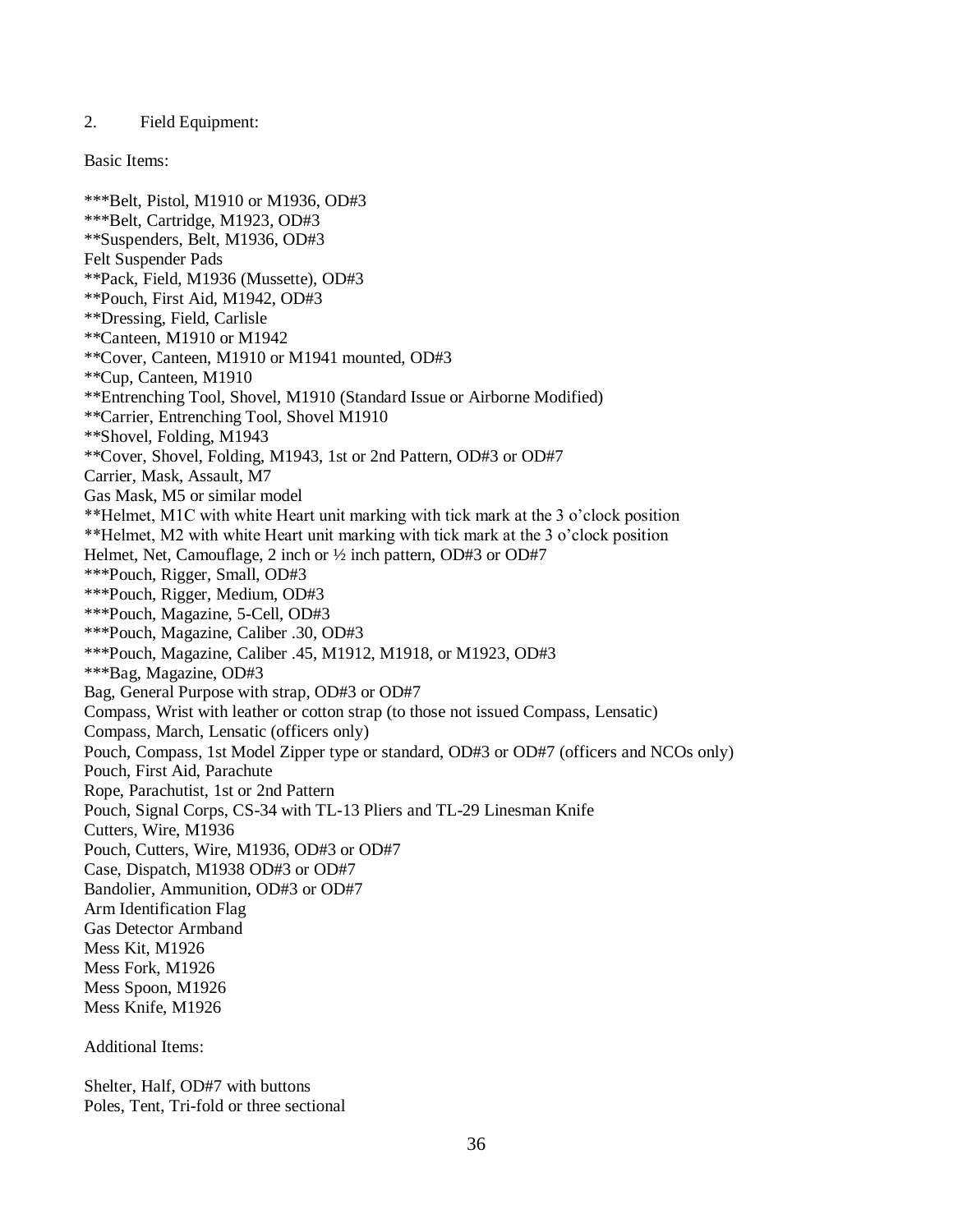Rope, Shelter, Cotton Stakes, Shelter, Wood Tent, M1934 Pyramidal Tent, Small Wall Tent, Squad Bag, Sleeping, Wool Bag, Sleeping, Mountain M1943 or M1949 Case, Water Repellent for Bag, Sleeping Blanket, Wool Towel, OD#3 or OD#7 Cricket, Brass Opener, Can, P38 Goggles, M1943 or M1944 Parachute, Harness, T5 with main pack and reserve parachute Life Preserver, Type B4 Bag, Barracks, OD#3 or OD#7 Bag, Duffle, OD#3 or OD#7 Receiver, Transmitter, SCR-536 (BC-611 with accessories) Receiver, Transmitter, SCR-300 (BC-1000 with accessories) Flashlight, TL-122A, TL-122B or TL-122C Binoculars, M3 with Case, Binoculars, M17 Eureka Beacon, RT-37, PPN-1 or PPN-2 Panel, AL-140-B and Case, CS-150-R Demolition Gear Desk, Field, Company Stove, M1941 (Coleman 520) Lantern (Coleman 220D) 3. Weapons:

Knife, Pocket, M2 Lanyard, Knife, Pocket, M2, OD#3, OD#7, or white Knife, Trench, M3 Scabbard, M8 Scabbard, M6, Natural or Russet Brown Bayonet, M1905E1 or M1 Scabbard, M7 Pistol, Caliber .45, M1911A1 or M1911 Holster, M1916, Natural or Russet Brown Holster, M3, Natural or Russet Brown Holster, M7, Natural or Russet Brown \*\*\*Carbine, Caliber .30, M1 or M1A1 Case, Carbine, Caliber .30 \*\*\*Rifle, Caliber .30, M1 \*\*\*Rifle, Sniper, Caliber .30, M1903A4 with scope Bag, Griswold, OD#3 \*\*\*Submachinegun, Caliber .45, M1 or M1A1 (Thompson) (10.5 inch barrel only) \*\*\*Submachinegun, Caliber, .45 M3 or M3A1 (Grease Gun) Machinegun, Caliber .30, M1919A4 or M1919A6 with accessories Launcher, Rocket, 2.36 inch, M1, M9 or M9A1 with accessories Mortar, M2, 60mm with bipod and accessories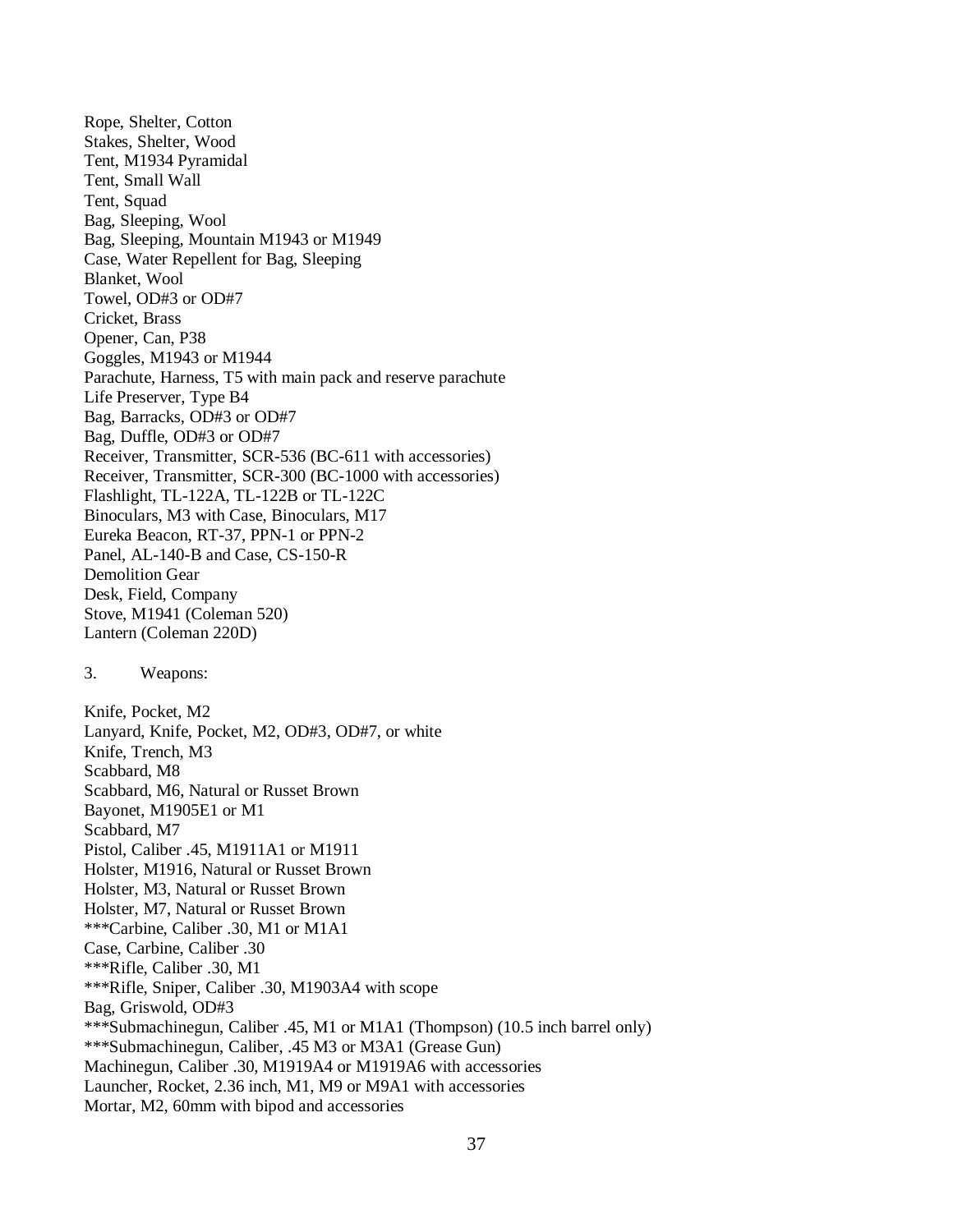4. Vehicles:

CCKW 2½ Ton Truck MB ¼ Ton Truck GPW ¼ Ton Truck M3A4 Handcart

\*\*Indicates required Equipment Level One equipment.

\*\*\*Indicates required equipment for a particular weapon. For applicability of what specific equipment is required, see the list below for the web belt and/or ammunition pouches that are necessary for the weapon you will carry.

Equipment Level One also requires one of the following weapons with the appropriate web belt(s) and/or ammunition pouch(es):

1. Rifle Cal. .30, M1 Belt, Cartridge, M1923, OD#3

or

Belt, Pistol, M1910 or M1936, OD#3 Pouch, Rigger, Small, OD#3 (2 minimum)

2. Carbine Cal. .30 M1A1 Belt, Pistol, M1910 or M1936, OD#3 Pouch, Rigger, Small, OD#3 (2 minimum)

or

Belt, Pistol, M1910 or M1936, OD#3 Pouch, Magazine, Caliber .30, OD#3 (2 minimum)

3. Submachine gun, Caliber .45, M1 or M1A1 (Thompson) Belt, Pistol, M1910 or M1936, OD#3 Pouch, Magazine, 5-Cell, OD#3

or

Pouch, Magazine, Caliber .45, M1912, M1918, or M1923, OD#3 Bag, Magazine, OD#3

4. Submachine gun, Caliber, .45 M3 or M3A1 (Grease Gun) Belt, Pistol, M1910 or M1936, OD#3 Bag, Magazine, OD#3

or

Bag, General Purpose with strap, OD#3 or OD#7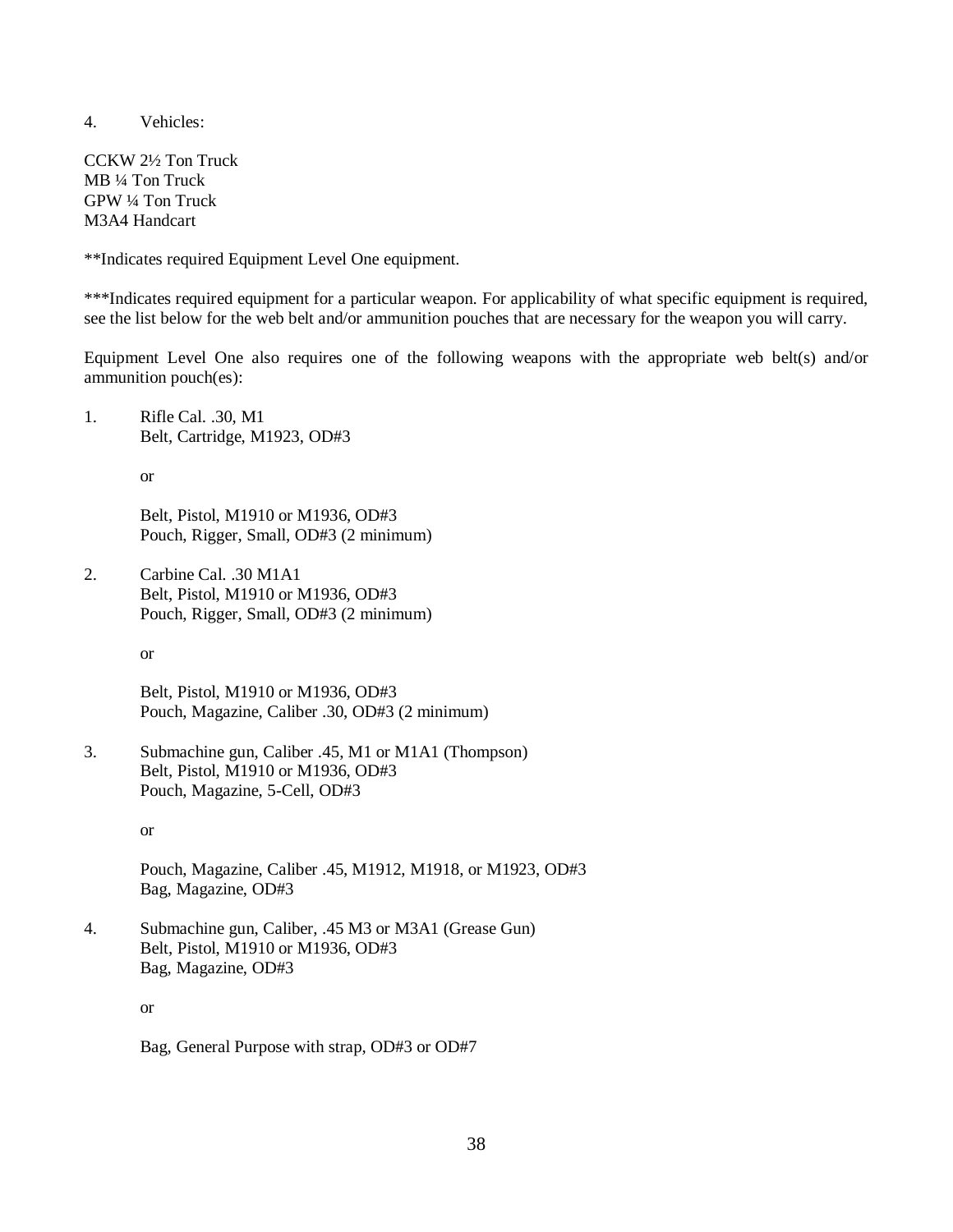#### C. Rank Structure

The Parachute Rifle Company is the basis for the unit rank structure. The Unit will have officers and noncommissioned officers in proportion to the size of the unit. The unit membership will vote to determine the initial officers and non-commissioned officers for the unit. (See Article III. Table of Organization and Equipment, A. Table of Organization for authorized duty positions and rank.)

#### D. Field Order

Each individual will bring all gear specified in the Field Order, distributed before an event.

The Field Commander will issue the Field Order two weeks prior to any event. The Field Order will list all items Unit Members will carry and/or wear in the field or to a display. The Field Commander will communicate the Field Order by telephone, email, or other electronic means to each Squad Leader and/or the entire unit membership. Squad Leaders will ensure that squad members have the required equipment for all events. It will also be the Field Commander's final decision as to whether or not an individual can participate in the day's events without having all items required by the list.

## E. Personal Standards of Appearance and Equipment

#### Personal Standards

Hair: Hair will be of a 1940s style military haircut. Hair will be tapered, off the collar, and not touch the ears. Hair color will be a natural color. Sideburns will be no lower than the upper third of the ear. Moustaches are permitted, but not encouraged and will be trimmed to the corners of the mouth and will not extend past the edge of the upper lip. As a rule beards are not authorized; however, the Field Commander may permit up to a 2 days beard growth (stubble) for specific events if historically appropriate for the event and permitted by the event sponsor. The Field Order will specify an exception to the beard standard if applicable.

Eyeglasses: Only appropriate 1940s style eyeglasses are authorized for wear. The P3 USGI frame style is the preferred frame style as issued eyeglasses.

Jewelry: Ear rings and other body piercings are not authorized for wear while participating in unit activities. Any personal jewelry, such as rings and/or watches, shall be of the appropriate type and vintage.

#### Uniform Standards

Uniforms: All service uniforms will be clean and pressed when worn. All combat uniforms and equipment will be kept clean and serviceable. All shirts and jackets, as appropriate, will have the unit patch on the left sleeve, and have appropriate rank insignia. All boots will be brown in color and carry a polished shine. Every Unit Member is expected to be in the prescribed uniform at all times while at an event. All clothing and equipment must be kept serviceable.

#### Parachute Infantry Combat Dress

Primary uniform for the unit will be the M1942 jump uniform. The M1942 will be khaki color (khaki being brown with a greenish tint). It may be worn "as issued" or reinforced. Reinforced suits are defined as follows: Jackets may be reinforced at the elbows and lower jacket pockets only. Reinforcing material will be an OD shade of green canvas. A good example would be current issue shelter half material. Trousers are to be reinforced at the knees and bellow pockets. Leg ties are to be light cotton khaki webbing. Green canvas ties are not authorized on M1942 suits.